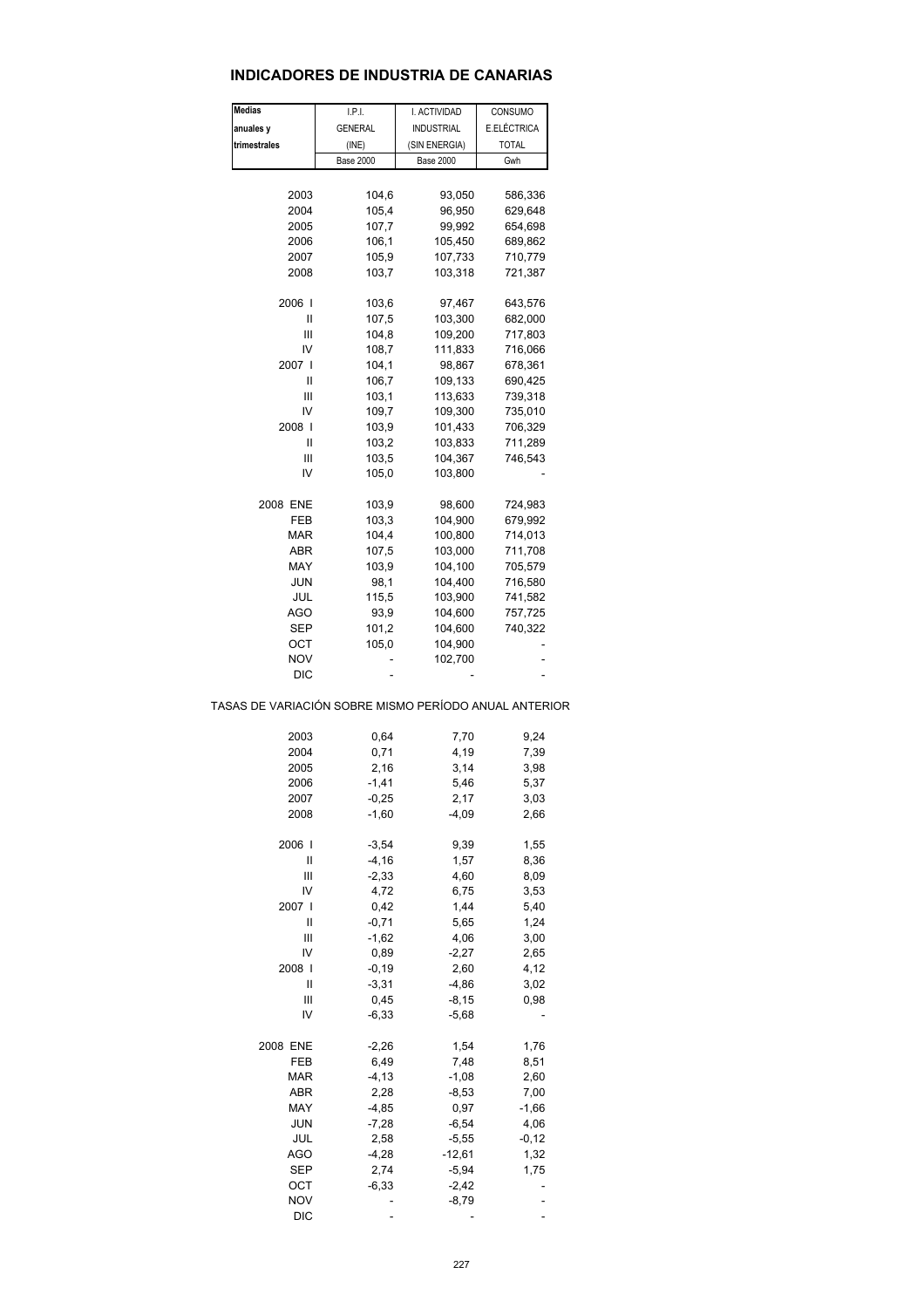#### **Medias anuales y | TOTAL | EDIFICIOS | SERVICIOS | OTROS | TOTAL | RESIDENCIAL | NO RESID. trimestrales** VIVIENDAS COMERCIALES DESTINOS TOTAL VIVIENDAS COLECTIVOS 2003 430.378 323.396 30.535 76.447 379 327 302 25 52 2004 531.719 457.120 24.260 50.338 326 287 275 12 39 2005 440.691 376.973 16.185 47.533 367 335 334 1 32 2006 560.084 493.910 20.307 45.867 406 366 360 6 40 2007 406.298 341.930 17.492 46.876 356 308 307 1 47 2008 175.021 148.306 11.025 15.689 192 159 145 14 34 2005 IV 403.615 340.786 16.754 46.075 452 417 417 0 35 2006 I 423.694 381.312 7.003 35.379 352 321 304 17 31 II 583.863 539.481 19.693 24.689 313 280 280 0 33 III 848.719 733.594 46.578 68.546 446 408 407 0 38 IV 384.059 321.252 7.954 54.854 512 455 448 8 57 2007 I 494.408 428.165 10.827 55.417 371 340 339 0 31 II 481.336 417.343 26.123 37.869 484 415 411 3 69 III 305.760 265.269 3.097 37.395 282 256 255 1 26 IV 343.686 256.943 29.922 56.822 285 222 222 0 63 2008 I 193.593 165.717 7.302 20.574 207 171 171 0 35 II 192.311 168.113 13.561 10.636 178 146 118 28 32 III 139.159 111.089 12.212 15.858 - - - - - 2007 OCT 369.011 316.818 35.272 16.921 271 222 222 0 49 NOV 386.528 245.128 9.491 131.909 394 279 279 0 115 DIC 275.520 208.882 45.003 21.635 191 166 166 0 25 2008 ENE 313.036 271.353 2.478 39.205 179 142 142 0 37 FEB 150.399 133.146 309 16.944 243 194 194 0 49 MAR 117.344 92.652 19.118 5.574 198 178 178 0 20 ABR 240.010 224.099 6.428 9.483 225 184 99 85 41 MAY 120.315 93.277 14.137 12.901 141 113 113 0 28 JUN 216.607 186.963 20.119 9.525 168 142 142 0 26 JUL 152.339 135.790 5.501 11.048 - - - - - AGO 101.174 74.560 21.625 4.989 - - - - - SEP 163.963 122.916 9.511 31.536 - - - - - - - - - -TASAS DE VARIACIÓN SOBRE MISMO PERÍODO ANUAL ANTERIOR 2003 16,57 9,33 72,41 37,29 7,30 3,27 0,55 54,74 42,33 2004 23,55 41,35 -20,55 -34,15 -13,89 -12,17 -9,05 -50,68 -24,76 2005 -17,12 -17,53 -33,29 -5,57 12,73 16,76 21,68 -95,17 -16,88 2006 27,09 31,02 25,47 -3,50 10,48 9,28 7,60 971,43 22,88 2007 -27,46 -30,77 -13,86 2,20 -12,42 -15,82 -14,66 -82,67 18,83 2008 -59,03 -59,95 -17,41 -63,98 -54,99 -57,89 -61,46 672,73 -33,22 2005 IV 5,50 7,28 39,43 -12,88 34,22 35,68 36,91 -88,89 19,10 2006 I -19,98 -10,85 -58,02 -58,43 7,31 6,17 0,55 - 20,78 II 51,92 55,92 64,61 -6,29 -11,32 -10,92 -10,64 - -14,53 III 90,57 86,47 140,84 110,23 32,77 33,22 33,55 -66,67 28,09 IV -4,85 -5,73 -52,53 19,05 13,26 9,19 7,44 - 61,32 2007 I 16,69 12,29 54,60 56,64 5,20 5,71 11,50 -98,04 0,00 II -17,56 -22,64 32,65 53,39 54,47 48,10 46,90 - 108,00 III -63,97 -63,84 -93,35 -45,45 -36,72 -37,20 -37,32 100,00 -31,58 IV -10,51 -20,02 276,20 3,59 -44,31 -51,17 -50,34 - 10,53 2008 I -60,84 -61,30 -32,56 -62,87 -44,24 -49,56 -49,51 - 13,98 II -60,05 -59,72 -48,09 -71,91 -63,22 -64,71 -71,31 750,00 -54,33 III -54,49 -58,12 294,33 -57,59 - - - - - 2007 OCT -24,75 -27,80 556,59 -63,39 -50,28 -54,13 -51,84 - -19,67 NOV 29,53 -12,93 -28,81 - -22,13 -37,02 -37,02 - 82,54 DIC -24,18 -14,18 772,49 -81,15 -60,70 -62,19 -62,19 - -46,81 2008 ENE -40,23 -39,83 -90,66 -15,29 -53,39 -59,31 -59,20 - 5,71 FEB -65,18 -59,98 -1,59 -82,87 -35,71 -44,25 -44,25 - 63,33 MAR -77,76 -81,50 239,15 -73,56 -43,43 -44,72 -44,72 - -28,57 ABR -53,87 -54,86 -35,56 -31,75 -45,12 -52,21 -73,60 750,00 64,00 MAY -73,90 -76,38 -25,80 -72,58 -78,99 -77,08 -77,08 - -84,27 JUN -53,19 -48,17 -59,23 -81,91 -54,72 -61,20 -61,20 - 420,00 JUL -66,70 -64,51 242,53 -84,91 - - - - - AGO -59,95 -67,53 282,88 -71,30 - - - - - VISADOS: SUPERFICIE A CONSTRUIR LICENCIAS: SUPERFICIE A CONSTRUIR RESIDENCIAL Metros cuadrados Miles de metros cuadrados

#### **INDICADORES DE CONSTRUCCIÓN DE CANARIAS. I**

SEP -20,86 -33,04 366,91 46,09 - - - - -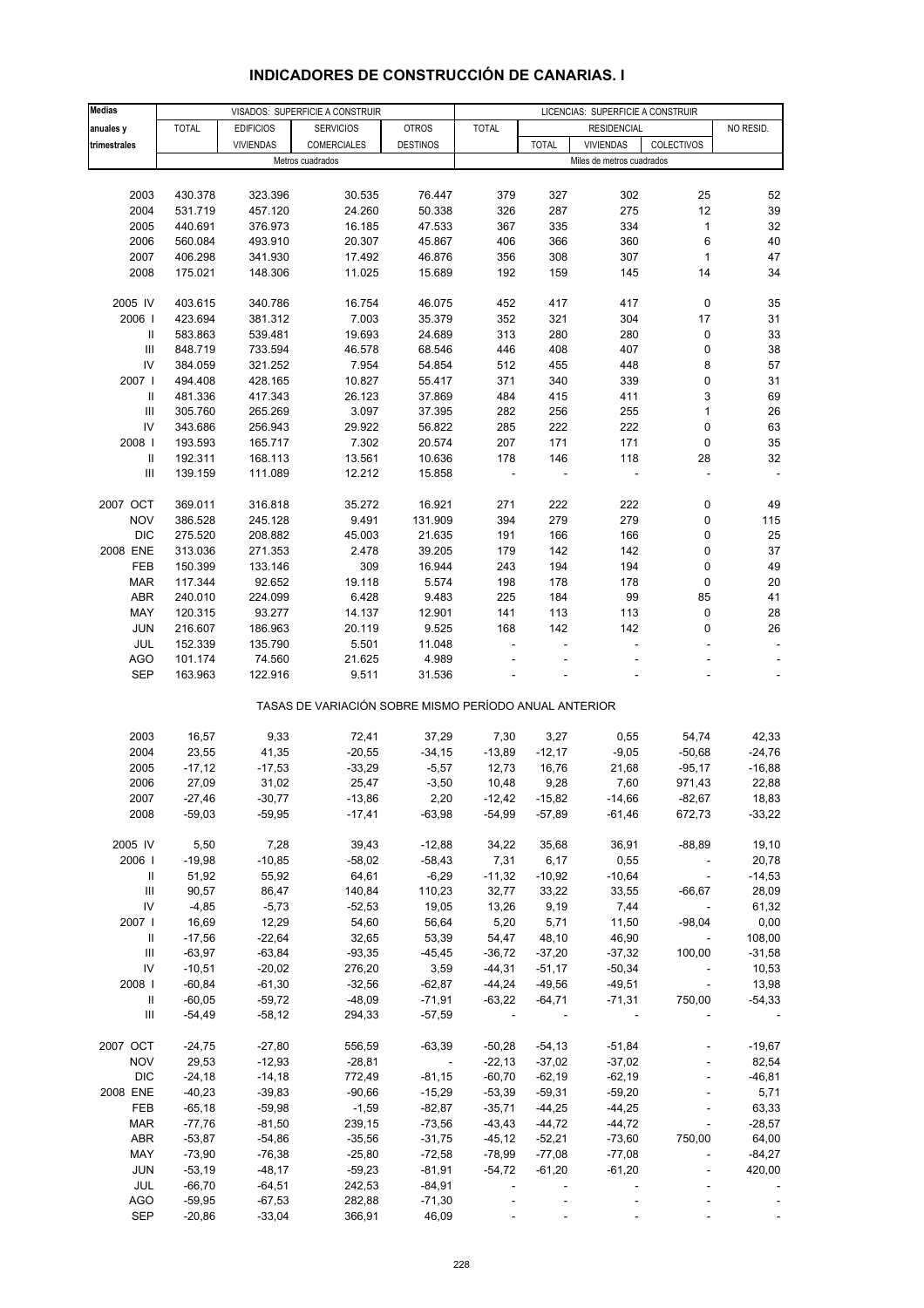| <b>Medias</b>                      |                   | VIVIENDAS VISADAS COLEGIO ARQUITECTOS TÉCNICOS |                 |                                                       |                |                   |                   | LICENCIAS MUNIC.: Nº DE VIVIENDAS |                |  |
|------------------------------------|-------------------|------------------------------------------------|-----------------|-------------------------------------------------------|----------------|-------------------|-------------------|-----------------------------------|----------------|--|
| anuales y                          | <b>TOTAL</b>      |                                                | OBRA NUEVA      |                                                       | Α              | A                 | <b>OBRA</b>       | REHABI-                           | DEMO-          |  |
| trimestrales                       |                   | <b>TOTAL</b>                                   | EDIF.VIV.       | OTROS EDIF.                                           | AMPLIAR        | <b>REFORMAR</b>   | <b>NUEVA</b>      | LITACIÓN                          | <b>LICIÓN</b>  |  |
|                                    |                   |                                                |                 |                                                       | Unidades       |                   |                   |                                   |                |  |
|                                    |                   |                                                |                 |                                                       |                |                   |                   |                                   |                |  |
| 2003                               | 2.257             | 2.103                                          | 2.052           | 52                                                    | 63             | 91                | 2.109             | 65                                | 22             |  |
| 2004                               | 3.163             | 2.955                                          | 2.956           | 17                                                    | 83             | 126               | 1.775             | 87                                | 38             |  |
| 2005                               | 2.643             | 2.461                                          | 2.437           | 23                                                    | 110            | 73                | 2.387             | 59                                | 43             |  |
| 2006                               | 3.571             | 3.375                                          | 3.374           | $\mathbf 1$                                           | 87             | 109               | 2.400             | 73                                | 48             |  |
| 2007                               | 2.406             | 2.264                                          | 2.264           | $\pmb{0}$                                             | 58             | 85                | 2.063             | 60                                | 65             |  |
| 2008                               | 1.026             | 913                                            | 913             | 0                                                     | 41             | 72                | 890               | 32                                | 16             |  |
|                                    |                   |                                                |                 |                                                       |                |                   |                   |                                   |                |  |
| 2005 IV                            | 2.349             | 2.203                                          | 2.202           | 0                                                     | 78             | 68                | 2.735             | 50                                | 23             |  |
| 2006                               | 2.947             | 2.750                                          | 2.750           | 0                                                     | 71             | 126               | 2.013             | 81                                | 20             |  |
| $\ensuremath{\mathsf{II}}$         | 3.911             | 3.645                                          | 3.640           | 5                                                     | 92             | 174               | 1.926             | 67                                | 80             |  |
| $\ensuremath{\mathsf{III}}\xspace$ | 5.163             | 4.974                                          | 4.974           | 0                                                     | 115            | 74                | 2.607             | 63                                | 43             |  |
| IV                                 | 2.262             | 2.131                                          | 2.131           | 0                                                     | 69             | 62                | 3.054             | 81                                | 49             |  |
| 2007 l                             | 3.066             | 2.898                                          | 2.898           | 0                                                     | 89             | 79                | 2.301             | 94                                | 39             |  |
| $\ensuremath{\mathsf{II}}$         | 2.866             | 2.718                                          | 2.718           | 0                                                     | 59             | 88                | 2.741             | 43                                | 159            |  |
| III                                | 1.923             | 1.802                                          | 1.802           | 0                                                     | 44             | 78                | 1.743             | 42                                | 28             |  |
| IV                                 | 1.770             | 1.636                                          | 1.636           | 0                                                     | 39             | 95                | 1.466             | 60                                | 33             |  |
| 2008                               | 1.197             | 1.081                                          | 1.081           | 0                                                     | 42             | 73                | 1.078             | 34                                | 14             |  |
| $\ensuremath{\mathsf{II}}$         | 1.134             | 1.006                                          | 1.006           | 0                                                     | 46             | 82                | 703               | 30                                | 18             |  |
| Ш                                  | 747               | 651                                            | 651             | 0                                                     | 36             | 60                |                   |                                   |                |  |
|                                    |                   |                                                |                 |                                                       |                |                   |                   |                                   |                |  |
| 2007 OCT                           | 2.273             | 2.124                                          | 2.124           | 0                                                     | 45             | 104               | 1.458             | 45                                | 40             |  |
| <b>NOV</b><br><b>DIC</b>           | 1.664             | 1.547                                          | 1.547<br>1.236  | 0                                                     | 27<br>44       | 90<br>92          | 1.855<br>1.084    | 95<br>39                          | 23<br>35       |  |
| 2008 ENE                           | 1.372<br>1.965    | 1.236<br>1.812                                 | 1.812           | 0<br>0                                                | 74             | 79                | 834               | 37                                | 12             |  |
| FEB                                | 949               | 841                                            | 841             | 0                                                     | 25             | 83                | 1.219             | 22                                | 18             |  |
| <b>MAR</b>                         | 677               | 591                                            | 591             | 0                                                     | 28             | 58                | 1.181             | 43                                | 13             |  |
| ABR                                | 1.441             | 1.303                                          | 1.303           | 0                                                     | 46             | 92                | 588               | 15                                | 13             |  |
| MAY                                | 763               | 655                                            | 655             | 0                                                     | 43             | 65                | 656               | 32                                | 21             |  |
| <b>JUN</b>                         | 1.197             | 1.059                                          | 1.059           | 0                                                     | 49             | 89                | 864               | 42                                | 20             |  |
| JUL                                | 1.001             | 858                                            | 858             | 0                                                     | 43             | 100               | L,                | $\overline{a}$                    |                |  |
| <b>AGO</b>                         | 465               | 404                                            | 404             | 0                                                     | 29             | 32                |                   |                                   |                |  |
| <b>SEP</b>                         | 774               | 690                                            | 690             | 0                                                     | 35             | 49                |                   |                                   |                |  |
|                                    |                   |                                                |                 | TASAS DE VARIACIÓN SOBRE MISMO PERÍODO ANUAL ANTERIOR |                |                   |                   |                                   |                |  |
|                                    |                   |                                                |                 |                                                       |                |                   |                   |                                   |                |  |
| 2003                               | 5,35              | 8,60                                           | 7,01            | 163,83                                                | $-7,16$        | $-34,16$          | 3,11              | $-18,84$                          | $-23,70$       |  |
| 2004<br>2005                       | 40,18<br>$-16,45$ | 40,48<br>$-16,72$                              | 44,07<br>-17,54 | $-67,10$<br>36,76                                     | 32,71<br>31,76 | 38,38<br>$-41,94$ | $-15,82$<br>34,46 | 32,78<br>$-32,47$                 | 70,83<br>13,97 |  |
| 2006                               | 35,09             | 37,16                                          | 38,42           | $-94,62$                                              | $-20,84$       | 49,26             | 0,56              | 24,89                             | 11,67          |  |
| 2007                               | -32,61            | $-32,93$                                       | -32,91          |                                                       | -33,43         | -21,90            | $-14,05$          | -18,34                            | 35,19          |  |
| 2008                               | $-60,82$          | $-63,10$                                       | $-63,10$        |                                                       | $-35,53$       | $-11,85$          | $-64,68$          | $-53,53$                          | $-83,67$       |  |
|                                    |                   |                                                |                 |                                                       |                |                   |                   |                                   |                |  |
| 2005 IV                            | 0,54              | 2,43                                           | $-0,11$         | $-98,18$                                              | 69,06          | $-51,44$          | 54,42             | $-26,83$                          | $-42,86$       |  |
| 2006                               | $-6,97$           | $-4,62$                                        | $-2,52$         | ÷,                                                    | $-64,63$       | 52,02             | $-14,29$          | 34,81                             | $-23,38$       |  |
| Ш                                  | 65,47             | 65,56                                          | 65,33           | ÷,                                                    | 17,45          | 108,40            | $-17,67$          | 8,06                              | 222,97         |  |
| $\ensuremath{\mathsf{III}}\xspace$ | 91,73             | 94,69                                          | 97,03           | $\overline{\phantom{a}}$                              | 43,33          | 28,16             | 22,78             | 1,61                              | $-56,27$       |  |
| IV                                 | $-3,69$           | $-3,24$                                        | $-3,22$         |                                                       | $-11,91$       | $-8,87$           | 11,65             | 62,67                             | 116,18         |  |
| 2007 l                             | 4,04              | 5,38                                           | 5,38            | ÷,                                                    | 25,23          | $-37,40$          | 14,31             | 15,98                             | 96,61          |  |
| Ш                                  | $-26,71$          | $-25,42$                                       | $-25,32$        | $\blacksquare$                                        | $-35,51$       | $-49,14$          | 42,36             | $-36,32$                          | 100,00         |  |
| $\ensuremath{\mathsf{III}}\xspace$ | $-62,75$          | $-63,77$                                       | $-63,77$        |                                                       | $-61,92$       | 4,48              | $-33,15$          | $-32,80$                          | $-34,88$       |  |
| IV                                 | $-21,77$          | $-23,26$                                       | $-23,26$        | ÷,                                                    | $-43,96$       | 54,59             | $-52,01$          | $-26,64$                          | $-33,33$       |  |
| 2008 l                             | $-60,96$          | $-62,69$                                       | $-62,69$        | $\blacksquare$                                        | $-52,61$       | $-6,78$           | $-53,14$          | $-63,96$                          | $-62,93$       |  |
| $\ensuremath{\mathsf{II}}$         | $-60,44$          | $-63,00$                                       | $-63,00$        |                                                       | $-22,47$       | $-7,17$           | $-74,37$          | $-30,47$                          | $-88,70$       |  |
| Ш                                  | $-61,18$          | $-63,89$                                       | $-63,89$        | $\blacksquare$                                        | $-18,32$       | $-22,32$          |                   |                                   |                |  |
| 2007 OCT                           | $-24,23$          | $-25,68$                                       | $-25,68$        |                                                       | $-47,67$       | 85,71             | $-53,70$          | $-43,04$                          | 21,21          |  |
| <b>NOV</b>                         | $-21,62$          | $-22,69$                                       | $-22,69$        | $\blacksquare$                                        | $-35,71$       | 12,50             | $-36,34$          | $-7,77$                           | $-68,06$       |  |
| <b>DIC</b>                         | $-17,50$          | $-19,48$                                       | $-19,48$        |                                                       | $-44,30$       | 87,76             | $-65,02$          | $-37,10$                          | $-16,67$       |  |
| 2008 ENE                           | $-39,91$          | $-41,07$                                       | $-41,07$        |                                                       | $-40,32$       | 11,27             | $-65,09$          | $-47,89$                          | $-77,78$       |  |
| FEB                                | $-60,39$          | $-62,92$                                       | $-62,92$        | $\blacksquare$                                        | $-46,81$       | 2,47              | $-47,43$          | $-83,21$                          | $-48,57$       |  |
| <b>MAR</b>                         | $-80,83$          | $-82,36$                                       | $-82,36$        |                                                       | $-71,13$       | $-30,95$          | $-46, 17$         | $-46,91$                          | $-51,85$       |  |
| ABR                                | $-54,98$          | $-58,06$                                       | $-58,06$        | $\overline{a}$                                        | 31,43          | 55,93             | $-77,35$          | $-78,57$                          | $-58,06$       |  |
| MAY                                | $-71,81$          | $-73,79$                                       | $-73,79$        | $\blacksquare$                                        | $-50,00$       | $-46,72$          | $-80,61$          | $-3,03$                           | $-95,00$       |  |
| <b>JUN</b>                         | $-55,50$          | $-58,45$                                       | $-58,45$        |                                                       | $-14,04$       | 5,95              | $-61,50$          | 68,00                             | $-25,93$       |  |
| JUL                                | $-63,68$          | $-67,49$                                       | $-67,49$        |                                                       | $-6,52$        | 40,85             |                   |                                   |                |  |
| AGO                                | $-71,94$          | $-73,51$                                       | $-73,51$        |                                                       | $-35,56$       | $-63,22$          |                   |                                   |                |  |
| <b>SEP</b>                         | $-42,96$          | $-44, 44$                                      | $-44,44$        |                                                       | $-12,50$       | $-34,67$          |                   |                                   |                |  |

## **INDICADORES DE CONSTRUCCIÓN DE CANARIAS. II**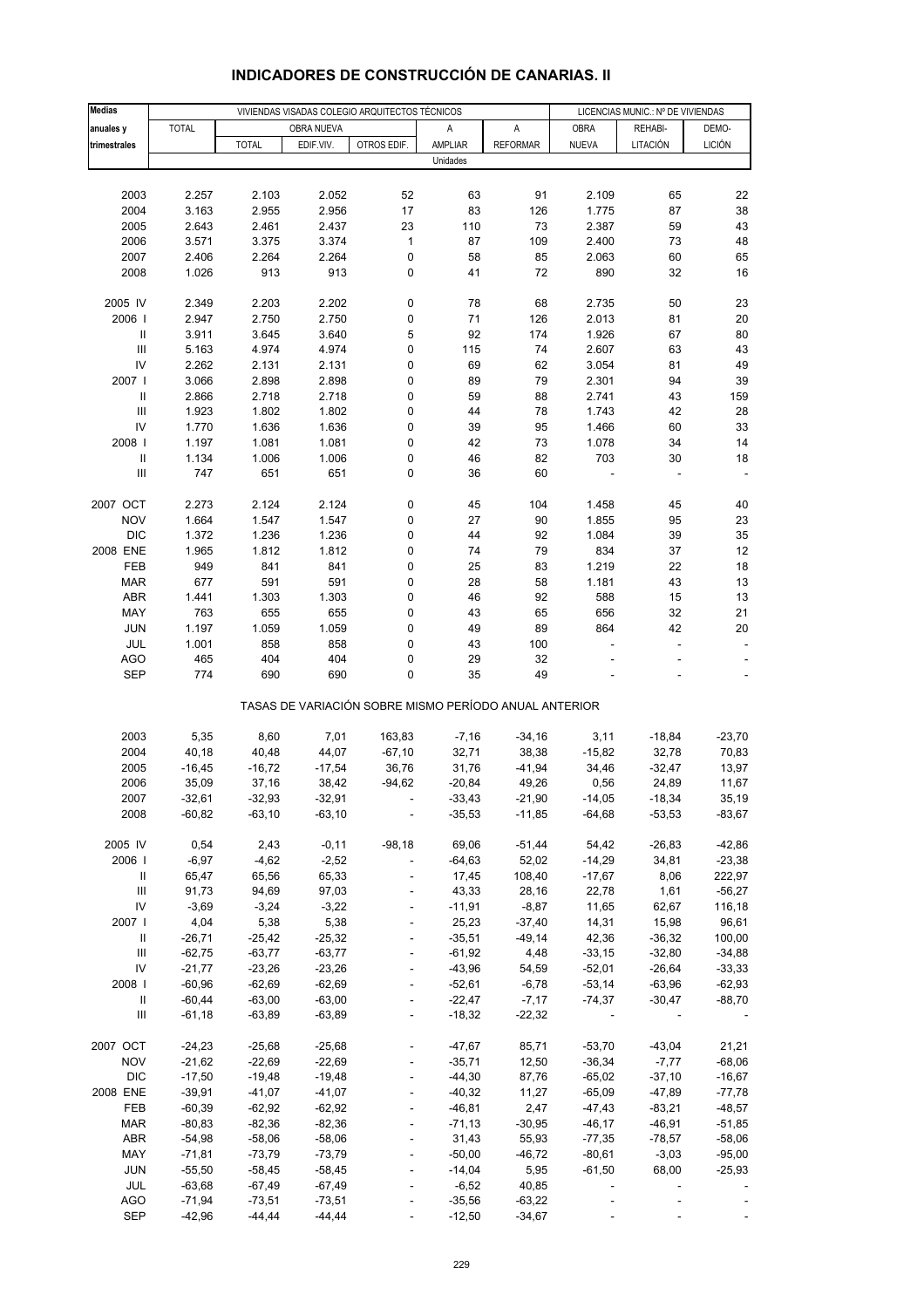| <b>Medias</b>                      |                |                                       |               | VIVIENDAS (2) |                                                       |                          |              | PROYECTOS VISADOS             |               | CERTIFICAC.  | LIQUIDACIÓN      |
|------------------------------------|----------------|---------------------------------------|---------------|---------------|-------------------------------------------------------|--------------------------|--------------|-------------------------------|---------------|--------------|------------------|
|                                    |                |                                       |               |               |                                                       |                          |              |                               |               |              | <b>EJECUCIÓN</b> |
| anuales y                          |                | <b>INICIADAS</b><br><b>PROTEGIDAS</b> |               |               | <b>TERMINADAS</b>                                     |                          |              | POR EL COLEGIO DE ARQUITECTOS |               | FIN DE OBRA  |                  |
| trimestrales                       | <b>TOTAL</b>   |                                       | <b>LIBRES</b> | <b>TOTAL</b>  | <b>PROTEGIDAS</b>                                     | <b>LIBRES</b>            | <b>TOTAL</b> | <b>PROTEGIDOS</b>             | <b>LIBRES</b> | Nº VIVIENDAS | MAT. OBRA        |
|                                    |                |                                       |               |               | Unidades                                              |                          |              |                               |               | Unidades     | Miles €          |
|                                    |                |                                       |               |               |                                                       |                          |              |                               |               |              |                  |
| 2003                               | 2.504          | 206                                   | 2.298         | 2.173         | 102                                                   | 2.071                    | 2.866        | 185                           | 2.681         | 1.953        | 101.814          |
| 2004                               | 2.402          | 82                                    | 2.320         | 2.149         | 79                                                    | 2.070                    | 2.700        | 137                           | 2.563         | 2.120        | 115.331          |
| 2005                               | 2.505          | 102                                   | 2.403         | 2.507         | 201                                                   | 2.306                    | 2.960        | 164                           | 2.795         | 1.676        | 108.600          |
| 2006                               | 2.743          | 102                                   | 2.641         | 2.272         | 81                                                    | 2.191                    | 3.633        | 243                           | 3.390         | 1.812        | 113.496          |
| 2007                               | 2.009          | 205                                   | 1.805         | 2.040         | 109                                                   | 1.931                    | 2.801        | 65                            | 2.736         | 2.118        | 132.479          |
| 2008                               | 1.192          | $\overline{7}$                        | 1.185         | 2.982         | 14                                                    | 2.968                    | 1.114        | 70                            | 1.044         | 2.093        | 147.783          |
|                                    |                |                                       |               |               |                                                       |                          |              |                               |               |              |                  |
| 2005 IV                            | 2.559          | 220                                   | 2.339         | 2.823         | 424                                                   | 2.398                    | 3.041        | 191                           | 2.849         | 1.915        | 125.398          |
| 2006                               | 2.620          | 137                                   | 2.483         | 2.416         | 6                                                     | 2.410                    | 2.839        | 320                           | 2.519         | 1.565        | 90.433           |
| $\ensuremath{\mathsf{II}}$         | 2.130          | 19                                    | 2.110         | 2.121         | 68                                                    | 2.053                    | 3.593        | 189                           | 3.404         | 1.545        | 94.129           |
| $\ensuremath{\mathsf{III}}\xspace$ | 3.033          | 93                                    | 2.940         | 1.965         | 83                                                    | 1.882                    | 6.471        | 376                           | 6.095         | 1.766        | 107.113          |
| ${\sf IV}$                         | 3.189          | 160                                   | 3.029         | 2.584         | 168                                                   | 2.416                    | 1.629        | 89                            | 1.540         | 2.372        | 162.309          |
|                                    |                |                                       |               |               |                                                       |                          |              |                               |               |              |                  |
| 2007 l                             | 2.036          | 251                                   | 1.785         | 2.577         | 27                                                    | 2.549                    | 4.005        | 113                           | 3.892         | 1.787        | 105.042          |
| Ш                                  | 2.535          | 201                                   | 2.334         | 2.058         | 159                                                   | 1.899                    | 2.689        | 35                            | 2.654         | 2.345        | 152.560          |
| $\ensuremath{\mathsf{III}}\xspace$ | 1.742          | 141                                   | 1.602         | 2.155         | 154                                                   | 2.001                    | 2.475        | 49                            | 2.425         | 1.749        | 107.289          |
| ${\sf IV}$                         | 1.723          | 225                                   | 1.498         | 1.371         | 95                                                    | 1.276                    | 2.036        | 62                            | 1.974         | 2.590        | 165.025          |
| 2008                               | 1.397          | $\mathbf{1}$                          | 1.396         | 2.694         | 22                                                    | 2.672                    | 1.655        | 38                            | 1.617         | 2.134        | 125.082          |
| $\ensuremath{\mathsf{II}}$         | 987            | 14                                    | 973           | 3.270         | $\overline{7}$                                        | 3.263                    | 1.088        | 79                            | 1.009         | 2.278        | 158.380          |
| $\ensuremath{\mathsf{III}}\xspace$ | $\blacksquare$ | ÷,                                    | ÷,            |               | ÷,                                                    | $\overline{\phantom{a}}$ | 599          | 94                            | 505           | 1.868        | 159.889          |
|                                    |                |                                       |               |               |                                                       |                          |              |                               |               |              |                  |
| 2007 OCT                           | 2.678          | 506                                   | 2.172         | 734           | 1                                                     | 733                      | 2.460        | 37                            | 2.423         | 2.687        | 177.153          |
| <b>NOV</b>                         | 1.501          | 159                                   | 1.342         | 1.700         | 39                                                    | 1.661                    | 1.871        | 116                           | 1.755         | 3.355        | 206.301          |
| <b>DIC</b>                         | 990            | 11                                    | 979           | 1.680         | 245                                                   | 1.435                    | 1.777        | 33                            | 1.744         | 1.728        | 111.620          |
| 2008 ENE                           | 1.586          | 2                                     | 1.584         | 2.375         | 0                                                     | 2.375                    | 1.502        | $\overline{\mathbf{c}}$       | 1.500         | 1.611        | 104.886          |
|                                    |                |                                       |               |               |                                                       |                          |              |                               |               |              |                  |
| FEB                                | 1.256          | 0                                     | 1.256         | 2.285         | 3                                                     | 2.282                    | 1.906        | 97                            | 1.809         | 2.859        | 149.442          |
| <b>MAR</b>                         | 1.348          | 0                                     | 1.348         | 3.422         | 62                                                    | 3.360                    | 1.557        | 14                            | 1.543         | 1.933        | 120.918          |
| ABR                                | 1.648          | 17                                    | 1.631         | 2.675         | 0                                                     | 2.675                    | 1.183        | 91                            | 1.092         | 2.193        | 150.722          |
| MAY                                | 757            | $\mathbf 0$                           | 757           | 3.839         | 0                                                     | 3.839                    | 976          | 52                            | 924           | 2.170        | 161.628          |
| JUN                                | 556            | 24                                    | 532           | 3.297         | 21                                                    | 3.276                    | 1.104        | 94                            | 1.010         | 2.471        | 162.789          |
| JUL                                | ä,             | L,                                    | L,            |               | ä,                                                    | ÷,                       | 777          | 40                            | 737           | 2.039        | 160.973          |
| <b>AGO</b>                         |                |                                       |               |               |                                                       |                          | 494          | 41                            | 453           | 2.117        | 209.282          |
| <b>SEP</b>                         |                |                                       |               |               |                                                       |                          | 526          | 201                           | 325           | 1.448        | 109.412          |
|                                    |                |                                       |               |               |                                                       |                          |              |                               |               |              |                  |
|                                    |                |                                       |               |               | TASAS DE VARIACIÓN SOBRE MISMO PERÍODO ANUAL ANTERIOR |                          |              |                               |               |              |                  |
|                                    |                |                                       |               |               |                                                       |                          |              |                               |               |              |                  |
| 2003                               | 17,79          |                                       | 8,60          | $-8,28$       | 416,88                                                | $-11,85$                 | 14,86        | 49,70                         | 13,05         | 32,20        | 52,41            |
| 2004                               | $-4, 11$       | $-60,23$                              | 0,92          | $-1,11$       | $-22,29$                                              | $-0,07$                  | $-5,78$      | $-25,77$                      | $-4,40$       | 8,54         | 13,28            |
| 2005                               | 4,32           | 25,03                                 | 3,59          | 16,64         | 152,84                                                | 11,42                    | 9,60         | 19,66                         | 9,06          | $-20,95$     | $-5,84$          |
| 2006                               | 9,48           | $-0,16$                               | 9,89          | $-9,37$       | $-59,49$                                              | $-5,01$                  | 22,75        | 48,12                         | 21,26         | 8,15         | 4,51             |
| 2007                               | $-26,75$       | 100,00                                | $-31,66$      | $-10,19$      | 34,05                                                 | $-11,83$                 | $-22,90$     | $-73,37$                      | $-19,27$      | 16,85        | 16,73            |
| 2008                               | $-47,85$       | $-96,83$                              | $-42,48$      | 28,68         | $-84,64$                                              | 33,44                    | $-63,55$     | 6,76                          | $-65,10$      | 6,81         | 21,50            |
|                                    |                |                                       |               |               |                                                       |                          |              |                               |               |              |                  |
|                                    |                |                                       |               |               |                                                       |                          |              |                               |               |              |                  |
| 2005 IV                            | 17,71          | 13,97                                 | 18,07         | 27,90         | 288,11                                                | 14,33                    | 3,51         | 18,11                         | 2,65          | $-15,76$     | $-4,88$          |
| 2006                               | 4,41           | $\Box$                                | $-0,61$       | 9,82          | $-95,47$                                              | 16,55                    | $-2,41$      | 205,41                        | $-10,16$      | 48,11        | 11,53            |
| Ш                                  | $-13,05$       | $-68,65$                              | $-11,62$      | $-21,40$      | 76,52                                                 | $-22,81$                 | 19,94        | $-16,89$                      | 22,96         | $-16,75$     | $-14,96$         |
| Ш                                  | 21,13          | $-20,29$                              | 23,15         | $-14,72$      | $-59,97$                                              | $-10,25$                 | 123,68       | 180,15                        | 120,93        | $-5,81$      | $-8,63$          |
| ${\sf IV}$                         | 24,62          | $-27,53$                              | 29,53         | $-8,44$       | $-60,33$                                              | 0,74                     | $-46,43$     | $-53,48$                      | $-45,95$      | 23,90        | 29,44            |
| 2007                               | $-22,29$       | 83,21                                 | $-28,11$      | 6,64          | 355,56                                                | 5,77                     | 41,09        | $-64,65$                      | 54,51         | 14,16        | 16,15            |
| Ш                                  | 19,03          | 939,66                                | 10,60         | $-2,95$       | 135,47                                                | $-7,52$                  | $-25,17$     | $-81,45$                      | $-22,05$      | 51,73        | 62,08            |
| Ш                                  | $-42,55$       | 51,25                                 | $-45,52$      | 9,63          | 85,54                                                 | 6,29                     | $-61,76$     | $-86,89$                      | $-60,21$      | $-0,96$      | 0,16             |
| ${\sf IV}$                         | $-45,97$       | 41,13                                 | $-50,56$      | $-46,94$      | $-43,56$                                              | $-47,17$                 | 24,98        | $-30,34$                      | 28,18         | 9,18         | 1,67             |
| 2008                               | $-31,40$       | $-99,73$                              | $-21,79$      | 4,55          | $-20,73$                                              | 4,82                     | $-58,68$     | $-66,67$                      | $-58,44$      | 19,46        | 19,08            |
| Ш                                  | $-61,07$       | $-93,20$                              | $-58,30$      | 58,88         | $-95,61$                                              | 71,84                    | $-59,55$     | 125,71                        | $-61,99$      | $-2,84$      | 3,82             |
| Ш                                  | $\sim$ $-$     | $\blacksquare$                        | $\sim$        |               | $\overline{\phantom{a}}$                              | $\overline{\phantom{a}}$ | $-75,79$     | 90,54                         | $-79,18$      | 6,82         | 49,03            |
|                                    |                |                                       |               |               |                                                       |                          |              |                               |               |              |                  |
| 2007 OCT                           | $-5,37$        | 139,81                                | $-17,07$      | $-69,31$      | $-98,77$                                              | $-68,28$                 | 56,19        | $-71,76$                      | 67,80         | 9,23         | 22,49            |
| <b>NOV</b>                         | $-55,62$       | 1,27                                  | $-58,39$      | $-26,69$      | 160,00                                                | $-27,91$                 | 34,90        | 36,47                         | 34,79         |              |                  |
|                                    |                |                                       |               |               |                                                       |                          |              |                               |               | 27,37        | 25,46            |
| <b>DIC</b>                         | $-70,49$       | $-90,09$                              | $-69,82$      | $-44,77$      | $-40,10$                                              | $-45,50$                 | $-7,69$      | $-35,29$                      | $-6,94$       | $-14,58$     | $-37,24$         |
| 2008 ENE                           | $-36,56$       | $-98,17$                              | $-33,75$      | 3,44          | $\overline{\phantom{a}}$                              | 7,27                     | $-28,68$     | $-85,71$                      | $-28,30$      | $-1,89$      | 5,43             |
| FEB                                | $-35,16$       | $\blacksquare$                        | $-25,01$      | 25,07         | $\overline{\phantom{a}}$                              | 24,90                    | $-30,16$     | 130,95                        | $-32,68$      | 76,92        | 47,51            |
| <b>MAR</b>                         | $-19,31$       | $\overline{\phantom{a}}$              | 4,62          | $-5,13$       | $\overline{\phantom{a}}$                              | $-6,85$                  | $-78,31$     | $-95,05$                      | $-77,63$      | $-8,04$      | 5,76             |
| ABR                                | $-40,40$       | $-92,70$                              | $-35,58$      | 28,67         |                                                       | 36,76                    | $-59,08$     | 116,67                        | $-61,67$      | 19,77        | 14,38            |
| MAY                                | $-61,77$       | $\overline{\phantom{a}}$              | $-59,63$      | 126,09        | $\overline{\phantom{a}}$                              | 143,59                   | $-58,29$     | 333,33                        | $-60,31$      | $-22,69$     | $-6,57$          |
| JUN                                | $-80,56$       | $-90,94$                              | $-79,50$      | 37,49         | $-90,99$                                              | 51,32                    | $-61,06$     | 84,31                         | $-63,72$      | 3,13         | 6,46             |
| JUL                                |                |                                       |               |               |                                                       | ۰                        | $-73,63$     | 2,56                          | $-74,66$      | $-1,50$      | 30,86            |
| AGO                                |                |                                       |               |               |                                                       | $\blacksquare$           | $-80,99$     | $-10,87$                      | $-82,26$      | 40,29        | 119,68           |
| <b>SEP</b>                         |                |                                       |               |               |                                                       |                          | $-71,99$     | 219,05                        | $-82,09$      | $-13,14$     | 5,62             |

## **INDICADORES DE CONSTRUCCIÓN DE CANARIAS. III**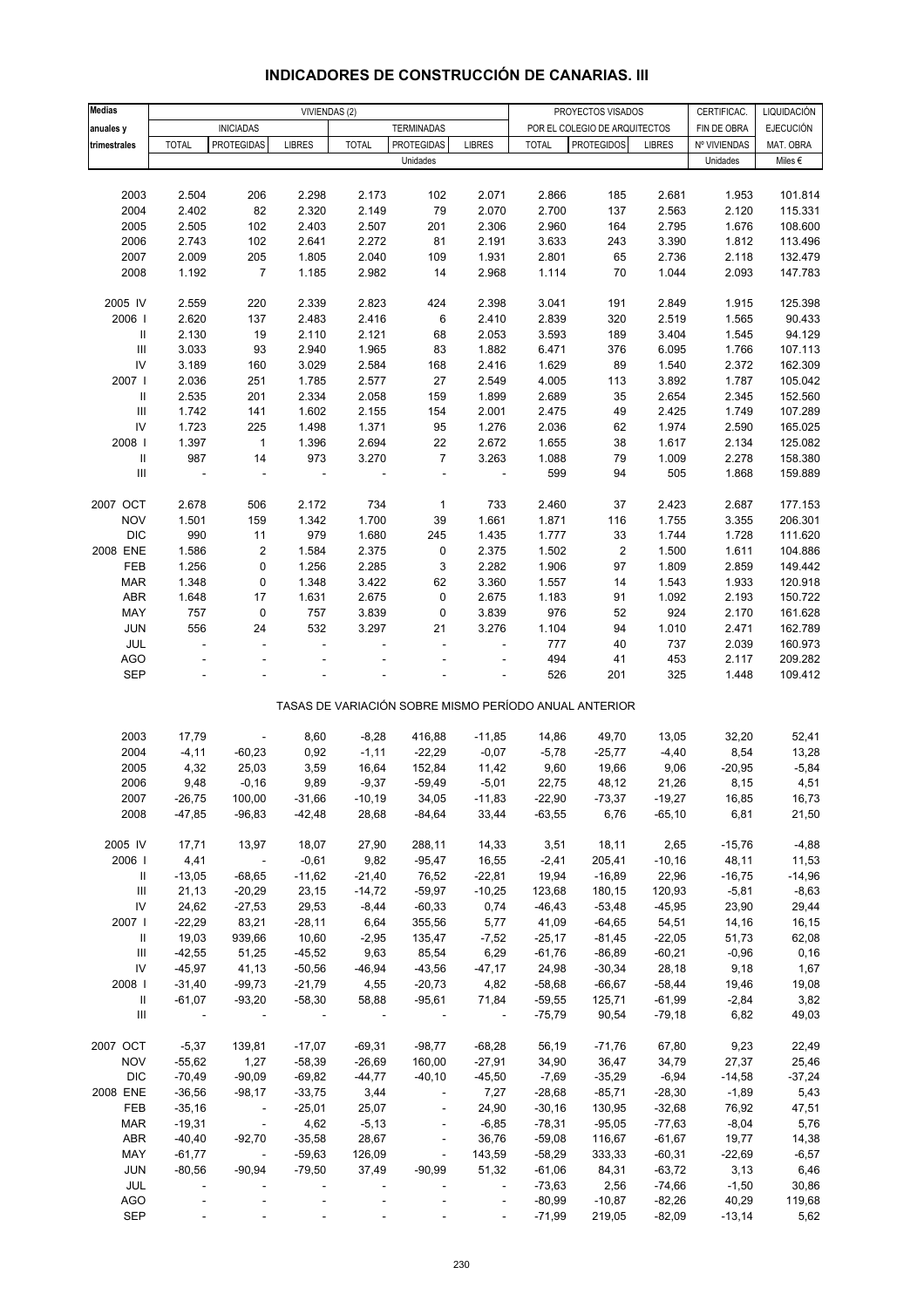| <b>Medias</b>              |                      | LICITACIÓN OFICIAL (SEOPAN) |                |                                                       | LICITACIÓN OFICIAL (FOMENTO) |              |
|----------------------------|----------------------|-----------------------------|----------------|-------------------------------------------------------|------------------------------|--------------|
| anuales y                  | <b>TOTAL</b>         | <b>EDIFICACIÓN</b>          | OBRA CIVIL     | <b>TOTAL</b>                                          | <b>EDIFICACIÓN</b>           | INGENIERÍA   |
| trimestrales               |                      |                             |                |                                                       |                              | <b>CIVIL</b> |
|                            |                      |                             |                | Miles €                                               |                              |              |
|                            |                      |                             |                |                                                       |                              |              |
| 2003                       | 51.383,3             | 19.511,8                    | 31.871,6       | 40.960                                                | 15.116                       | 25.844       |
| 2004                       | 76.494,1             | 45.716,9                    | 30.777,1       | 61.632                                                | 32.945                       | 28.687       |
| 2005                       | 99.480,0             | 49.208,4                    | 50.271,6       | 79.818                                                | 34.662                       | 45.156       |
|                            |                      |                             |                |                                                       |                              |              |
| 2006                       | 151.105,2            | 43.984,0                    | 107.121,2      | 130.370                                               | 33.196                       | 97.174       |
| 2007                       | 119.929,7            | 47.348,9                    | 72.580,8       | 99.213                                                | 24.091                       | 75.122       |
| 2008                       | 103.161,8            | 67.143,5                    | 36.018,3       | 101.826                                               | 59.157                       | 42.668       |
| 2006                       | 197.013,3            | 41.915,3                    | 155.098,0      | 156.316                                               | 28.928                       | 127.389      |
| Ш                          | 86.501,0             | 31.519,7                    | 54.981,3       | 79.416                                                | 27.918                       | 51.498       |
|                            |                      |                             |                |                                                       |                              |              |
| Ш                          | 119.752,3            | 62.600,0                    | 57.152,3       | 101.007                                               | 49.652                       | 51.355       |
| IV                         | 201.154,0            | 39.901,0                    | 161.253,0      | 184.740                                               | 26.287                       | 158.454      |
| 2007 l                     | 105.231,0            | 22.651,7                    | 82.579,3       | 93.242                                                | 21.291                       | 71.951       |
| Ш                          | 202.945,7            | 47.901,3                    | 155.044,3      | 215.409                                               | 40.635                       | 174.774      |
| Ш                          | 118.346,7            | 97.386,0                    | 20.960,7       | 44.989                                                | 20.632                       | 24.357       |
| IV                         | 53.195,3             | 21.456,7                    | 31.738,7       | 43.210                                                | 13.805                       | 29.404       |
| 2008                       | 122.883,7            | 98.749,3                    | 24.134,3       | 116.391                                               | 88.741                       | 27.650       |
| $\ensuremath{\mathsf{II}}$ | 119.009,7            | 89.142,0                    | 29.867,7       | 115.564                                               | 73.763                       | 41.802       |
| Ш                          | 79.081,0             | 24.173,3                    | 54.907,7       | 73.521                                                | 14.968                       | 58.553       |
| IV                         | 68.695,0             | 35.241,0                    | 33.454,0       |                                                       |                              |              |
|                            |                      |                             |                |                                                       |                              |              |
| 2007 NOV                   | 43.918,0             | 13.704,0                    | 30.214,0       | 28.990                                                | 6.283                        | 22.707       |
| <b>DIC</b>                 | 50.494,0             | 37.116,0                    | 13.378,0       | 44.562                                                | 26.870                       | 17.692       |
| 2008 ENE                   | 267.953,0            | 232.861,0                   | 35.092,0       | 264.739                                               | 216.101                      | 48.638       |
| FEB                        | 41.602,0             | 17.862,0                    | 23.740,0       | 35.059                                                | 19.829                       | 15.230       |
| <b>MAR</b>                 | 59.096,0             | 45.525,0                    | 13.571,0       | 49.376                                                | 30.294                       | 19.082       |
| ABR                        | 168.965,0            | 117.029,0                   | 51.936,0       | 138.764                                               | 91.583                       | 47.181       |
| MAY                        | 19.599,0             | 17.200,0                    | 2.399,0        | 27.743                                                | 9.314                        | 18.429       |
| <b>JUN</b>                 | 168.465,0            | 133.197,0                   | 35.268,0       | 180.186                                               | 120.391                      | 59.796       |
| JUL                        | 143.022,0            | 15.816,0                    | 127.206,0      | 24.682                                                | 14.804                       | 9.878        |
|                            |                      |                             |                |                                                       |                              |              |
| AGO                        | 60.249,0             | 41.510,0                    | 18.739,0       | 159.680                                               | 12.042                       | 147.638      |
| SEP<br>OCT                 | 33.972,0<br>68.695,0 | 15.194,0<br>35.241,0        | 18.778,0       | 36.201                                                | 18.057                       | 18.144       |
|                            |                      |                             | 33.454,0       | TASAS DE VARIACIÓN SOBRE MISMO PERÍODO ANUAL ANTERIOR |                              |              |
|                            |                      |                             |                |                                                       |                              |              |
| 2003                       | $-26,24$             | $-25,87$                    | $-26,46$       | -49,82                                                | $-41,45$                     | $-53,69$     |
| 2004                       | 48,87                | 134,30                      | $-3,43$        | 50,47                                                 | 117,95                       | 11,00        |
| 2005                       | 30,05                | 7,64                        | 63,34          | 29,51                                                 | 5,21                         | 57,41        |
| 2006                       | 51,90                | $-10,62$                    | 113,08         | 63,33                                                 | $-4,23$                      | 115,19       |
| 2007                       | $-20,63$             | 7,65                        | $-32,24$       | $-23,90$                                              | $-27,43$                     | $-22,69$     |
| 2008                       | $-23,29$             | 29,78                       | $-56,47$       | $-13,62$                                              | 114,97                       | $-52,78$     |
|                            |                      |                             |                |                                                       |                              |              |
| 2006                       | 77,18                | 23,57                       | 100,72         | 69,82                                                 | 187,89                       | 55,36        |
| Ш                          | 1,51                 | $-40,71$                    | 71,53          | 3,17                                                  | $-27,02$                     | 32,99        |
| Ш                          | 41,21                | 19,47                       | 76,37          | 59,42                                                 | 14,81                        | 155,31       |
| IV                         | 72,36                | $-30,43$                    | 171,68         | 112,62                                                | $-44,19$                     | 298,22       |
| 2007 l                     | $-46,59$             | $-45,96$                    | $-46,76$       | $-40,35$                                              | $-26,40$                     | $-43,52$     |
| Ш                          | 134,62               | 51,97                       | 181,99         | 171,24                                                | 45,55                        | 239,38       |
| Ш                          | $-1,17$              | 55,57                       | $-63,32$       | $-55,46$                                              | $-58,45$                     | $-52,57$     |
| IV                         | $-73,55$             | $-46,23$                    | $-80,32$       | $-76,61$                                              | $-47,48$                     | $-81,44$     |
| 2008                       | 16,78                | 335,95                      | $-70,77$       | 24,83                                                 | 316,80                       | $-61,57$     |
| Ш                          | $-41,36$             | 86,10                       |                | $-46,35$                                              | 81,52                        | $-76,08$     |
|                            |                      |                             | $-80,74$       |                                                       |                              |              |
| Ш                          | $-33,18$             | $-75,18$                    | 161,96         | 63,42                                                 | $-27,45$                     | 140,39       |
| IV                         | 5,40                 | 160,08                      | $-35,20$       |                                                       |                              |              |
| 2007 NOV                   | $-77,43$             | $-59,39$                    | $-81,22$       | $-85,24$                                              | $-82,63$                     | $-85,82$     |
|                            |                      |                             |                |                                                       |                              |              |
| <b>DIC</b>                 | $-78,73$             | 20,53                       | $-93,52$       | $-78,10$                                              | 72,89                        | $-90,59$     |
| 2008 ENE                   | 307,38               |                             | $-28,87$       | 443,56                                                | 890,06                       | 80,96        |
| FEB                        | $-25,02$             | $-38,32$                    | $-10,49$       | $-28,02$                                              | $-9,15$                      | $-43,34$     |
| <b>MAR</b>                 | $-69,61$             | 101,83                      | $-92,10$       | $-72,92$                                              | 49,82                        | $-88,23$     |
| ABR                        | 118,76               | 118,06                      | 120,37         | 103,80                                                | 86,46                        | 148,71       |
| MAY                        | $-86,73$             | $-71,14$                    | $-97,28$       | $-93,14$                                              | $-82,11$                     | $-94,77$     |
| <b>JUN</b>                 | $-56,11$             | 337,54                      | $-90,02$       | 3,76                                                  | 480,79                       | $-60,90$     |
| JUL                        | $-40,54$             | $-93,11$                    | $\blacksquare$ | $-33,74$                                              | $-34,59$                     | $-32,43$     |
| <b>AGO</b>                 | $-37,92$             | $-28,10$                    | $-52,33$       | 73,82                                                 | $-67,27$                     | 168,10       |
| <b>SEP</b>                 | 94,78                | 212,18                      | 49,34          | 518,61                                                | 632,24                       | 435,85       |
| OCT                        | 5,40                 | 160,08                      | $-35,20$       |                                                       |                              |              |
|                            |                      |                             |                |                                                       |                              |              |

#### **INDICADORES DE CONSTRUCCIÓN DE CANARIAS. IV**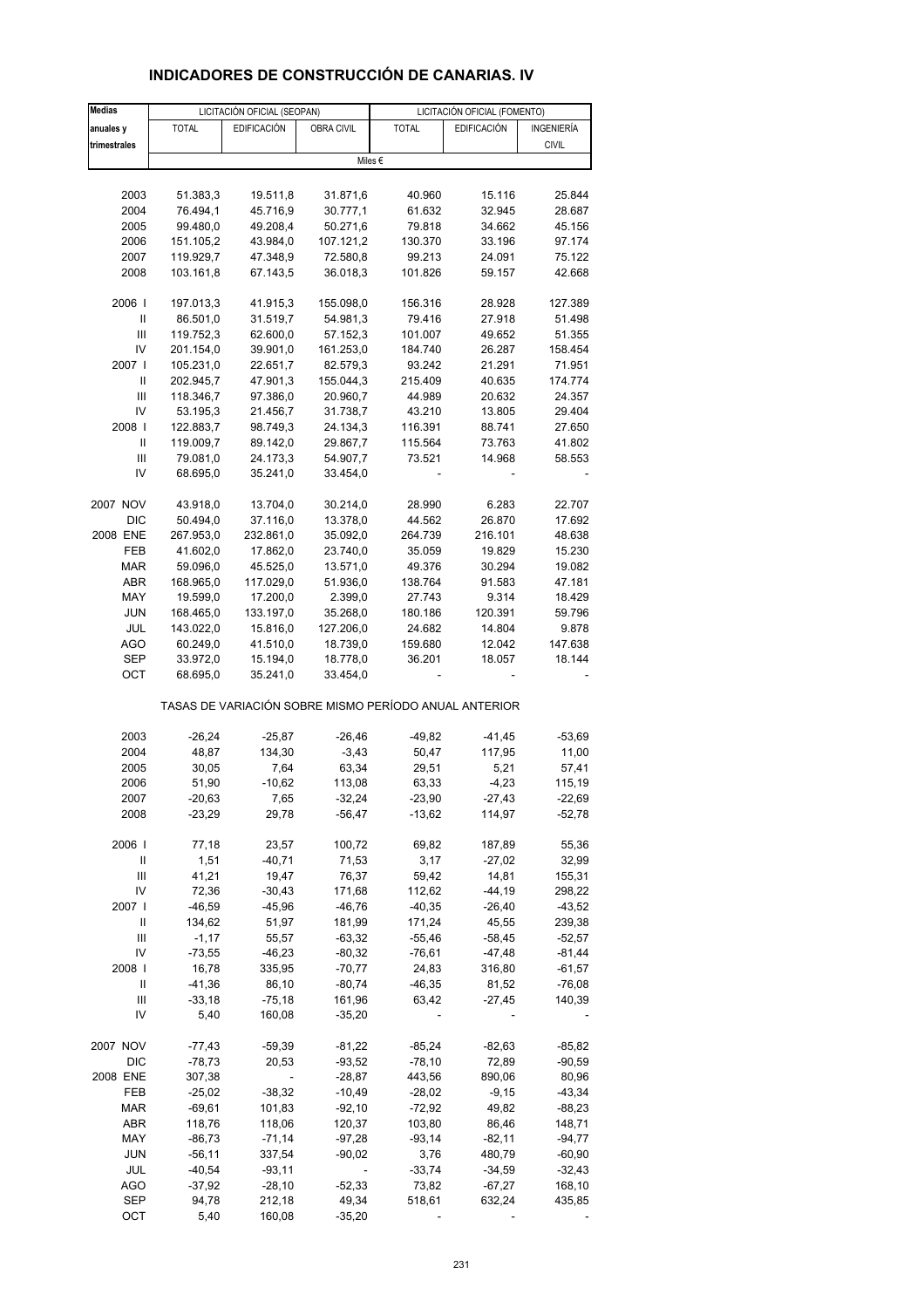| <b>Medias</b>  | ESTABLECIMIENTOS HOTELEROS |                    |                                                       |              |                          |                    |                  |
|----------------|----------------------------|--------------------|-------------------------------------------------------|--------------|--------------------------|--------------------|------------------|
| anuales y      |                            | NÚMERO DE VIAJEROS |                                                       |              | NÚMERO DE PERNOCTACIONES |                    | <b>GRADO DE</b>  |
| trimestrales   | <b>TOTAL</b>               | <b>ESPAÑOLES</b>   | <b>EXTRANJEROS</b>                                    | <b>TOTAL</b> | <b>ESPAÑOLES</b>         | <b>EXTRANJEROS</b> | <b>OCUPACIÓN</b> |
|                |                            |                    | Unidades                                              |              |                          |                    | $\%$             |
|                |                            |                    |                                                       |              |                          |                    |                  |
| 2003           | 503.113                    | 152.602            | 352.388                                               | 3.555.891    | 648.415                  | 2.911.401          | 69,93            |
| 2004           | 519.122                    | 176.116            | 343.121                                               | 3.541.220    | 733.017                  | 2.808.021          | 68,17            |
| 2005           | 528.093                    | 184.306            | 343.377                                               | 3.591.830    | 777.710                  | 2.812.629          | 67,77            |
| 2006           | 567.520                    | 195.813            | 371.707                                               | 3.931.033    | 830.337                  | 3.100.696          | 68,51            |
| 2007           | 603.114                    | 207.574            | 395.540                                               | 4.040.479    | 864.551                  | 3.175.929          | 67,60            |
|                |                            |                    |                                                       |              |                          |                    |                  |
| 2008           | 635.223                    | 224.536            | 410.687                                               | 4.193.372    | 937.346                  | 3.256.026          | 68,22            |
| 2006           | 503.135                    | 126.516            | 376.618                                               | 3.698.880    | 491.329                  | 3.207.550          | 68,16            |
| $\mathbf{I}$   | 550.398                    | 195.608            | 354.790                                               | 3.597.403    | 754.143                  | 2.843.260          | 65,30            |
| $\mathbf{III}$ | 643.715                    | 283.400            | 360.315                                               | 4.590.549    | 1.403.249                | 3.187.300          | 76,34            |
| IV             | 572.831                    | 177.726            | 395.105                                               | 3.837.299    | 672.626                  | 3.164.673          | 64,23            |
| 2007 l         | 555.164                    | 138.987            | 416.176                                               | 3.857.392    | 506.171                  | 3.351.221          | 65,66            |
| Ш              | 569.121                    | 209.147            | 359.974                                               | 3.632.432    | 803.574                  | 2.828.857          | 62,31            |
| $\mathbf{III}$ | 662.860                    | 301.080            | 361.780                                               | 4.647.536    | 1.481.309                | 3.166.227          | 75,69            |
| IV             | 625.311                    | 181.081            | 444.230                                               | 4.024.557    | 667.148                  | 3.357.409          | 66,73            |
| 2008           | 618.365                    | 155.131            | 463.234                                               | 4.141.412    | 582.245                  | 3.559.167          | 69,07            |
| $\mathbf{I}$   | 606.708                    | 223.032            | 383.677                                               | 3.794.922    | 845.096                  | 2.949.827          | 63,65            |
| $\mathbf{III}$ | 686.779                    | 308.787            | 377.991                                               | 4.705.440    | 1.450.455                | 3.254.985          | 73,49            |
|                |                            |                    |                                                       |              |                          |                    |                  |
| IV             | 616.674                    | 184.509            | 432.165                                               | 4.008.395    | 740.072                  | 3.268.323          | 63,59            |
| 2007 NOV       | 609.122                    | 164.510            | 444.612                                               | 4.097.259    | 610.299                  | 3.486.960          | 69,63            |
| DIC            | 609.540                    | 163.416            | 446.124                                               | 3.871.322    | 561.596                  | 3.309.726          | 63,57            |
| 2008 ENE       | 569.521                    | 128.699            | 440.822                                               | 4.035.784    | 484.154                  | 3.551.630          | 66,14            |
| FEB            | 606.650                    | 151.385            | 455.265                                               | 4.019.961    | 530.004                  | 3.489.957          | 69,96            |
| <b>MAR</b>     | 678.925                    | 185.310            | 493.615                                               | 4.368.491    | 732.577                  | 3.635.914          | 71,12            |
| ABR            | 633.701                    | 196.432            | 437.269                                               | 3.904.388    | 727.226                  | 3.177.162          | 67,88            |
| MAY            | 587.927                    | 225.739            | 362.188                                               | 3.640.234    | 833.825                  | 2.806.409          | 59,12            |
| <b>JUN</b>     | 598.497                    | 246.924            | 351.573                                               | 3.840.145    | 974.236                  | 2.865.909          | 63,95            |
| JUL            | 711.012                    | 313.345            | 397.667                                               | 4.773.037    | 1.366.103                | 3.406.934          | 73,98            |
| <b>AGO</b>     | 734.749                    | 362.380            | 372.369                                               | 5.268.757    | 1.853.870                | 3.414.887          | 79,92            |
| <b>SEP</b>     | 614.575                    | 250.637            | 363.938                                               | 4.074.527    | 1.131.392                | 2.943.135          | 66,58            |
| OCT            | 616.674                    | 184.509            | 432.165                                               | 4.008.395    | 740.072                  | 3.268.323          | 63,59            |
|                |                            |                    | TASAS DE VARIACIÓN SOBRE MISMO PERÍODO ANUAL ANTERIOR |              |                          |                    |                  |
| 2003           | 3,12                       | 7,66               | 1,12                                                  | 3,85         | 8,73                     | 2,79               | 1,76             |
| 2004           | 3,18                       | 15,41              | $-2,63$                                               | $-0,41$      | 13,05                    | $-3,55$            | $-2,52$          |
| 2005           | 1,73                       |                    | 0,07                                                  | 1,43         |                          |                    | $-0,58$          |
|                |                            | 4,65               |                                                       |              | 6,10                     | 0, 16              |                  |
| 2006           | 7,47                       | 6,24               | 8,25                                                  | 9,44         | 6,77                     | 10,24              | 1,08             |
| 2007<br>2008   | 6,27<br>5,54               | 6,01<br>3,81       | 6,41<br>6,51                                          | 2,78<br>3,50 | 4,12<br>1,86             | 2,43<br>3,98       | -1,33<br>0,63    |
|                |                            |                    |                                                       |              |                          |                    |                  |
| 2006           | $-3,26$                    | $-8,46$            | $-1,31$                                               | 3,50         | $-4,64$                  | 4,90               | $-2,25$          |
| Ш              | 17,92                      | 14,56              | 20,36                                                 | 19,50        | 19,37                    | 19,66              | 11,57            |
| $\mathsf{III}$ | 8,87                       | 4,43               | 12,85                                                 | 10,76        | 5,24                     | 13,50              | 1,23             |
| IV             | 7,22                       | 13,28              | 4,57                                                  | 5,46         | 6,69                     | 5,19               | $-4,74$          |
| 2007 l         | 10,34                      | 9,86               | 10,50                                                 | 4,29         | 3,02                     | 4,48               | $-3,66$          |
| Ш              | 3,40                       | 6,92               | 1,46                                                  | 0,97         | 6,55                     | $-0,51$            | $-4,58$          |
| Ш              | 2,97                       | 6,24               | 0,41                                                  | 1,24         | 5,56                     | $-0,66$            | $-0,85$          |
| IV             | 9,16                       | 1,89               | 12,43                                                 | 4,88         | $-0,81$                  | 6,09               | 3,89             |
| 2008           | 11,38                      | 11,62              | 11,31                                                 | 7,36         | 15,03                    | 6,21               | 5,19             |
| Ш              | 6,60                       | 6,64               | 6,58                                                  | 4,47         | 5,17                     | 4,28               | 2,15             |
| Ш              | 3,61                       | 2,56               | 4,48                                                  | 1,25         | $-2,08$                  | 2,80               | $-2,90$          |
| IV             | $-6, 18$                   | $-14,31$           | $-2,21$                                               | $-2,36$      | $-10,79$                 | $-0,22$            | $-5,08$          |
|                |                            |                    |                                                       |              |                          |                    |                  |
| 2007 NOV       | 9,23                       | 8,98               | 9,32                                                  | 7,96         | 8,83                     | 7,80               | 6,75             |
| DIC            | 11,56                      | $-8,78$            | 21,48                                                 | 6,68         | $-12,19$                 | 10,72              | 5,70             |
| 2008 ENE       | 12,45                      | 12,11              | 12,55                                                 | 4,84         | 0,94                     | 5,40               | 3,65             |
| FEB            | 17,92                      | 13,04              | 19,63                                                 | 12,74        | 8,46                     | 13,42              | 8,30             |
| <b>MAR</b>     | 5,33                       | 10,14              | 3,64                                                  | 5,09         | 33,15                    | 0,81               | 3,70             |
| ABR            | $-0,81$                    | $-10,75$           | 4,41                                                  | $-0,73$      | $-11,79$                 | 2,21               | 1,28             |
| MAY            | 18,52                      | 22,74              | 16,03                                                 | 11,71        | 22,09                    | 8,95               | 6,79             |
| <b>JUN</b>     | 4,56                       | 10,51              | 0,75                                                  | 3,63         | 7,85                     | 2,27               | $-0,93$          |
| JUL            | 5,67                       | 3,17               | 7,73                                                  | 2,62         | $-3,07$                  | 5,09               | $-2,39$          |
| <b>AGO</b>     | 3,40                       | 4,53               | 2,32                                                  | 0,87         | $-1,58$                  | 2,26               | $-2,61$          |
| <b>SEP</b>     | 1,56                       | $-0,88$            | 3,31                                                  | 0, 16        | $-1,69$                  | 0,88               | $-3,81$          |
| OCT            | $-6,18$                    | $-14,31$           | $-2,21$                                               | $-2,36$      | $-10,79$                 | $-0,22$            | $-5,08$          |

#### **INDICADORES DE SERVICIOS DE CANARIAS. I**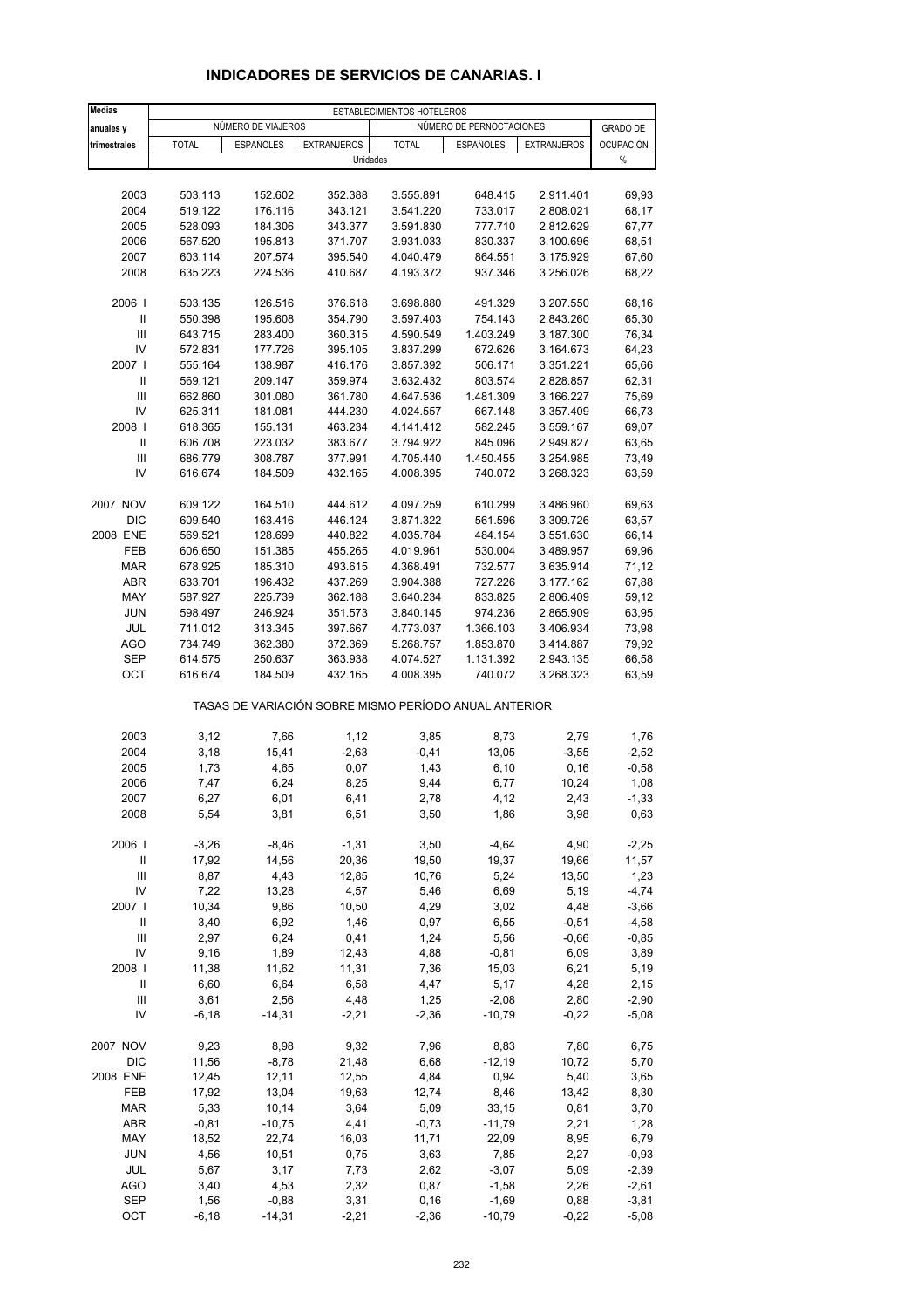| <b>Medias</b>                      | APARTAMENTOS TURÍSTICOS (5) |                    |                    |                                                       |                          |                    |                  |
|------------------------------------|-----------------------------|--------------------|--------------------|-------------------------------------------------------|--------------------------|--------------------|------------------|
| anuales y                          |                             | NÚMERO DE VIAJEROS |                    |                                                       | NÚMERO DE PERNOCTACIONES |                    | <b>GRADO DE</b>  |
| trimestrales                       | <b>TOTAL</b>                | <b>ESPAÑOLES</b>   | <b>EXTRANJEROS</b> | <b>TOTAL</b>                                          | <b>ESPAÑOLES</b>         | <b>EXTRANJEROS</b> | <b>OCUPACIÓN</b> |
|                                    |                             |                    |                    | Unidades                                              |                          |                    | $\%$             |
|                                    |                             |                    |                    |                                                       |                          |                    |                  |
| 2003                               | 423.436                     | 48.015             | 375.421            | 3.775.283                                             | 279.945                  | 3.495.338          | 55,26            |
| 2004                               | 390.876                     | 54.097             | 336.780            | 3.464.176                                             | 316.230                  | 3.147.946          | 51,97            |
| 2005                               | 363.564                     | 58.939             | 304.625            | 3.109.793                                             | 330.564                  | 2.779.229          | 48,26            |
| 2006                               | 386.900                     | 70.204             | 316.696            | 3.215.621                                             | 392.085                  | 2.823.537          | 49,18            |
| 2007                               | 359.798                     | 71.182             | 288.616            | 3.081.783                                             | 393.147                  | 2.688.636          | 49,87            |
| 2008                               | 342.861                     | 76.318             | 266.543            | 2.943.543                                             | 417.157                  | 2.526.386          | 48,40            |
| 2006                               | 383.543                     | 28.985             | 354.558            | 3.342.563                                             | 162.733                  | 3.179.830          | 51,52            |
| Ш                                  | 327.880                     | 70.695             | 257.185            | 2.546.618                                             | 338.527                  | 2.208.091          | 40,58            |
| Ш                                  | 439.410                     | 133.715            | 305.695            | 3.641.946                                             | 811.270                  | 2.830.676          | 55,13            |
| IV                                 | 396.765                     | 47.420             | 349.345            | 3.331.358                                             | 255.808                  | 3.075.549          | 49,48            |
| 2007 l                             | 379.541                     | 32.779             | 346.762            | 3.540.191                                             | 186.120                  | 3.354.072          | 53,81            |
| Ш                                  | 303.559                     | 75.409             | 228.150            | 2.396.480                                             | 353.743                  | 2.042.736          | 40,20            |
| Ш                                  | 390.817                     | 129.728            | 261.089            | 3.289.359                                             | 790.056                  | 2.499.304          | 54,21            |
| IV                                 | 365.275                     | 46.811             | 318.465            | 3.101.102                                             | 242.669                  | 2.858.433          | 51,26            |
| 2008                               | 388.555                     | 39.110             | 349.446            | 3.494.794                                             | 207.641                  | 3.287.153          | 55,36            |
| Ш                                  | 286.030                     | 76.365             | 209.665            | 2.272.211                                             | 354.164                  | 1.918.047          | 39,23            |
| $\mathbf{III}$                     | 364.239                     | 123.407            | 240.832            | 3.162.544                                             | 749.367                  | 2.413.177          | 52,01            |
| IV                                 | 312.133                     | 46.535             | 265.598            | 2.646.779                                             | 238.053                  | 2.408.726          | 44,13            |
| 2007 NOV                           | 367.009                     | 40.146             | 326.863            | 3.101.067                                             | 208.266                  | 2.892.801          | 53,12            |
| DIC                                | 357.671                     | 36.362             | 321.309            | 3.177.590                                             | 204.642                  | 2.972.948          | 52,17            |
| 2008 ENE                           | 367.561                     | 25.505             | 342.056            | 3.445.276                                             | 166.715                  | 3.278.561          | 53,53            |
| FEB                                | 367.241                     | 37.043             | 330.198            | 3.417.274                                             | 185.984                  | 3.231.290          | 56,36            |
| <b>MAR</b>                         | 430.864                     | 54.781             | 376.083            | 3.621.832                                             | 270.225                  | 3.351.607          | 56,20            |
| ABR                                | 295.656                     | 58.594             | 237.062            | 2.512.960                                             | 279.803                  | 2.233.157          | 42,49            |
| MAY                                | 284.145                     | 86.834             | 197.311            | 2.122.618                                             | 379.591                  | 1.743.027          | 36,70            |
| <b>JUN</b>                         | 278.289                     | 83.666             | 194.623            | 2.181.054                                             | 403.098                  | 1.777.956          | 38,51            |
| JUL                                | 366.188                     | 113.292            | 252.896            | 3.205.777                                             | 660.487                  | 2.545.290          | 52,08            |
| <b>AGO</b>                         | 424.864                     | 167.296            | 257.568            | 3.743.044                                             | 1.097.193                | 2.645.851          | 60,46            |
| <b>SEP</b>                         | 301.665                     | 89.633             | 212.032            | 2.538.811                                             | 490.421                  | 2.048.390          | 43,49            |
| OCT                                | 312.133                     | 46.535             | 265.598            | 2.646.779                                             | 238.053                  | 2.408.726          | 44,13            |
|                                    |                             |                    |                    | TASAS DE VARIACIÓN SOBRE MISMO PERÍODO ANUAL ANTERIOR |                          |                    |                  |
| 2003                               | $-3,16$                     | 19,42              | $-5,45$            | $-3,80$                                               | 17,41                    | $-5,17$            | $-2,05$          |
| 2004                               | $-7,69$                     | 12,67              | $-10,29$           | $-8,24$                                               | 12,96                    | $-9,94$            | $-5,96$          |
| 2005                               | $-6,99$                     | 8,95               | $-9,55$            | $-10,23$                                              | 4,53                     | $-11,71$           | $-7,14$          |
| 2006                               | 6,42                        | 19,11              | 3,96               | 3,40                                                  | 18,61                    | 1,59               | 1,90             |
| 2007                               | $-7,00$                     | 1,39               | -8,87              | -4,16                                                 | 0,27                     | -4,78              | 1,40             |
| 2008                               | $-4,57$                     | $-1,86$            | $-5,32$            | $-4, 13$                                              | $-3,10$                  | $-4,30$            | $-1,86$          |
| 2006                               | 0,62                        | $-1,37$            | 0,78               | $-5,54$                                               | 2,39                     | $-5,92$            | $-5,45$          |
| $\ensuremath{\mathsf{II}}$         | 15, 11                      | 21,05              | 13,58              | 10,93                                                 | 30,08                    | 8,48               | 10,03            |
| $\ensuremath{\mathsf{III}}\xspace$ | 7,94                        | 18,03              | 4,04               | 7,37                                                  | 13,50                    | 5,74               | 4,13             |
| IV                                 | 4,10                        | 36,76              | 0,83               | 3,69                                                  | 35,85                    | 1,68               | 1,55             |
| 2007                               | $-1,04$                     | 13,09              | $-2,20$            | 5,91                                                  | 14,37                    | 5,48               | 4,45             |
| Ш                                  | $-7,42$                     | 6,67               | $-11,29$           | $-5,90$                                               | 4,49                     | $-7,49$            | $-0,94$          |
| $\ensuremath{\mathsf{III}}\xspace$ | $-11,06$                    | $-2,98$            | $-14,59$           | $-9,68$                                               | $-2,61$                  | $-11,71$           | $-1,67$          |
| IV                                 | $-7,94$                     | $-1,28$            | $-8,84$            | $-6,91$                                               | $-5,14$                  | $-7,06$            | 3,59             |
| 2008                               | 2,38                        | 19,31              | 0,77               | $-1,28$                                               | 11,56                    | $-2,00$            | 2,89             |
| Ш                                  | $-5,77$                     | 1,27               | $-8,10$            | $-5,19$                                               | 0,12                     | $-6,10$            | $-2,40$          |
| Ш                                  | $-6,80$                     | $-4,87$            | $-7,76$            | $-3,86$                                               | $-5,15$                  | $-3,45$            | $-4,05$          |
| IV                                 | $-15,90$                    | $-27,20$           | $-13,55$           | $-12,49$                                              | $-24,45$                 | $-11,10$           | $-8,97$          |
| 2007 NOV                           | $-5,05$                     | 7,61               | $-6,40$            | $-7,37$                                               | $-1,09$                  | $-7,80$            | 2,71             |
| DIC                                | $-10,53$                    | $-17,27$           | $-9,69$            | $-7,35$                                               | $-14,86$                 | $-6,78$            | 2,86             |
| 2008 ENE                           | 0,69                        | $-2,04$            | 0,90               | $-3,02$                                               | $-6,70$                  | $-2,83$            | 4,02             |
| FEB                                | 0,72                        | 20,61              | $-1, 11$           | 1,86                                                  | 10, 17                   | 1,42               | 3,17             |
| MAR                                | 5,36                        | 31,72              | 2,38               | $-2,45$                                               | 28,15                    | $-4,30$            | 1,57             |
| ABR                                | $-15,91$                    | $-28,13$           | $-12,22$           | $-11,37$                                              | $-23,38$                 | $-9,59$            | $-7,45$          |
| MAY                                | 10,29                       | 51,17              | $-1,44$            | 1,45                                                  | 28,69                    | $-3,02$            | 2,69             |
| JUN                                | $-7,68$                     | $-4, 11$           | $-9,13$            | $-3,57$                                               | 0,51                     | $-4,45$            | $-1, 13$         |
| JUL                                | $-7,26$                     | $-11,88$           | $-5,04$            | $-2,19$                                               | $-10,66$                 | 0,28               | $-3,11$          |
| <b>AGO</b>                         | $-2,72$                     | 0,39               | $-4,65$            | $-2,45$                                               | $-0,38$                  | $-3,29$            | $-3,22$          |
| <b>SEP</b>                         | $-11,49$                    | $-4,63$            | $-14,10$           | $-7,79$                                               | $-7,38$                  | $-7,89$            | $-6,27$          |
| OCT                                | $-15,90$                    | $-27,20$           | $-13,55$           | $-12,49$                                              | $-24,45$                 | $-11,10$           | $-8,97$          |

## **INDICADORES DE SERVICIOS DE CANARIAS. II**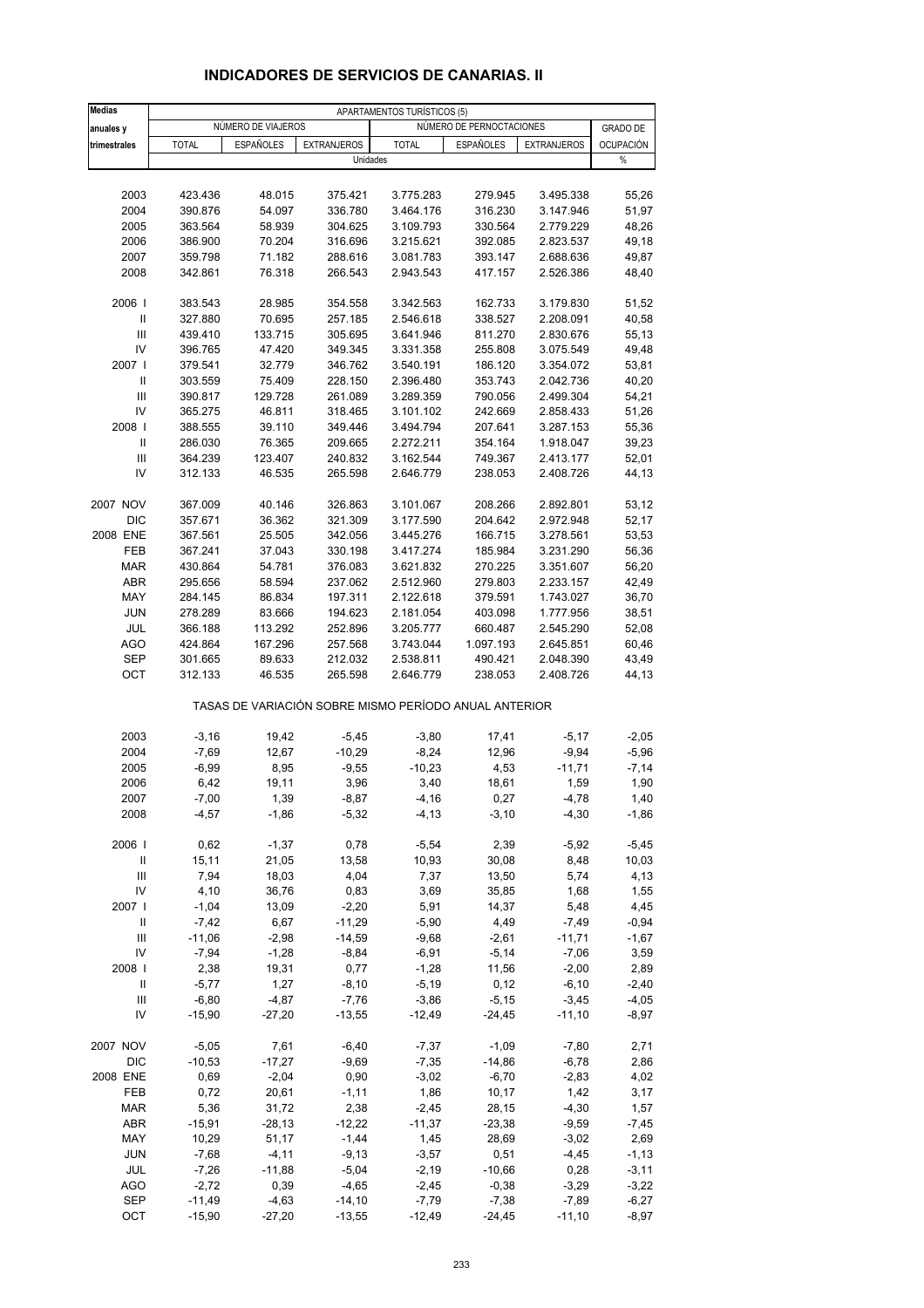| <b>Medias</b>                      | TRANSPORTE AÉREO DE PASAJEROS |                 |                 |                      |                                                       |                |                    |  |
|------------------------------------|-------------------------------|-----------------|-----------------|----------------------|-------------------------------------------------------|----------------|--------------------|--|
| anuales y                          | <b>TOTAL</b>                  |                 | <b>INTERIOR</b> |                      | <b>INTERNACIONAL</b>                                  |                |                    |  |
| trimestrales                       |                               | <b>TOTAL</b>    | <b>REGULAR</b>  | NO REGULAR           | <b>TOTAL</b>                                          | <b>REGULAR</b> | NO REGULAR         |  |
|                                    |                               |                 |                 | Unidades             |                                                       |                |                    |  |
|                                    |                               |                 |                 |                      |                                                       |                |                    |  |
| 2003                               | 2.553.026                     | 885.719         | 814.716         | 71.002               | 1.667.308                                             | 569.688        | 1.097.620          |  |
| 2004                               | 2.605.695                     | 1.007.744       | 922.978         | 84.766               | 1.597.951                                             | 548.595        | 1.049.356          |  |
| 2005                               | 2.684.049                     | 1.124.231       | 1.045.272       | 78.960               | 1.559.818                                             | 570.382        | 989.436            |  |
| 2006                               | 2.797.964                     | 1.196.678       | 1.130.855       | 65.823               | 1.601.286                                             | 624.365        | 976.921            |  |
| 2007                               | 2.822.140                     | 1.253.555       | 1.193.185       | 60.370               | 1.568.585                                             | 661.552        | 907.032            |  |
| 2008                               | 2.801.729                     | 1.275.537       | 1.230.451       | 45.086               | 1.526.191                                             | 678.084        | 848.108            |  |
| 2006                               | 2.736.816                     | 966.868         | 941.656         | 25.212               | 1.769.948                                             | 692.154        | 1.077.794          |  |
| $\mathbf{II}$                      | 2.637.905                     | 1.193.452       | 1.149.656       | 43.796               | 1.444.453                                             | 568.059        | 876.394            |  |
| Ш                                  | 2.975.644                     | 1.478.947       | 1.320.385       | 158.562              | 1.496.697                                             | 547.477        | 949.220            |  |
| IV                                 | 2.841.490                     | 1.147.444       | 1.111.724       | 35.720               | 1.694.046                                             | 689.772        | 1.004.275          |  |
| 2007                               | 2.818.715                     | 1.037.111       | 1.013.589       | 23.521               | 1.781.604                                             | 758.743        | 1.022.861          |  |
| Ш                                  | 2.566.198                     | 1.224.502       | 1.187.575       | 36.927               | 1.341.696                                             | 577.249        | 764.447            |  |
| Ш                                  | 2.975.172                     | 1.546.964       | 1.396.477       | 150.487              | 1.428.207                                             | 575.004        | 853.204            |  |
| IV                                 | 2.928.474                     | 1.205.643       | 1.175.100       | 30.543               | 1.722.831                                             | 735.213        | 987.618            |  |
| 2008                               | 2.984.085                     | 1.121.899       | 1.086.351       | 35.549               | 1.862.186                                             | 823.797        | 1.038.389          |  |
| Ш                                  | 2.583.570                     | 1.251.534       | 1.218.295       | 33.239               | 1.332.035                                             | 607.352        | 724.683            |  |
| $\ensuremath{\mathsf{III}}\xspace$ | 2.871.293                     | 1.492.718       | 1.419.536       | 73.182               | 1.378.575                                             | 607.173        | 771.402            |  |
| IV                                 | 2.700.442                     | 1.156.919       | 1.131.964       | 24.955               | 1.543.523                                             | 665.868        | 877.655            |  |
| 2007 NOV                           | 2.907.857                     | 1.134.817       | 1.111.441       | 23.376               | 1.773.040                                             | 804.155        | 968.885            |  |
| <b>DIC</b>                         | 2.915.392                     | 1.179.985       | 1.145.522       | 34.463               | 1.735.407                                             | 769.156        | 966.251            |  |
| 2008 ENE                           | 2.783.709                     | 1.027.802       | 1.004.523       | 23.279               | 1.755.907                                             | 774.330        | 981.577            |  |
| FEB                                | 2.845.994                     | 1.062.443       | 1.036.711       | 25.732               | 1.783.551                                             | 780.262        | 1.003.289          |  |
| <b>MAR</b>                         | 3.322.552                     | 1.275.453       | 1.217.818       | 57.635               | 2.047.099                                             | 916.798        | 1.130.301          |  |
| <b>ABR</b>                         | 2.752.468                     | 1.186.063       | 1.132.916       | 53.147               | 1.566.405                                             | 708.386        | 858.019            |  |
| MAY                                | 2.481.310                     | 1.263.308       | 1.243.411       | 19.897               | 1.218.002                                             | 566.448        | 651.554            |  |
| <b>JUN</b>                         | 2.516.931                     | 1.305.232       | 1.278.558       | 26.674               | 1.211.699                                             | 547.223        | 664.476            |  |
| JUL                                | 2.884.018                     | 1.501.220       | 1.444.287       | 56.933               | 1.382.798                                             | 590.477        | 792.321            |  |
| <b>AGO</b>                         | 3.183.634                     | 1.688.699       | 1.567.416       | 121.283              | 1.494.935                                             | 636.467        | 858.468            |  |
| SEP                                | 2.546.227                     | 1.288.235       | 1.246.906       | 41.329               | 1.257.992                                             | 594.576        | 663.416            |  |
| OCT                                | 2.700.442                     | 1.156.919       | 1.131.964       | 24.955               | 1.543.523                                             | 665.868        | 877.655            |  |
|                                    |                               |                 |                 |                      | TASAS DE VARIACIÓN SOBRE MISMO PERÍODO ANUAL ANTERIOR |                |                    |  |
| 2003                               | 3,73                          | 9,97            | 9,77            | 12,31                | 0,70                                                  | 0,99           | 0,55               |  |
| 2004                               | 2,06                          | 13,78           | 13,29           | 19,38                | $-4, 16$                                              | $-3,70$        | $-4,40$            |  |
| 2005                               | 3,01                          | 11,56           | 13,25           | $-6,85$              | $-2,39$                                               | 3,97           | $-5,71$            |  |
| 2006                               | 4,24                          | 6,44            | 8,19            | $-16,64$             | 2,66                                                  | 9,46           | $-1,26$            |  |
| 2007                               | 0,86                          | 4,75            | 5,51            | $-8,28$              | $-2,04$                                               | 5,96           | -7,15              |  |
| 2008                               | $-0,09$                       | 0,22            | 2,02            | $-32,36$             | $-0,34$                                               | 6,53           | $-5,23$            |  |
| 2006                               | 0,83                          | 5,06            | 6,86            | $-35,50$             | $-1,34$                                               | 5,37           | $-5,22$            |  |
| $\ensuremath{\mathsf{II}}$         | 11,00                         | 11,84           | 12,15           | 4,13                 | 10,33                                                 | 18,48          | 5,62               |  |
| $\ensuremath{\mathsf{III}}\xspace$ | 3,62                          | 2,91            | 6,47            | $-19,51$             | 4,33                                                  | 10,68          | 0,98               |  |
| IV                                 | 2,45                          | 7,01            | 7,46            | $-5,22$              | $-0,43$                                               | 6,03           | $-4,43$            |  |
| 2007 l                             | 2,99                          | 7,26            | 7,64            | $-6,71$              | 0,66                                                  | 9,62           | $-5,10$            |  |
| Ш                                  | $-2,72$                       | 2,60            | 3,30            | $-15,68$             | $-7,11$                                               | 1,62           | $-12,77$           |  |
| $\ensuremath{\mathsf{III}}\xspace$ | $-0,02$                       | 4,60            | 5,76            | $-5,09$              | $-4,58$                                               | 5,03           | $-10,12$           |  |
| IV                                 | 3,06                          | 5,07            | 5,70            | $-14,49$             | 1,70                                                  | 6,59           | $-1,66$            |  |
| 2008                               | 5,87                          | 8,18            | 7,18            | 51,13                | 4,52                                                  | 8,57           | 1,52               |  |
| Ш                                  | 0,68                          | 2,21            | 2,59            | $-9,99$              | $-0,72$                                               | 5,21           | $-5,20$            |  |
| Ш                                  | $-3,49$                       | $-3,51$         | 1,65            | $-51,37$             | $-3,48$                                               | 5,59           | $-9,59$            |  |
| IV                                 | $-8,84$                       | $-11,15$        | $-10,75$        | $-26, 15$            | $-7,02$                                               | 5,30           | $-14,60$           |  |
| 2007 NOV                           | 4,88                          | 7,47            | 8,12            | $-16,58$             | 3,29                                                  | 6,63           | 0,67               |  |
| DIC                                | 3,91                          | 2,99            | 3,65            | $-15,01$             | 4,54                                                  | 10,91          | $-0,03$            |  |
| 2008 ENE                           | 3,53                          | 5,78            | 5,65            | 11,62                | 2,26                                                  | 7,18           | $-1,32$            |  |
| FEB                                | 7,63                          | 8,54            | 7,94            | 39,27                | 7,10                                                  | 9,74           | 5,13               |  |
| <b>MAR</b>                         | 6,38                          | 9,88            | 7,82            | 84,54                | 4,32                                                  | 8,78           | 0,96               |  |
| ABR                                | $-4,85$                       | $-5,02$         | $-5,07$         | $-3,95$              | $-4,72$                                               | 0,39           | $-8,56$            |  |
| MAY                                | 5,06                          | 4,77            | 5,14            | $-13,97$             | 5,36                                                  | 11,96          | 0,22               |  |
| JUN<br>JUL                         | 2,98<br>$-2,53$               | 7,08<br>$-2,16$ | 7,74<br>3,14    | $-17,47$<br>$-57,53$ | $-1,09$<br>$-2,92$                                    | 5,20<br>3,21   | $-5,73$<br>$-7,03$ |  |
|                                    |                               |                 |                 |                      |                                                       |                |                    |  |

#### **INDICADORES DE SERVICIOS DE CANARIAS. III**

 AGO -0,70 -1,38 4,89 -44,34 0,08 10,60 -6,51 SEP -7,77 -7,60 -3,69 -58,46 -7,95 2,97 -15,93 OCT -8,84 -11,15 -10,75 -26,15 -7,02 5,30 -14,60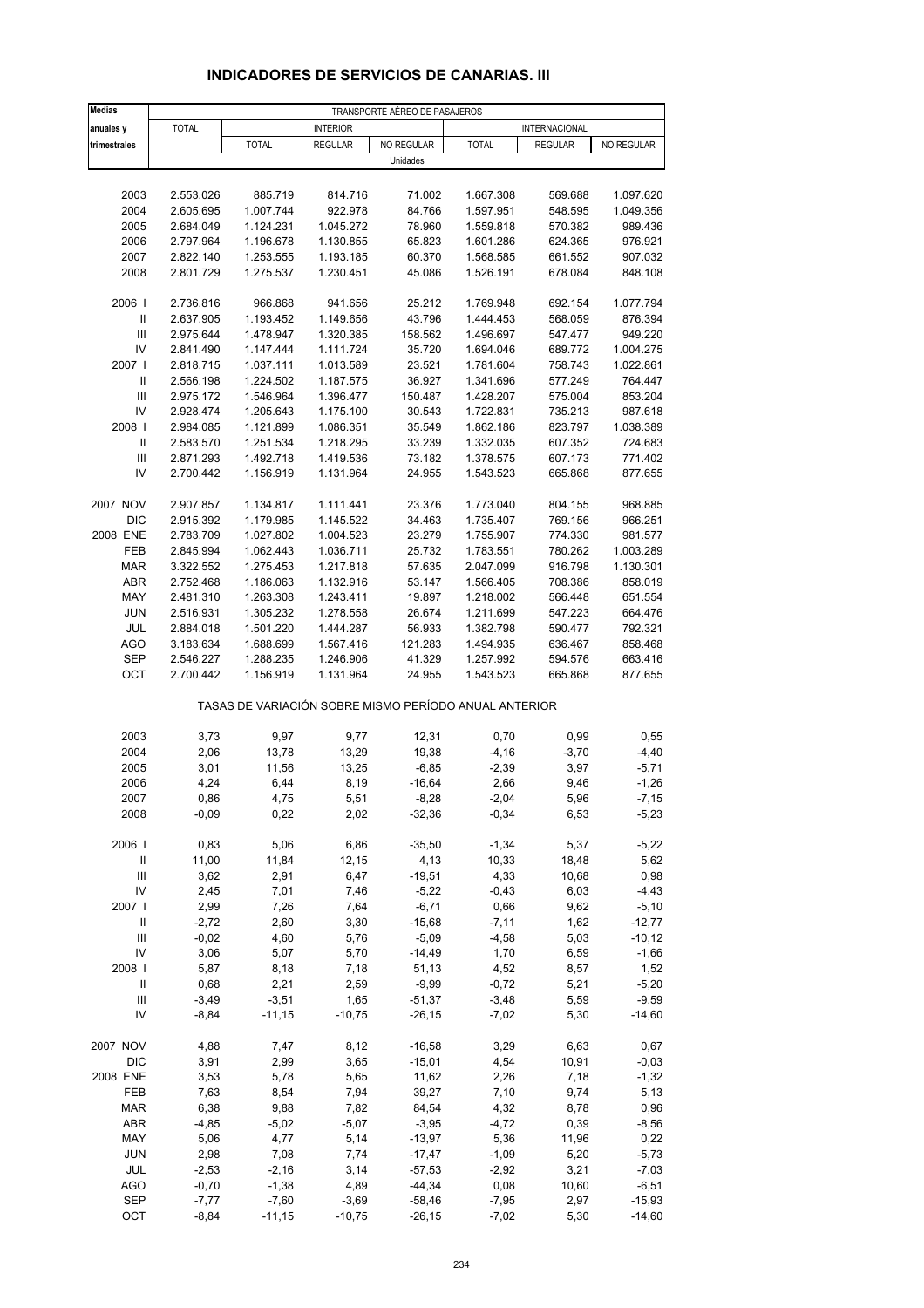#### **INDICADORES DE DEMANDA DE CANARIAS I**

| <b>Medias</b>                      |                  |                 | CONSUMO                                               |              |                  |
|------------------------------------|------------------|-----------------|-------------------------------------------------------|--------------|------------------|
| anuales y                          | IPI. INE         | <b>GASOLINA</b> | MATRICULACIÓN                                         | E. ELÉCTRICA | ÍNDICE           |
| trimestrales                       | <b>B.CONSUMO</b> | <b>AUTO</b>     | <b>TURISMOS</b>                                       | USOS DOMEST. | COMERC.MENOR     |
|                                    | <b>Base 2000</b> | Toneladas       | Unidades                                              | Gw.          | <b>Base 2005</b> |
|                                    |                  |                 |                                                       |              |                  |
|                                    |                  |                 |                                                       |              |                  |
| 2003                               | 97,8             | 49.345          | 4.786                                                 | 175,450      | 96,93            |
| 2004                               | 101,5            | 49.442          | 5.270                                                 | 183,176      | 99,98            |
| 2005                               | 99,3             | 49.180          | 5.755                                                 | 196,954      | 99,98            |
| 2006                               | 99,9             | 49.041          | 6.046                                                 | 208,239      | 104,10           |
| 2007                               | 99,5             | 48.408          | 6.058                                                 | 223,023      | 109,44           |
| 2008                               | 96,5             | 46.233          | 3.794                                                 | 231,881      | 103,38           |
|                                    |                  |                 |                                                       |              |                  |
| 2006                               | 94,1             | 49.326          | 5.310                                                 | 216,663      | 101,24           |
| Ш                                  | 105,3            | 48.475          | 5.759                                                 | 203,703      | 96,88            |
| Ш                                  | 99,9             | 48.779          | 6.262                                                 | 199,503      | 101,91           |
| IV                                 | 100,1            | 49.582          | 6.853                                                 | 213,086      | 116,38           |
| 2007 l                             | 96,2             | 48.247          | 5.045                                                 | 225,686      | 107,63           |
| Ш                                  | 101,7            | 49.114          | 5.943                                                 | 220,962      | 100,94           |
| Ш                                  | 99,1             | 47.566          | 6.444                                                 | 214,105      | 106,80           |
| IV                                 | 100,9            | 48.707          | 6.799                                                 | 231,339      | 122,37           |
| 2008                               | 90,8             | 46.544          | 3.988                                                 | 239,259      | 107,78           |
| Ш                                  | 96,4             | 46.132          | 3.951                                                 | 226,009      | 99,37            |
| Ш                                  | 98,6             | 46.023          | 4.004                                                 | 225,847      | 103,62           |
|                                    |                  |                 |                                                       |              |                  |
| IV                                 | 107,6            |                 | 2.952                                                 | 238,673      | 101,50           |
|                                    |                  |                 |                                                       |              |                  |
| 2007 DIC                           | 88,3             | 47.674          | 8.040                                                 | 237,437      | 148,66           |
| 2008 ENE                           | 94,9             | 47.100          | 4.035                                                 | 247,261      | 119,30           |
| FEB                                | 88,0             | 46.006          | 3.773                                                 | 250,199      | 99,03            |
| <b>MAR</b>                         | 89,4             | 46.526          | 4.155                                                 | 220,317      | 105,02           |
| ABR                                | 99,9             | 48.506          | 4.300                                                 | 232,592      | 101,39           |
| MAY                                | 95,6             | 46.182          | 3.677                                                 | 225,891      | 99,86            |
| <b>JUN</b>                         | 93,7             | 43.706          | 3.875                                                 | 219,543      | 96,86            |
| JUL                                | 108,9            | 47.435          | 6.384                                                 | 229,143      | 109,83           |
| <b>AGO</b>                         | 86,3             | 45.634          | 2.871                                                 | 216,443      | 102,52           |
| SEP                                | 100,7            | 45.000          | 2.758                                                 | 231,955      | 98,52            |
| ост                                | 107,6            |                 | 3.485                                                 | 251,315      | 101,50           |
| <b>NOV</b>                         |                  |                 | 2.418                                                 | 226,031      |                  |
|                                    |                  |                 | TASAS DE VARIACIÓN SOBRE MISMO PERÍODO ANUAL ANTERIOR |              |                  |
| 2003                               | 3,39             | 2,58            | 8,29                                                  | 11,75        | 8,22             |
| 2004                               | 3,79             | 0,20            | 10,12                                                 | 4,40         | 3,15             |
| 2005                               | $-2,19$          | $-0,53$         | 9,19                                                  | 7,52         | 0,00             |
| 2006                               | 0,61             | $-0,28$         | 5,06                                                  | 5,73         | 4,12             |
|                                    | $-0,42$          | $-1,29$         | 0,20                                                  | 7,10         | 5,12             |
| 2007                               |                  |                 |                                                       |              |                  |
| 2008                               | $-3,61$          | $-4,30$         | $-35,45$                                              | 4,59         | $-1,88$          |
| 2006                               | $-1,16$          | 3,37            | 12,91                                                 | 8,12         | 3,30             |
| Ш                                  | $-0,50$          | $-1,50$         | 3,44                                                  | 4,53         | 5,73             |
| $\ensuremath{\mathsf{III}}\xspace$ | $-1,02$          | $-3,31$         | 2,18                                                  | 3,62         | 4,13             |
| IV                                 | 5,37             | 0,49            | 3,50                                                  | 6,54         | 3,51             |
| 2007 l                             | 2,16             | $-2,19$         | $-4,99$                                               | 4,16         | 6,32             |
| Ш                                  | $-3,45$          | 1,32            | 3,19                                                  | 8,47         | 4,18             |
| Ш                                  | $-0,87$          | $-2,49$         | 2,92                                                  | 7,32         | 4,81             |
| IV                                 | 0,80             | $-1,77$         | $-0,79$                                               | 8,57         | 5,15             |
| 2008                               | $-5,62$          | $-3,53$         | $-20,95$                                              | 6,01         | 0,14             |
| Ш                                  |                  |                 |                                                       | 2,28         | $-1,55$          |
|                                    | $-5,18$          | $-6,07$         | $-33,52$                                              |              |                  |
| Ш                                  | $-0,44$          | $-3,24$         | $-37,86$                                              | 5,48         | $-2,98$          |
| IV                                 | $-2,54$          |                 | $-52,23$                                              | 4,55         | $-5,62$          |
| 2007 DIC                           | $-7,73$          | $-5,27$         | 1,34                                                  | 14,13        | 4,21             |
| 2008 ENE                           | $-4,04$          | $-2,60$         | $-18,47$                                              | 5,72         | 0,17             |
| FEB                                | 1,85             | 2,74            | $-12,90$                                              | 15,09        | 3,35             |
| MAR                                | $-13,37$         | $-9,84$         | $-29,01$                                              | $-2,41$      | $-2,75$          |
| ABR                                | 2,67             | $-2,36$         | $-6,66$                                               | 7,98         | 1,14             |
| MAY                                | $-10,65$         | $-8,35$         | $-30,64$                                              | $-4,93$      | $-0,37$          |
| <b>JUN</b>                         | $-6,95$          | $-7,55$         | $-51,08$                                              | 4,61         | $-5,34$          |
|                                    |                  |                 |                                                       |              |                  |
| JUL                                | $-6,84$          | $-4,88$         | $-28,51$                                              | 5,61         | $-0,22$          |
| <b>AGO</b>                         | $-7,30$          | $-11,39$        | $-43,68$                                              | $-2,51$      | $-5,86$          |
| <b>SEP</b>                         | 15,48            | 8,88            | $-48,01$                                              | 14,08        | $-2,88$          |
| OCT                                | $-2,54$          |                 | $-45,06$                                              | 6,11         | $-5,62$          |
| <b>NOV</b>                         |                  |                 | $-59,79$                                              | 2,87         |                  |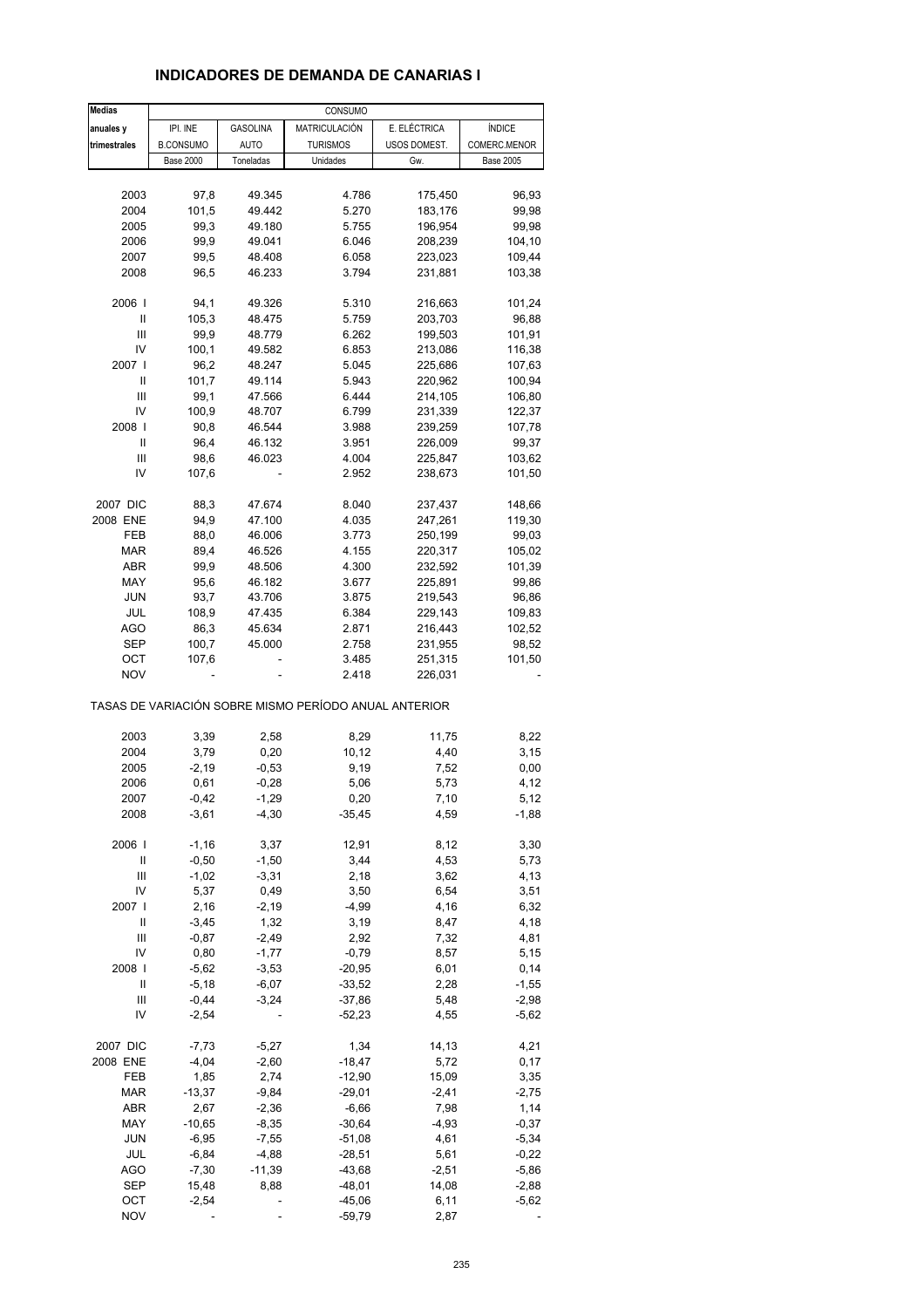#### **INDICADORES DE DEMANDA DE CANARIAS II**

| <b>Medias</b>     | <b>INVERSIÓN</b> |                      |                |                                                       |                     |
|-------------------|------------------|----------------------|----------------|-------------------------------------------------------|---------------------|
| anuales y         |                  | IPI. INE             |                | MATRICULACIÓN                                         | <b>INSCRIPCIÓN</b>  |
| trimestrales      | <b>B.EQUIPO</b>  | <b>B.INTERMEDIOS</b> | <b>ENERGÍA</b> | <b>VEHÍCULOS CARGA</b>                                | MAQUINARIA AGRÍCOLA |
|                   |                  | <b>Base 2000</b>     |                |                                                       | Unidades            |
|                   |                  |                      |                |                                                       |                     |
| 2003              | 108,2            | 95,0                 | 120,3          | 1.670                                                 | 14                  |
| 2004              | 100,0            | 96,7                 | 119,1          | 1.733                                                 | 22                  |
| 2005              | 102,5            | 103,6                | 123,0          | 2.025                                                 | 38                  |
| 2006              | 68,6             | 105,1                | 125,2          | 2.147                                                 | 28                  |
| 2007              | 66,5             | 101,9                | 128,2          | 2.049                                                 | 15                  |
| 2008              | 71,8             | 78,0                 | 143,0          | 896                                                   | 22                  |
|                   |                  |                      |                |                                                       |                     |
| 2006              | 72,0             | 107,8                | 120,7          | 2.052                                                 | 31                  |
| Ш                 | 74,0             | 103,6                | 122,6          | 2.158                                                 | 15                  |
| Ш                 | 57,5             | 98,6                 | 129,1          | 2.160                                                 | 10                  |
| IV                | 71,0             | 110,5                | 128,4          | 2.217                                                 | 55                  |
| 2007 l            | 68,6             | 110,4                | 118,5          | 2.029                                                 | 22                  |
| Ш                 | 70,3             | 105,2                | 124,4          | 2.075                                                 | 16                  |
| Ш                 | 59,3             | 93,7                 | 128,1          | 2.015                                                 | 16                  |
| IV                | 67,6             | 98,2                 | 142,0          | 2.078                                                 | 8                   |
| 2008              | 64,5             | 86,3                 | 145,8          | 1.064                                                 | 13                  |
| Ш                 | 79,0             | 81,6                 | 136,4          | 994                                                   | 28                  |
| Ш                 | 69,7             | 70,6                 | 146,7          | 822                                                   | 24                  |
| IV                | 78,1             | 64,7                 | 143,0          | 609                                                   | 21                  |
| 2007 DIC          | 69,3             | 94,2                 | 148,7          | 2.732                                                 | 6                   |
| 2008 ENE          | 60,6             | 83,5                 | 144,3          | 1.049                                                 | 7                   |
| FEB               | 64,5             |                      | 144,2          | 1.096                                                 | 4                   |
| MAR               | 68,3             | 90,0                 |                | 1.048                                                 | 27                  |
|                   | 84,3             | 85,4                 | 149,0          | 1.235                                                 | 27                  |
| ABR<br>MAY        | 78,2             | 90,1                 | 137,9          | 920                                                   | 18                  |
|                   |                  | 81,7                 | 140,1          |                                                       |                     |
| <b>JUN</b>        | 74,5             | 72,9                 | 131,3          | 826                                                   | 40                  |
| JUL               | 85,6             | 89,4                 | 153,9          | 1.195                                                 | 24                  |
| <b>AGO</b>        | 53,5             | 61,1                 | 142,3          | 626                                                   | 25                  |
| <b>SEP</b>        | 70,1             | 61,4                 | 143,8          | 645                                                   | 24<br>21            |
| OCT<br><b>NOV</b> | 78,1             | 64,7                 | 143,0          | 690<br>528                                            |                     |
|                   |                  |                      |                | TASAS DE VARIACIÓN SOBRE MISMO PERÍODO ANUAL ANTERIOR |                     |
| 2003              | 10,04            | 0,32                 | $-3,83$        | 16,53                                                 | $-5,20$             |
| 2004              | $-7,55$          | 1,74                 | $-0,97$        | 3,72                                                  | 62,80               |
| 2005              | 2,46             | 7,09                 | 3,24           | 16,88                                                 | 70,79               |
| 2006              | $-33,02$         | 1,54                 | 1,82           | 6,00                                                  | $-26,97$            |
| 2007              | $-3,17$          | $-3,08$              | 2,41           | $-4,54$                                               | $-45,05$            |
| 2008              | 8,51             | $-24,26$             | 14,58          | $-54,90$                                              | 31,52               |
|                   |                  |                      |                |                                                       |                     |
| 2006              | $-45,01$         | 5,62                 | 0,14           | 10,44                                                 | $-29,01$            |
| Ш                 | $-40,14$         | $-4, 13$             | 2,02           | 4,55                                                  | $-47,13$            |
| Ш                 | $-31,45$         | $-3,02$              | 2,30           | 7,79                                                  | $-47,27$            |
| IV                | $-0,56$          | 7,98                 | 2,77           | 1,95                                                  | $-9,84$             |
| 2007 l            | $-4,63$          | 2,38                 | $-1,82$        | $-1, 12$                                              | $-30,11$            |
| Ш                 | $-4,96$          | 1,54                 | 1,41           | $-3,82$                                               | 2,17                |
| Ш                 | 3,01             | $-4,97$              | $-0,77$        | $-6,71$                                               | 65,52               |
| IV                | $-4,83$          | $-11,07$             | 10,54          | $-6,30$                                               | $-86,06$            |
| 2008              | $-6,07$          | $-21,83$             | 23,10          | $-47,54$                                              | $-41,54$            |
| Ш                 | 12,38            | $-22,49$             | 9,70           | $-52,12$                                              | 80,85               |
| Ш                 | 17,66            | $-24,64$             | 14,52          | $-59,20$                                              | 52,08               |
| IV                | 16,92            | $-36,57$             | 5,77           | $-65,21$                                              | 320,00              |
|                   |                  |                      |                |                                                       |                     |
| 2007 DIC          | $-1,28$          | $-14,67$             | 15,90          | 20,19                                                 | $-73,91$            |
| 2008 ENE          | $-4,27$          | $-22,25$             | 14,07          | $-54,03$                                              | $-68,18$            |
| FEB               | $-10,42$         | $-12,79$             | 28,52          | $-34,99$                                              | $-42,86$            |
| MAR               | $-3,26$          | $-29,19$             | 27,68          | $-50,52$                                              | $-25,00$            |
| ABR               | 22,53            | $-14,52$             | 10,50          | $-38,03$                                              | 68,75               |
| MAY               | 10,76            | $-22,71$             | 11,54          | $-55,83$                                              | 500,00              |
| <b>JUN</b>        | 4,20             | $-30,31$             | 7,01           | $-61,58$                                              | 42,86               |
| JUL               | 16,62            | $-12,70$             | 21,56          | $-50,82$                                              | $-36,84$            |
| <b>AGO</b>        | 17,32            | $-27,95$             | 9,38           | $-69,48$                                              | 257,14              |
| <b>SEP</b>        | 19,22            | $-34,68$             | 12,78          | $-58,73$                                              | 700,00              |
| OCT               | 16,92            | $-36,57$             | 5,77           | $-59,07$                                              | 320,00              |
| <b>NOV</b>        |                  |                      |                | $-70,91$                                              |                     |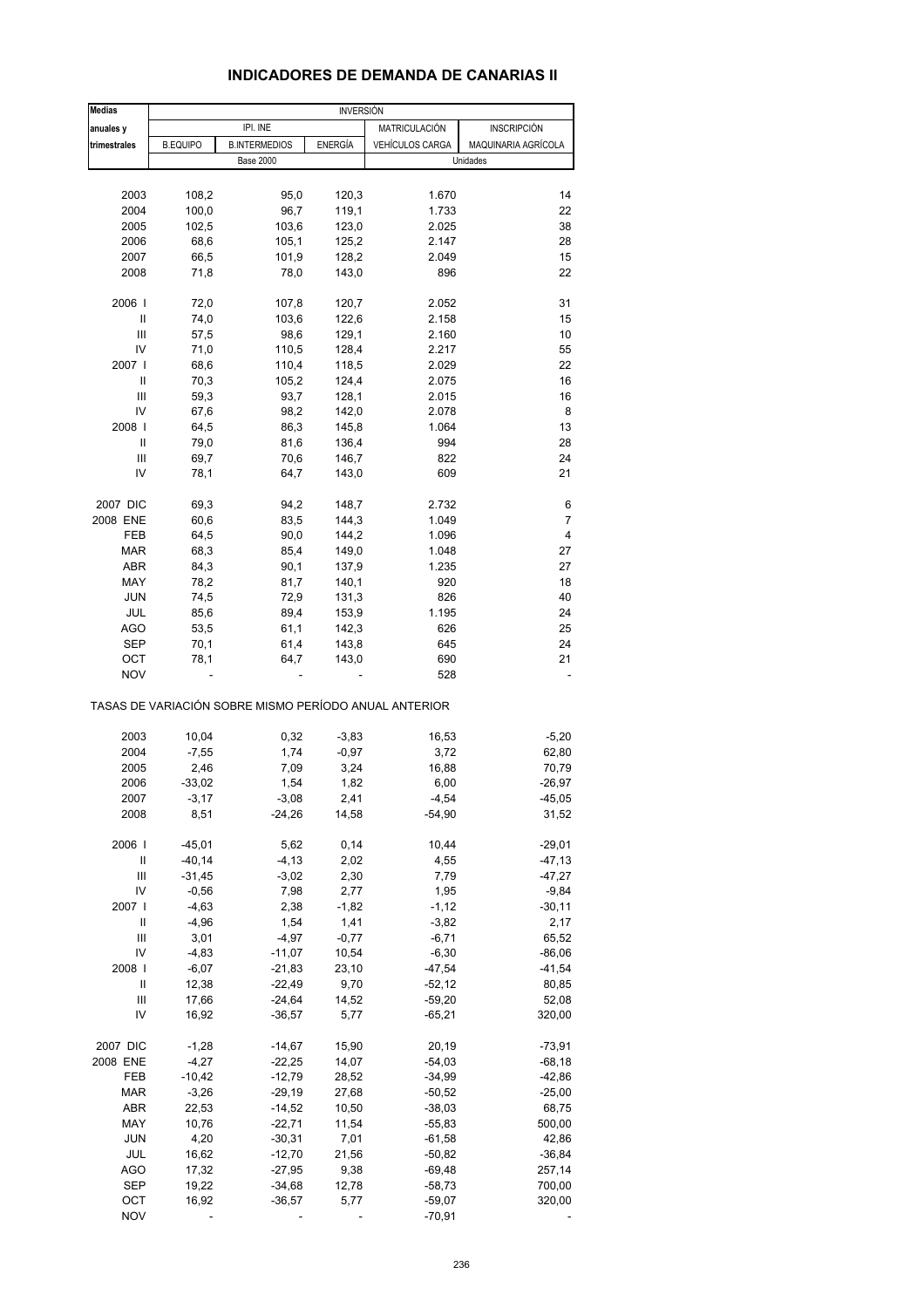# **INDICADORES DEL MERCADO DE TRABAJO DE CANARIAS. I**

| <b>Medias</b>                           |                        | POBLACIÓN ACTIVA (9) |                    | POBLACIÓN OCUPADA (9) |                  |                                                       |                    |                    |  |
|-----------------------------------------|------------------------|----------------------|--------------------|-----------------------|------------------|-------------------------------------------------------|--------------------|--------------------|--|
| anuales y                               |                        |                      |                    |                       |                  |                                                       |                    |                    |  |
| trimestrales                            | <b>TOTAL</b>           | <b>VARONES</b>       | <b>MUJERES</b>     | <b>TOTAL</b>          | AGRICULT.        | <b>INDUSTRIA</b>                                      | CONSTRUC.          | <b>SERVICIOS</b>   |  |
|                                         |                        |                      |                    | Miles de personas     |                  |                                                       |                    |                    |  |
|                                         |                        | 526.633              |                    |                       | 36.445           |                                                       |                    |                    |  |
| 2003<br>2004                            | 889.160<br>915.808     | 538.275              | 362.523<br>377.530 | 787.885<br>806.320    | 37.645           | 43.993<br>45.558                                      | 120.363<br>126.540 | 587.085<br>596.580 |  |
| 2005                                    | 947.125                | 556.675              | 390.450            | 836.150               | 29.150           | 51.475                                                | 115.475            | 640.000            |  |
| 2006                                    | 996.775                | 581.050              | 415.725            | 880.375               | 29.575           | 61.550                                                | 124.125            | 665.150            |  |
| 2007                                    | 1.022.125              | 588.575              | 433.550            | 915.425               | 33.225           | 54.300                                                | 140.100            | 687.775            |  |
| 2008                                    | 1.038.600              | 601.033              | 437.567            | 871.667               | 28.500           | 62.500                                                | 113.567            | 667.133            |  |
|                                         |                        |                      |                    |                       |                  |                                                       |                    |                    |  |
| 2005 IV                                 | 966.200                | 569.700              | 396.500            | 863.200               | 34.100           | 57.800                                                | 122.200            | 649.100            |  |
| 2006                                    | 983.200                | 577.100              | 406.100            | 865.700               | 28.800           | 62.800                                                | 119.100            | 655.100            |  |
| Ш                                       | 995.000                | 582.000              | 413.000            | 881.500               | 27.900           | 63.100                                                | 125.500            | 665.000            |  |
| $\mathbf{III}$                          | 1.007.100              | 589.300              | 417.800            | 887.500               | 26.100           | 62.400                                                | 127.200            | 671.800            |  |
| IV                                      | 1.001.800              | 575.800              | 426.000            | 886.800               | 35.500           | 57.900                                                | 124.700            | 668.700            |  |
| 2007 l                                  | 1.018.900              | 586.500              | 432.400            | 914.700               | 36.700           | 54.500                                                | 144.500            | 679.000            |  |
| Ш<br>$\ensuremath{\mathsf{III}}\xspace$ | 1.024.700<br>1.020.600 | 591.400<br>585.900   | 433.300<br>434.700 | 924.500<br>911.000    | 30.900<br>32.500 | 56.900<br>52.000                                      | 144.300<br>129.900 | 692.400<br>696.600 |  |
| IV                                      | 1.024.300              | 590.500              | 433.800            | 911.500               | 32.800           | 53.800                                                | 141.700            | 683.100            |  |
| 2008                                    | 1.032.200              | 601.000              | 431.200            | 880.500               | 32.700           | 65.400                                                | 126.800            | 655.600            |  |
| $\mathbf{II}$                           | 1.038.100              | 600.900              | 437.200            | 872.000               | 27.900           | 60.700                                                | 112.000            | 671.500            |  |
| Ш                                       | 1.045.500              | 601.200              | 444.300            | 862.500               | 24.900           | 61.400                                                | 101.900            | 674.300            |  |
|                                         |                        |                      |                    |                       |                  |                                                       |                    |                    |  |
| 2007 OCT                                |                        |                      |                    |                       |                  |                                                       |                    |                    |  |
| <b>NOV</b>                              |                        |                      |                    |                       |                  |                                                       |                    |                    |  |
| <b>DIC</b>                              |                        |                      |                    |                       |                  |                                                       |                    |                    |  |
| 2008 ENE                                |                        |                      |                    |                       |                  |                                                       |                    |                    |  |
| FEB                                     |                        |                      |                    |                       |                  |                                                       |                    |                    |  |
| <b>MAR</b>                              |                        |                      |                    |                       |                  |                                                       |                    |                    |  |
| <b>ABR</b><br>MAY                       |                        |                      |                    |                       |                  |                                                       |                    |                    |  |
| <b>JUN</b>                              |                        |                      |                    |                       |                  |                                                       |                    |                    |  |
| <b>JUL</b>                              |                        |                      |                    |                       |                  |                                                       |                    |                    |  |
| <b>AGO</b>                              |                        |                      |                    |                       |                  |                                                       |                    |                    |  |
| SEP                                     |                        |                      |                    |                       |                  |                                                       |                    |                    |  |
|                                         |                        |                      |                    |                       |                  |                                                       |                    |                    |  |
|                                         |                        |                      |                    |                       |                  | TASAS DE VARIACIÓN SOBRE MISMO PERÍODO ANUAL ANTERIOR |                    |                    |  |
| 2003                                    | 5.30                   | 3.52                 | 8.00               | 4.99                  | 7.26             | $-9.89$                                               | 5.92               | 5.97               |  |
| 2004                                    | 3.00                   | 2.21                 | 4.14               | 2.34                  | 3.29             | 3.56                                                  | 5.13               | 1.62               |  |
| 2005                                    | 3.42                   | 3.42                 | 3.42               | 3.70                  | $-22.57$         | 12.99                                                 | $-8.74$            | 7.28               |  |
| 2006                                    | 5.24                   | 4.38                 | 6.47               | 5.29                  | 1.46             | 19.57                                                 | 7.49               | 3.93               |  |
| 2007                                    | 2.54                   | 1.30                 | 4.29               | 3.98                  | 12.34            | -11.78                                                | 12.87              | 3.40               |  |
| 2008                                    | 1.68                   | 2.23                 | 0.95               | $-4.92$               | $-14.59$         | 14.75                                                 | $-18.63$           | $-3.22$            |  |
|                                         |                        |                      |                    |                       |                  |                                                       |                    |                    |  |
| 2005 IV                                 | 4.78                   | 5.72                 | 3.46               | 4.90                  | $-7.08$          | 22.95                                                 | $-5.17$            | 6.36               |  |
| 2006                                    | 4.54                   | 4.32                 | 4.85               | 5.57                  | $-1.37$          | 24.36                                                 | 8.87               | 3.85               |  |
| $\, \parallel$                          | 6.31                   | 5.91                 | 6.88               | 7.49                  | 8.98             | 31.73                                                 | 11.46              | 4.91               |  |
| Ш                                       | 6.47                   | 6.31                 | 6.69               | 5.49                  | $-5.78$          | 25.55                                                 | 8.07               | 3.96               |  |
| IV<br>2007 l                            | 3.68<br>3.63           | 1.07<br>1.63         | 7.44<br>6.48       | 2.73<br>5.66          | 4.11<br>27.43    | 0.17<br>$-13.22$                                      | 2.05<br>21.33      | 3.02<br>3.65       |  |
| $\, \parallel$                          | 2.98                   | 1.62                 | 4.92               | 4.88                  | 10.75            | $-9.83$                                               | 14.98              | 4.12               |  |
| $\mathop{\mathrm{III}}\nolimits$        | 1.34                   | $-0.58$              | 4.04               | 2.65                  | 24.52            | $-16.67$                                              | 2.12               | 3.69               |  |
| IV                                      | 2.25                   | 2.55                 | 1.83               | 2.79                  | $-7.61$          | $-7.08$                                               | 13.63              | 2.15               |  |
| 2008                                    | 1.31                   | 2.47                 | $-0.28$            | $-3.74$               | $-10.90$         | 20.00                                                 | $-12.25$           | $-3.45$            |  |
| $\mathbf{H}$                            | 1.31                   | 1.61                 | 0.90               | $-5.68$               | $-9.71$          | 6.68                                                  | $-22.38$           | $-3.02$            |  |
| $\ensuremath{\mathsf{III}}\xspace$      | 2.44                   | 2.61                 | 2.21               | $-5.32$               | $-23.38$         | 18.08                                                 | $-21.56$           | $-3.20$            |  |
|                                         |                        |                      |                    |                       |                  |                                                       |                    |                    |  |
| 2007 OCT                                |                        |                      |                    |                       |                  |                                                       |                    |                    |  |
| <b>NOV</b>                              |                        |                      |                    |                       |                  |                                                       |                    |                    |  |
| <b>DIC</b>                              |                        |                      |                    |                       |                  |                                                       |                    |                    |  |
| 2008 ENE<br>FEB                         |                        |                      |                    |                       |                  |                                                       |                    |                    |  |
| <b>MAR</b>                              |                        |                      |                    |                       |                  |                                                       |                    |                    |  |
| ABR                                     |                        |                      |                    |                       |                  |                                                       |                    |                    |  |
| MAY                                     |                        |                      |                    |                       |                  |                                                       |                    |                    |  |
| <b>JUN</b>                              |                        |                      |                    |                       |                  |                                                       |                    |                    |  |
| JUL                                     |                        |                      |                    |                       |                  |                                                       |                    |                    |  |
| <b>AGO</b>                              |                        |                      |                    |                       |                  |                                                       |                    |                    |  |
| <b>SEP</b>                              |                        |                      |                    |                       |                  |                                                       |                    |                    |  |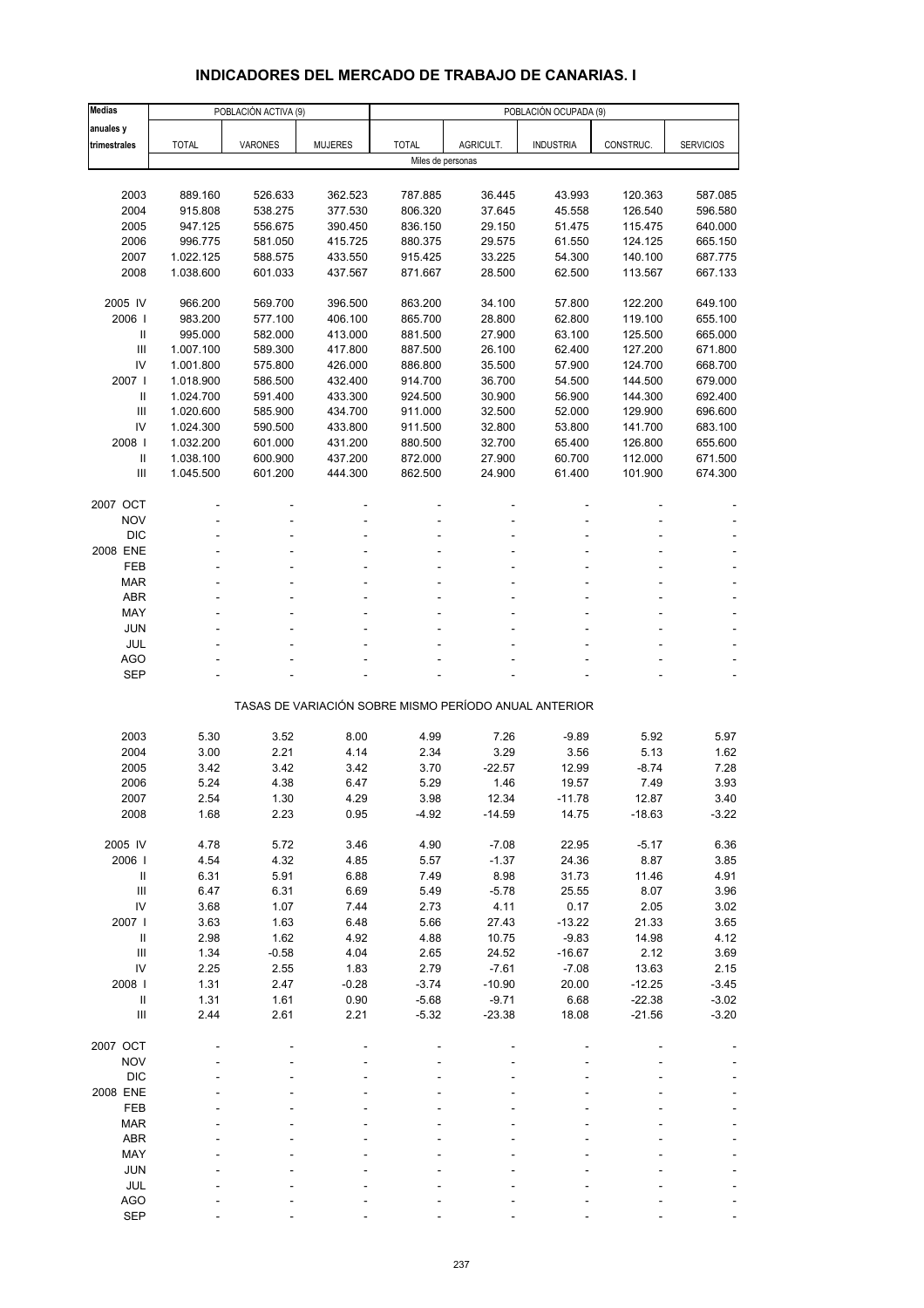## **INDICADORES DEL MERCADO DE TRABAJO DE CANARIAS. II**

| <b>Medias</b>  | POBLACIÓN ASALARIADA (9) |           |                                                       |           |                    |  |  |  |
|----------------|--------------------------|-----------|-------------------------------------------------------|-----------|--------------------|--|--|--|
| anuales y      |                          |           |                                                       |           |                    |  |  |  |
| trimestrales   | <b>TOTAL</b>             | AGRICULT. | <b>INDUSTRIA</b>                                      | CONSTRUC. | <b>SERVICIOS</b>   |  |  |  |
|                |                          |           | Miles de Personas                                     |           |                    |  |  |  |
| 2003           | 679.998                  | 26.253    | 37.950                                                | 105.250   |                    |  |  |  |
| 2004           | 694.068                  | 26.050    | 40.218                                                | 110.025   | 510.545<br>517.775 |  |  |  |
| 2005           | 715.475                  | 20.050    | 43.475                                                | 99.875    | 552.075            |  |  |  |
| 2006           | 750.925                  | 21.975    | 51.425                                                | 104.825   | 572.700            |  |  |  |
| 2007           | 788.675                  | 23.650    | 44.825                                                | 119.275   | 600.925            |  |  |  |
| 2008           | 754.867                  | 19.867    | 51.400                                                | 99.867    | 583.767            |  |  |  |
|                |                          |           |                                                       |           |                    |  |  |  |
| 2005 IV        | 737.300                  | 24.100    | 48.700                                                | 105.300   | 559.200            |  |  |  |
| 2006           | 738.700                  | 22.100    | 53.900                                                | 102.400   | 560.300            |  |  |  |
| Ш              | 744.700                  | 20.200    | 51.700                                                | 107.200   | 565.600            |  |  |  |
| Ш              | 757.000                  | 18.900    | 51.700                                                | 107.400   | 579.000            |  |  |  |
| IV             | 763.300                  | 26.700    | 48.400                                                | 102.300   | 585.900            |  |  |  |
| 2007 l         | 789.400                  | 26.500    | 45.100                                                | 121.900   | 595.900            |  |  |  |
| Ш              | 790.100                  | 20.400    | 46.500                                                | 122.300   | 600.900            |  |  |  |
| Ш              | 780.800                  | 23.400    | 43.100                                                | 110.300   | 604.000            |  |  |  |
| IV             | 794.400                  | 24.300    | 44.600                                                | 122.600   | 602.900            |  |  |  |
| 2008           | 765.500                  | 21.600    | 54.300                                                | 113.100   | 576.600            |  |  |  |
| Ш              | 752.300                  | 19.000    | 49.700                                                | 98.200    | 585.300            |  |  |  |
| Ш              | 746.800                  | 19.000    | 50.200                                                | 88.300    | 589.400            |  |  |  |
| 2007 OCT       |                          |           |                                                       |           |                    |  |  |  |
| <b>NOV</b>     |                          |           | ٠                                                     |           |                    |  |  |  |
| <b>DIC</b>     |                          |           |                                                       |           |                    |  |  |  |
| 2008 ENE       | ٠                        | ÷         | ٠                                                     |           |                    |  |  |  |
| FEB            |                          |           | ٠                                                     |           |                    |  |  |  |
| MAR            |                          |           |                                                       |           |                    |  |  |  |
| <b>ABR</b>     | ä,                       | Ĭ.        | ٠                                                     | ÷         |                    |  |  |  |
| MAY            |                          |           | ٠                                                     |           |                    |  |  |  |
| <b>JUN</b>     |                          |           |                                                       |           |                    |  |  |  |
| JUL            |                          |           | ٠                                                     |           |                    |  |  |  |
| AGO            |                          |           |                                                       |           |                    |  |  |  |
| <b>SEP</b>     |                          |           |                                                       |           |                    |  |  |  |
|                |                          |           | TASAS DE VARIACIÓN SOBRE MISMO PERÍODO ANUAL ANTERIOR |           |                    |  |  |  |
|                |                          |           |                                                       |           |                    |  |  |  |
| 2003           | 6.30                     | 20.47     | $-6.43$                                               | 8.49      | 6.29               |  |  |  |
| 2004           | 2.07                     | $-0.77$   | 5.97                                                  | 4.54      | 1.42               |  |  |  |
| 2005           | 3.08                     | $-23.03$  | 8.10                                                  | $-9.23$   | 6.62               |  |  |  |
| 2006           | 4.95                     | 9.60      | 18.29                                                 | 4.96      | 3.74               |  |  |  |
| 2007           | 5.03                     | 7.62      | -12.83                                                | 13.78     | 4.93               |  |  |  |
| 2008           | $-4.05$                  | $-15.22$  | 14.48                                                 | $-15.49$  | $-2.75$            |  |  |  |
| 2005 IV        | 4.46                     | $-7.06$   | 18.98                                                 | $-3.94$   | 5.65               |  |  |  |
| 2006           | 5.80                     | 12.76     | 28.95                                                 | 10.34     | 3.00               |  |  |  |
| Ш              | 5.78                     | 16.76     | 23.98                                                 | 8.61      | 3.53               |  |  |  |
| $\mathbf{III}$ | 4.79                     | $-1.56$   | 23.98                                                 | 4.58      | 3.61               |  |  |  |
| IV             | 3.53                     | 10.79     | $-0.62$                                               | $-2.85$   | 4.77               |  |  |  |
| 2007 l         | 6.86                     | 19.91     | $-16.33$                                              | 19.04     | 6.35               |  |  |  |
| $\sf II$       | 6.10                     | 0.99      | $-10.06$                                              | 14.09     | 6.24               |  |  |  |
| Ш              | 3.14                     | 23.81     | $-16.63$                                              | 2.70      | 4.32               |  |  |  |
| IV             | 4.07                     | $-8.99$   | $-7.85$                                               | 19.84     | 2.90               |  |  |  |
| 2008           | $-3.03$                  | $-18.49$  | 20.40                                                 | $-7.22$   | $-3.24$            |  |  |  |
| $\sf II$       | $-4.78$                  | $-6.86$   | 6.88                                                  | $-19.71$  | $-2.60$            |  |  |  |
| Ш              | $-4.35$                  | $-18.80$  | 16.47                                                 | $-19.95$  | $-2.42$            |  |  |  |
|                |                          |           |                                                       |           |                    |  |  |  |
| 2007 OCT       |                          |           |                                                       |           |                    |  |  |  |
| <b>NOV</b>     |                          |           |                                                       |           |                    |  |  |  |
| <b>DIC</b>     |                          |           |                                                       |           |                    |  |  |  |
| 2008 ENE       |                          |           |                                                       |           |                    |  |  |  |
| FEB            |                          |           |                                                       |           |                    |  |  |  |
| <b>MAR</b>     |                          |           |                                                       |           |                    |  |  |  |
| <b>ABR</b>     |                          |           |                                                       |           |                    |  |  |  |
| MAY            |                          |           |                                                       |           |                    |  |  |  |
| <b>JUN</b>     |                          |           |                                                       |           |                    |  |  |  |
| JUL            |                          |           |                                                       |           |                    |  |  |  |
| <b>AGO</b>     |                          |           |                                                       |           |                    |  |  |  |
| <b>SEP</b>     |                          |           |                                                       |           |                    |  |  |  |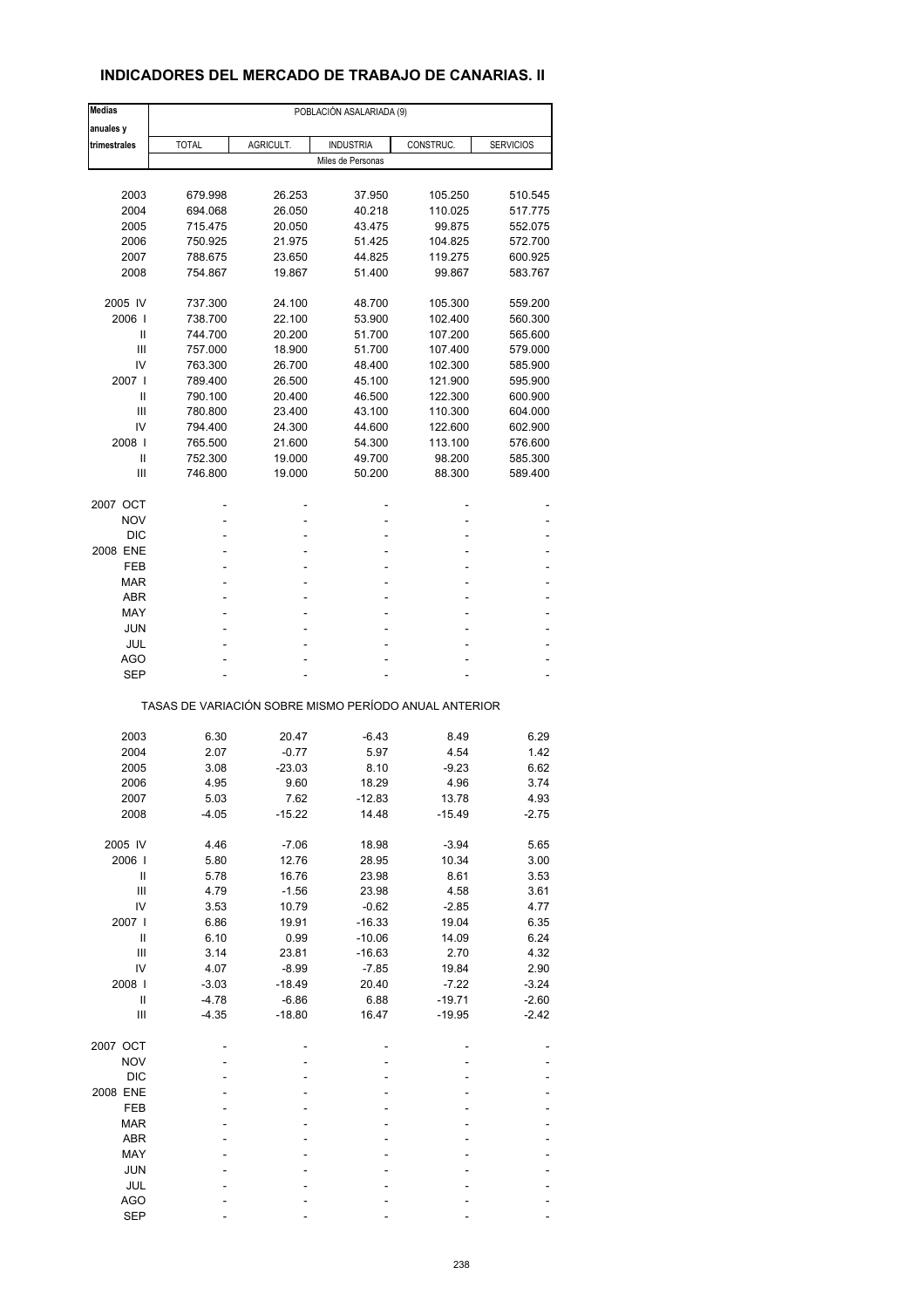# **INDICADORES DEL MERCADO DE TRABAJO DE CANARIAS. III**

| <b>Medias</b>                      |                | PARADOS (9)       |                |                                                       | TASA DE ACTIVIDAD (9) |                |              | TASA DE PARO (9) |                |
|------------------------------------|----------------|-------------------|----------------|-------------------------------------------------------|-----------------------|----------------|--------------|------------------|----------------|
| anuales y                          |                |                   |                |                                                       | <b>MENORES</b>        |                |              | <b>MENORES</b>   |                |
| trimestrales                       | <b>TOTAL</b>   | VARONES           | <b>MUJERES</b> | <b>TOTAL</b>                                          | 20 AÑOS               | <b>MUJERES</b> | <b>TOTAL</b> | 20 AÑOS          | <b>MUJERES</b> |
|                                    |                | Miles de personas |                |                                                       |                       | Porcentaje     |              |                  |                |
|                                    |                |                   |                |                                                       |                       |                |              |                  |                |
|                                    |                |                   |                |                                                       |                       |                |              |                  |                |
| 2003                               | 101.270        | 46.088            | 55.183         | 58.66                                                 | 25.22                 | 47.52          | 11.38        | 37.70            | 15.21          |
| 2004                               | 109.485        | 49.885            | 59.598         | 58.90                                                 | 22.40                 | 48.27          | 11.96        | 39.19            | 15.79          |
| 2005                               | 111.000        | 54.700            | 56.350         | 59.39                                                 | 25.16                 | 48.71          | 11.73        | 41.55            | 14.44          |
| 2006                               | 116.400        | 54.825            | 61.575         | 61.03                                                 | 27.95                 | 50.68          | 11.68        | 39.94            | 14.81          |
| 2007                               | 106.700        | 50.150            | 56.575         | 61.04                                                 | 27.23                 | 51.57          | 10.44        | 36.98            | 13.05          |
| 2008                               | 166.933        | 91.500            | 75.400         | 60.82                                                 | 25.30                 | 51.02          | 16.07        | 54.14            | 17.23          |
|                                    |                |                   |                |                                                       |                       |                |              |                  |                |
| 2005 IV                            | 103.100        | 50.600            | 52.500         | 60.01                                                 | 23.38                 | 49.02          | 10.67        | 41.40            | 13.24          |
| 2006                               | 117.500        | 55.900            | 61.600         | 60.70                                                 | 24.01                 | 49.91          | 11.95        | 43.54            | 15.17          |
| Ш                                  | 113.500        | 52.600            | 60.800         | 61.10                                                 | 27.08                 | 50.50          | 11.40        | 42.59            | 14.73          |
| $\ensuremath{\mathsf{III}}\xspace$ | 119.600        | 59.700            | 59.900         | 61.51                                                 | 32.75                 | 50.81          | 11.88        | 34.52            | 14.34          |
| IV                                 | 115.000        | 51.100            | 64.000         | 60.79                                                 | 27.97                 | 51.48          | 11.48        | 39.11            | 15.01          |
| 2007                               | 104.200        | 47.000            | 57.200         | 61.37                                                 | 26.13                 | 51.88          | 10.23        | 36.71            | 13.24          |
| Ш                                  | 100.200        | 44.200            | 56.000         | 61.35                                                 | 27.43                 | 51.68          | 9.78         | 32.87            | 12.92          |
| $\ensuremath{\mathsf{III}}\xspace$ | 109.600        | 52.000            | 57.600         | 60.78                                                 | 30.03                 | 51.57          | 10.74        | 39.16            | 13.25          |
| IV                                 | 112.800        | 57.400            | 55.500         | 60.65                                                 | 25.34                 | 51.15          | 11.02        | 39.18            | 12.78          |
| 2008                               | 151.700        | 80.100            | 71.600         | 60.76                                                 | 22.12                 | 50.55          | 14.70        | 45.55            | 16.61          |
|                                    | 166.100        | 92.300            | 73.800         | 60.78                                                 | 27.61                 | 50.98          | 16.00        | 61.61            | 16.88          |
| Ш                                  |                |                   |                |                                                       |                       |                |              |                  |                |
| $\ensuremath{\mathsf{III}}\xspace$ | 183.000        | 102.100           | 80.800         | 60.91                                                 | 26.16                 | 51.54          | 17.50        | 55.27            | 18.20          |
|                                    |                |                   |                |                                                       |                       |                |              |                  |                |
| 2007 OCT                           |                |                   |                |                                                       |                       |                |              |                  |                |
| <b>NOV</b>                         |                |                   |                |                                                       |                       |                |              |                  |                |
| <b>DIC</b>                         |                |                   |                |                                                       |                       |                |              |                  |                |
| 2008 ENE                           |                |                   |                |                                                       |                       |                |              |                  |                |
| FEB                                |                |                   |                |                                                       |                       |                |              |                  |                |
| <b>MAR</b>                         |                |                   |                |                                                       |                       |                |              |                  |                |
| ABR                                |                |                   |                |                                                       |                       |                |              |                  |                |
| MAY                                |                |                   |                |                                                       |                       |                |              |                  |                |
| JUN                                |                |                   |                |                                                       |                       |                |              |                  |                |
| JUL                                |                |                   |                |                                                       |                       |                |              |                  | ÷,             |
| AGO                                |                |                   |                |                                                       |                       |                |              |                  |                |
| SEP                                |                |                   |                |                                                       |                       |                |              |                  |                |
|                                    |                |                   |                |                                                       |                       |                |              |                  |                |
|                                    |                |                   |                | TASAS DE VARIACIÓN SOBRE MISMO PERÍODO ANUAL ANTERIOR |                       |                |              |                  |                |
|                                    |                |                   |                |                                                       |                       |                |              |                  |                |
| 2003                               | 7.80           | 10.46             | 5.66           |                                                       |                       |                |              |                  |                |
| 2004                               | 8.11           | 8.24              | 8.00           |                                                       |                       |                |              |                  |                |
| 2005                               | 1.38           | 9.65              | $-5.45$        |                                                       |                       |                |              |                  |                |
| 2006                               | 4.86           | 0.23              | 9.27           |                                                       |                       |                |              |                  |                |
|                                    |                |                   |                |                                                       |                       |                |              |                  |                |
| 2007<br>2008                       | -8.33<br>59.49 | $-8.53$<br>91.69  | -8.12<br>32.44 |                                                       |                       |                |              |                  |                |
|                                    |                |                   |                |                                                       |                       |                |              |                  |                |
|                                    |                |                   |                |                                                       |                       |                |              |                  |                |
| 2005 IV                            | 3.89           | 14.09             | $-4.35$        |                                                       |                       |                |              |                  |                |
| 2006                               | $-2.49$        | $-6.05$           | 0.82           |                                                       |                       |                |              |                  |                |
| Ш                                  | $-1.99$        | $-8.52$           | 4.11           |                                                       |                       |                |              |                  |                |
| $\ensuremath{\mathsf{III}}\xspace$ | 14.34          | 16.60             | 12.17          |                                                       |                       |                |              |                  |                |
| IV                                 | 11.54          | 0.99              | 21.90          |                                                       |                       |                |              |                  |                |
| 2007 l                             | $-11.32$       | $-15.92$          | $-7.14$        |                                                       |                       |                |              |                  |                |
| Ш                                  | $-11.72$       | $-15.97$          | $-7.89$        |                                                       |                       |                |              |                  |                |
| $\ensuremath{\mathsf{III}}\xspace$ | $-8.36$        | $-12.90$          | $-3.84$        |                                                       |                       |                |              |                  |                |
| IV                                 | $-1.91$        | 12.33             | $-13.28$       |                                                       |                       |                |              |                  |                |
| 2008                               | 45.59          | 70.43             | 25.17          |                                                       |                       |                |              |                  |                |
| Ш                                  | 65.77          | 108.82            | 31.79          |                                                       |                       |                |              |                  |                |
| Ш                                  | 66.97          | 96.35             | 40.28          |                                                       |                       |                |              |                  |                |
|                                    |                |                   |                |                                                       |                       |                |              |                  |                |
| 2007 OCT                           |                |                   |                |                                                       |                       |                |              |                  |                |
| <b>NOV</b>                         |                |                   |                |                                                       |                       |                |              |                  |                |
| <b>DIC</b>                         |                |                   |                |                                                       |                       |                |              |                  |                |
| 2008 ENE                           |                |                   |                |                                                       |                       |                |              |                  |                |
| FEB                                |                |                   |                |                                                       |                       |                |              |                  |                |
| <b>MAR</b>                         |                |                   |                |                                                       |                       |                |              |                  |                |
| ABR                                |                |                   |                |                                                       |                       |                |              |                  |                |
| MAY                                |                |                   |                |                                                       |                       |                |              |                  |                |
| JUN                                |                |                   |                |                                                       |                       |                |              |                  |                |
| JUL                                |                |                   |                |                                                       |                       |                |              |                  |                |
|                                    |                |                   |                |                                                       |                       |                |              |                  |                |
| <b>AGO</b>                         |                |                   |                |                                                       |                       |                |              |                  |                |
| SEP                                |                |                   |                |                                                       |                       |                |              |                  |                |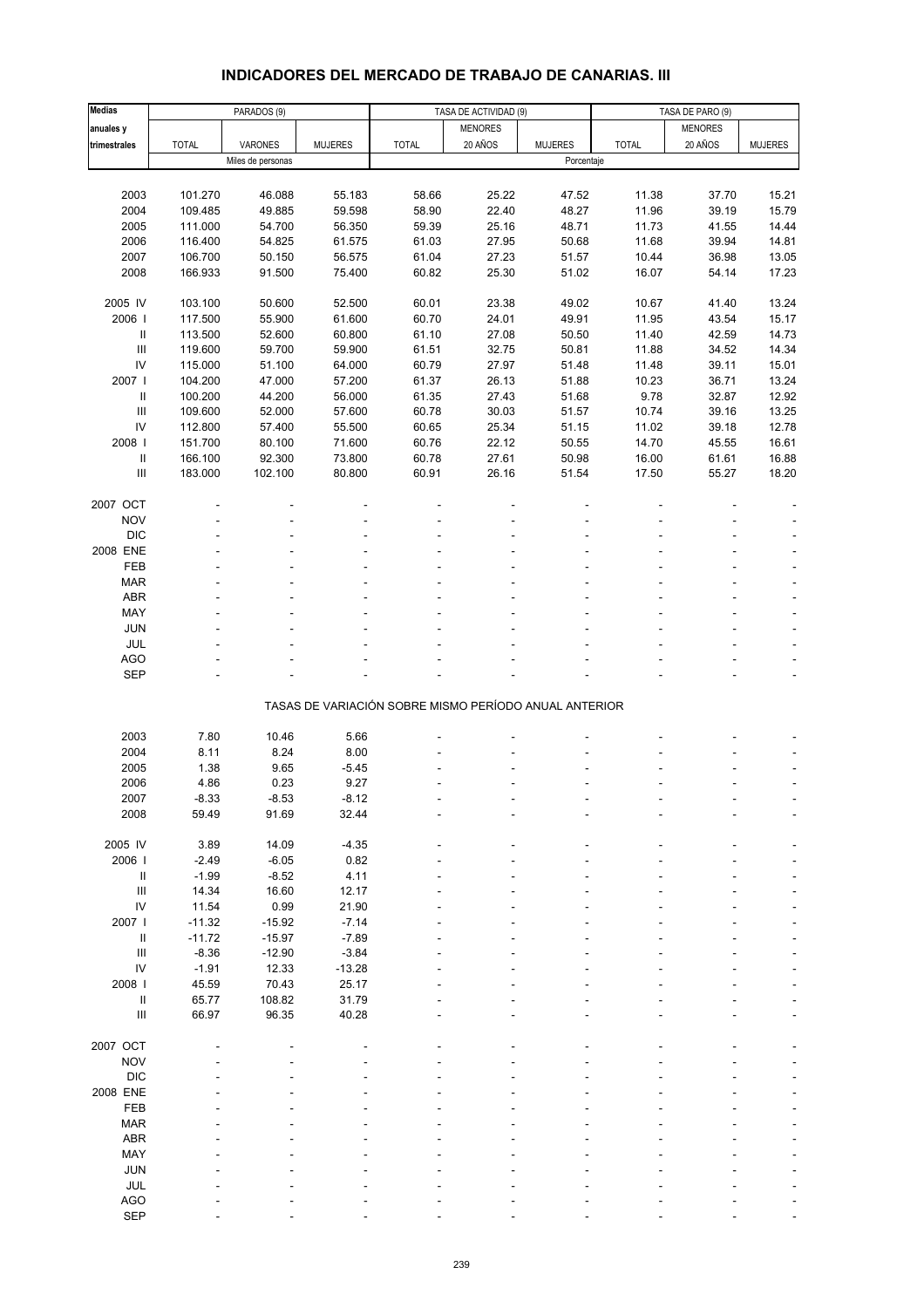| <b>Medias</b>                      | PARO REGISTRADO |                                                       |                  |              |                  |                 |  |
|------------------------------------|-----------------|-------------------------------------------------------|------------------|--------------|------------------|-----------------|--|
| anuales y                          |                 |                                                       |                  |              |                  | SIN EMPLEO      |  |
| trimestrales                       | <b>TOTAL</b>    | <b>AGRICULTURA</b>                                    | <b>INDUSTRIA</b> | CONSTRUCCIÓN | <b>SERVICIOS</b> | <b>ANTERIOR</b> |  |
|                                    |                 |                                                       | Personas         |              |                  |                 |  |
|                                    |                 |                                                       |                  |              |                  |                 |  |
| 2003                               | 119.364         | 2.944                                                 | 5.936            | 16.876       | 77.988           | 15.621          |  |
| 2004                               | 132.134         | 3.186                                                 | 6.113            | 19.080       | 88.015           | 15.740          |  |
| 2005                               | 133.448         | 3.261                                                 | 5.986            | 18.342       | 90.352           | 15.507          |  |
| 2006                               | 130.359         | 3.561                                                 | 5.869            | 16.279       | 88.867           | 15.782          |  |
| 2007                               | 133.729         | 3.700                                                 | 5.770            | 16.857       | 91.091           | 16.311          |  |
| 2008                               | 172.608         | 4.675                                                 | 6.981            | 29.409       | 112.489          | 19.054          |  |
| 2006                               | 135.004         | 3.488                                                 | 6.116            | 17.595       | 91.761           | 16.044          |  |
| $\mathbf{II}$                      | 133.885         | 3.729                                                 | 6.005            | 16.487       | 91.352           | 16.312          |  |
| Ш                                  | 127.926         | 3.577                                                 | 5.733            | 15.685       | 87.617           | 15.315          |  |
| IV                                 | 124.620         | 3.452                                                 | 5.622            | 15.348       | 84.739           | 15.458          |  |
| 2007 l                             | 128.943         | 3.484                                                 | 5.703            | 15.410       | 88.436           | 15.910          |  |
| Ш                                  | 134.639         | 3.757                                                 | 5.828            | 15.895       | 92.151           | 17.008          |  |
| $\mathbf{III}$                     | 132.949         | 3.718                                                 | 5.722            | 16.988       | 90.714           | 15.808          |  |
| IV                                 | 138.384         | 3.840                                                 | 5.826            | 19.137       | 93.063           | 16.517          |  |
| 2008                               | 153.837         | 4.158                                                 | 6.292            | 22.824       | 102.882          | 17.682          |  |
| $\ensuremath{\mathsf{II}}$         | 171.192         | 4.639                                                 | 6.827            | 27.900       | 112.212          | 19.614          |  |
| III                                | 177.748         | 4.809                                                 | 7.162            | 32.370       | 114.555          | 18.853          |  |
| IV                                 | 195.179         | 5.305                                                 | 7.975            | 37.110       | 124.215          | 20.575          |  |
| 2007 DIC                           | 139.081         | 3.880                                                 | 5.837            | 20.307       | 92.898           | 16.159          |  |
| 2008 ENE                           | 148.560         | 4.060                                                 | 6.134            | 21.416       | 100.055          | 16.895          |  |
| <b>FEB</b>                         | 154.109         | 4.215                                                 | 6.288            | 22.689       | 103.203          | 17.714          |  |
| <b>MAR</b>                         | 158.842         | 4.198                                                 | 6.454            | 24.367       | 105.387          | 18.436          |  |
| <b>ABR</b>                         | 166.241         | 4.410                                                 | 6.627            | 26.240       | 109.471          | 19.493          |  |
| MAY                                | 171.511         | 4.676                                                 | 6.842            | 27.881       | 112.426          | 19.686          |  |
| <b>JUN</b>                         | 175.824         | 4.831                                                 | 7.011            | 29.580       | 114.739          | 19.663          |  |
| JUL                                | 176.101         | 4.796                                                 | 7.015            | 31.086       | 114.156          | 19.048          |  |
| <b>AGO</b>                         | 176.339         | 4.749                                                 | 7.133            | 32.399       | 113.613          | 18.445          |  |
| <b>SEP</b>                         | 180.805         | 4.882                                                 | 7.337            | 33.625       | 115.895          | 19.066          |  |
| OCT                                | 190.469         | 5.170                                                 | 7.765            | 35.935       | 121.321          | 20.278          |  |
| <b>NOV</b>                         | 199.889         | 5.440                                                 | 8.185            | 38.285       | 127.108          | 20.871          |  |
|                                    |                 | TASAS DE VARIACIÓN SOBRE MISMO PERÍODO ANUAL ANTERIOR |                  |              |                  |                 |  |
| 2003                               | 5.92            | $-0.96$                                               | 0.58             | 10.16        | 5.37             | 7.85            |  |
| 2004                               | 10.70           | 8.23                                                  | 2.99             | 13.06        | 12.86            | 0.76            |  |
| 2005                               | 0.99            | 2.35                                                  | $-2.08$          | $-3.87$      | 2.66             | $-1.48$         |  |
| 2006                               | $-2.32$         | 9.21                                                  | $-1.95$          | $-11.25$     | $-1.64$          | 1.77            |  |
| 2007                               | 2.59            | 3.89                                                  | -1.69            | 3.55         | 2.50             | 3.35            |  |
| 2008                               | 29.54           | 26.92                                                 | 21.12            | 77.77        | 23.71            | 16.72           |  |
| 2006                               | 0.58            | 20.47                                                 | $-0.84$          | $-10.78$     | 0.63             | 12.58           |  |
| $\ensuremath{\mathsf{II}}$         | $-2.44$         | 10.77                                                 | $-0.57$          | $-12.07$     | $-1.80$          | 1.57            |  |
| $\ensuremath{\mathsf{III}}\xspace$ | $-2.82$         | 5.25                                                  | $-1.70$          | $-10.15$     | $-1.35$          | $-5.09$         |  |
| IV                                 | $-4.65$         | 2.01                                                  | $-4.77$          | $-11.99$     | -4.12            | $-0.79$         |  |
| 2007                               | $-4.49$         | $-0.11$                                               | $-6.76$          | $-12.42$     | -3.62            | $-0.84$         |  |
| $\ensuremath{\mathsf{II}}$         | 0.56            | 0.76                                                  | $-2.95$          | $-3.59$      | 0.87             | 4.27            |  |
| $\ensuremath{\mathsf{III}}\xspace$ | 3.93            | 3.94                                                  | $-0.19$          | 8.31         | 3.54             | 3.22            |  |
| IV                                 | 11.05           | 11.26                                                 | 3.63             | 24.69        | 9.82             | 6.85            |  |
| 2008                               | 19.31           | 19.32                                                 | 10.33            | 48.11        | 16.34            | 11.14           |  |
| Ш                                  | 27.15           | 23.48                                                 | 17.14            | 75.53        | 21.77            | 15.32           |  |
| Ш                                  | 33.70           | 29.36                                                 | 25.16            | 90.55        | 26.28            | 19.26           |  |
| IV                                 | 41.40           | 38.86                                                 | 37.00            | 100.03       | 33.36            | 23.23           |  |
| 2007 DIC                           | 13.86           | 14.08                                                 | 5.63             | 31.22        | 12.22            | 7.95            |  |
| 2008 ENE                           |                 | 18.51                                                 | 8.66             | 39.15        | 15.08            | 10.19           |  |
|                                    | 17.22           |                                                       |                  |              |                  |                 |  |
| FEB                                | 19.05           | 20.84                                                 | 9.91             | 46.28        | 16.28            | 10.91           |  |
| <b>MAR</b>                         | 21.58           | 18.62                                                 | 12.40            | 58.97        | 17.60            | 12.24           |  |
| ABR                                | 24.91           | 21.82                                                 | 14.06            | 68.14        | 20.22            | 14.69           |  |
| MAY                                | 26.79           | 22.28                                                 | 16.98            | 74.95        | 21.22            | 16.38           |  |
| <b>JUN</b>                         | 29.70           | 26.23                                                 | 20.36            | 83.26        | 23.84            | 14.90           |  |
| JUL                                | 33.27           | 29.24                                                 | 22.85            | 89.34        | 26.33            | 19.51           |  |
| AGO                                | 32.79           | 28.14                                                 | 24.07            | 88.96        | 25.33            | 18.65           |  |
| <b>SEP</b>                         | 35.02           | 30.67                                                 | 28.56            | 93.26        | 27.18            | 19.61           |  |
| OCT                                | 38.77           | 34.32                                                 | 33.05            | 98.35        | 30.71            | 21.86           |  |
| <b>NOV</b>                         | 44.00           | 43.46                                                 | 40.97            | 101.63       | 35.98            | 24.58           |  |

#### **INDICADORES DEL MERCADO DE TRABAJO DE CANARIAS. IV**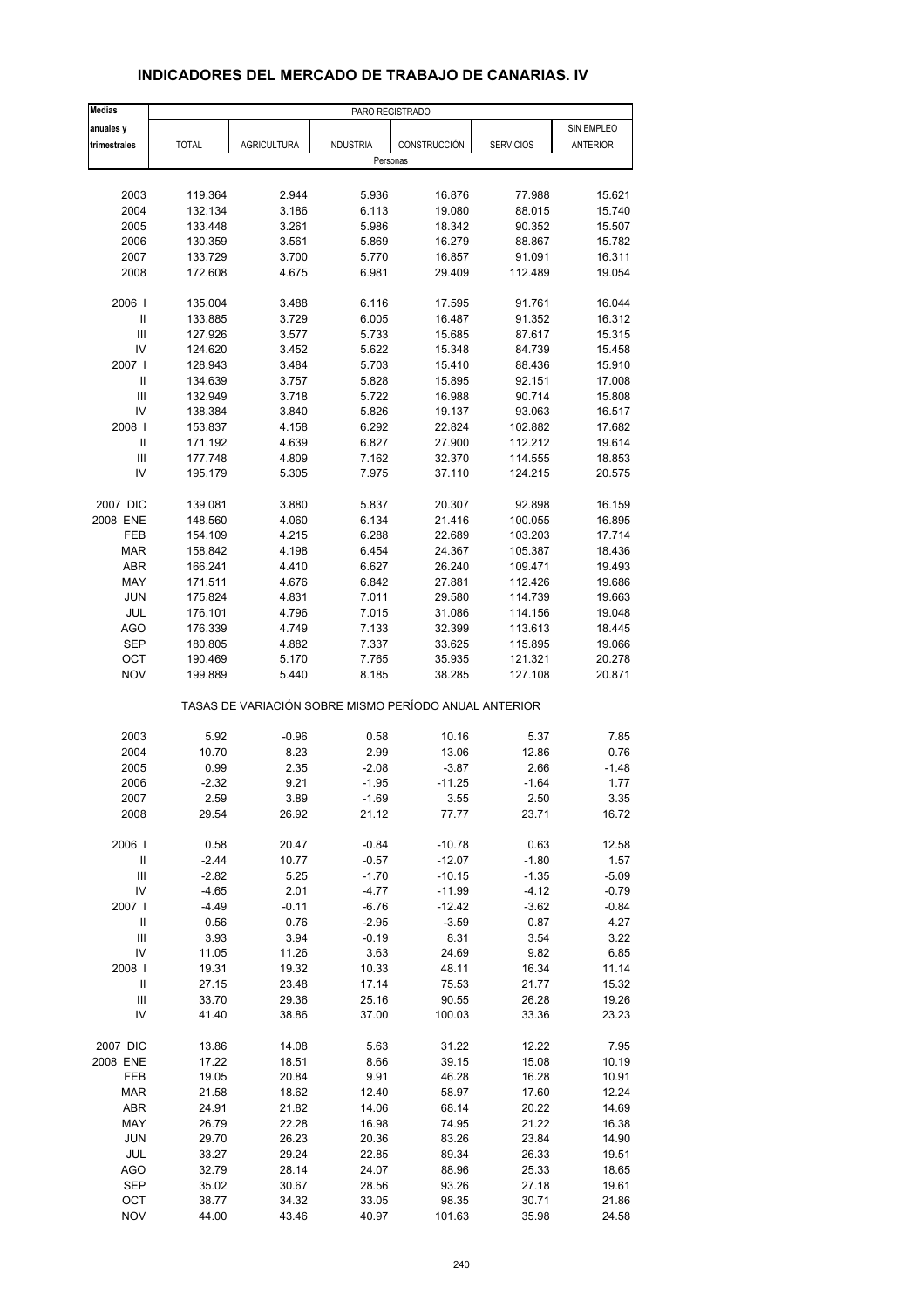## **INDICADORES DEL MERCADO DE TRABAJO DE CANARIAS. V**

| <b>Medias</b>                      | AFILIADOS A LA SEGURIDAD SOCIAL EN ALTA LABORAL       |                    |                  |              |                  |  |  |  |  |
|------------------------------------|-------------------------------------------------------|--------------------|------------------|--------------|------------------|--|--|--|--|
| anuales y                          | <b>TOTAL</b>                                          |                    |                  |              |                  |  |  |  |  |
| trimestrales                       | <b>TOTAL</b>                                          | <b>AGRICULTURA</b> | <b>INDUSTRIA</b> | CONSTRUCCIÓN | <b>SERVICIOS</b> |  |  |  |  |
|                                    |                                                       |                    | Personas         |              |                  |  |  |  |  |
|                                    |                                                       |                    |                  |              |                  |  |  |  |  |
| 2003                               | 703.652                                               | 30.319             | 42.688           | 97.269       | 533.072          |  |  |  |  |
| 2004                               | 717.445                                               | 28.467             | 42.520           | 98.936       | 547.045          |  |  |  |  |
| 2005                               | 745.638                                               | 27.707             | 42.842           | 104.703      | 570.188          |  |  |  |  |
| 2006                               | 773.448                                               | 26.015             | 43.339           | 111.608      | 592.477          |  |  |  |  |
| 2007                               | 795.304                                               | 25.687             | 43.140           | 112.083      | 614.393          |  |  |  |  |
| 2008                               | 770.788                                               | 25.304             | 41.793           | 90.827       | 612.864          |  |  |  |  |
|                                    |                                                       |                    |                  |              |                  |  |  |  |  |
| 2006                               | 762.961                                               | 27.378             | 42.947           | 108.127      | 584.476          |  |  |  |  |
| Ш                                  | 766.154                                               | 25.823             | 43.336           | 111.459      | 585.533          |  |  |  |  |
| Ш                                  | 774.933                                               | 25.057             | 43.442           | 113.152      | 593.280          |  |  |  |  |
| IV                                 | 789.745                                               | 25.801             | 43.632           | 113.691      | 606.619          |  |  |  |  |
| 2007 l                             | 793.629                                               | 26.312             | 43.233           | 113.970      | 610.112          |  |  |  |  |
| Ш                                  | 794.132                                               | 25.500             | 43.242           | 114.738      | 610.651          |  |  |  |  |
| Ш                                  | 792.999                                               | 25.371             | 43.123           | 111.665      | 612.839          |  |  |  |  |
| IV                                 | 800.455                                               | 25.567             | 42.960           | 107.958      | 623.969          |  |  |  |  |
| 2008                               | 788.559                                               | 25.858             | 42.890           | 102.548      | 617.262          |  |  |  |  |
| Ш                                  | 774.820                                               | 25.193             | 42.410           | 95.060       | 612.155          |  |  |  |  |
| Ш                                  | 761.435                                               | 25.211             | 41.148           | 84.443       | 610.632          |  |  |  |  |
| IV                                 | 752.115                                               | 24.778             | 40.188           | 76.471       | 610.678          |  |  |  |  |
| 2007 DIC                           | 801.295                                               | 25.734             | 42.931           | 104.212      | 628.417          |  |  |  |  |
| 2008 ENE                           | 788.927                                               | 25.757             | 42.828           | 104.544      | 615.797          |  |  |  |  |
| FEB                                | 789.239                                               | 26.035             | 42.964           | 102.725      | 617.514          |  |  |  |  |
| <b>MAR</b>                         | 787.511                                               | 25.783             | 42.878           | 100.375      | 618.474          |  |  |  |  |
| <b>ABR</b>                         | 781.180                                               | 25.459             | 42.690           | 97.888       | 615.142          |  |  |  |  |
| MAY                                | 779.551                                               | 25.033             | 42.505           | 95.285       | 616.727          |  |  |  |  |
| <b>JUN</b>                         | 763.728                                               | 25.088             | 42.036           | 92.006       | 604.597          |  |  |  |  |
| JUL                                | 762.075                                               | 25.245             | 41.510           | 87.593       | 607.726          |  |  |  |  |
| AGO                                | 764.780                                               | 25.287             | 41.170           | 84.391       | 613.931          |  |  |  |  |
| <b>SEP</b>                         | 757.451                                               | 25.102             | 40.764           | 81.345       | 610.239          |  |  |  |  |
| ОСТ                                | 751.900                                               | 24.759             | 40.277           | 77.766       | 609.097          |  |  |  |  |
| <b>NOV</b>                         | 752.329                                               | 24.797             | 40.099           | 75.175       | 612.258          |  |  |  |  |
|                                    | TASAS DE VARIACIÓN SOBRE MISMO PERÍODO ANUAL ANTERIOR |                    |                  |              |                  |  |  |  |  |
|                                    |                                                       |                    |                  |              |                  |  |  |  |  |
| 2003                               | 2.93                                                  | $-0.90$<br>$-6.11$ | $-0.56$          | 0.51         | 3.90             |  |  |  |  |
| 2004<br>2005                       | 1.96<br>3.93                                          | -2.67              | $-0.39$<br>0.76  | 1.71<br>5.83 | 2.62<br>4.23     |  |  |  |  |
| 2006                               | 3.73                                                  | $-6.11$            | 1.16             | 6.59         | 3.91             |  |  |  |  |
| 2007                               | 2.83                                                  | -1.26              | -0.46            | 0.43         | 3.70             |  |  |  |  |
| 2008                               | $-3.02$                                               | $-1.48$            | $-3.16$          | $-19.48$     | $-0.04$          |  |  |  |  |
|                                    |                                                       |                    |                  |              |                  |  |  |  |  |
| 2006                               | 4.27                                                  | $-3.84$            | 0.79             | 7.50         | 4.42             |  |  |  |  |
| $\mathsf{I}$                       | 4.10                                                  | $-6.84$            | 1.39             | 6.88         | 4.38             |  |  |  |  |
| $\ensuremath{\mathsf{III}}\xspace$ | 3.32                                                  | $-6.60$            | 1.04             | 5.84         | 3.50             |  |  |  |  |
| IV                                 | 3.26                                                  | $-7.22$            | 1.42             | 6.22         | 3.37             |  |  |  |  |
| 2007                               | 4.02                                                  | $-3.89$            | 0.67             | 5.40         | 4.39             |  |  |  |  |
| $\mathsf{I}$                       | 3.65                                                  | $-1.25$            | $-0.22$          | 2.94         | 4.29             |  |  |  |  |
| Ш                                  | 2.33                                                  | 1.25               | $-0.73$          | $-1.31$      | 3.30             |  |  |  |  |
| IV                                 | 1.36                                                  | $-0.91$            | $-1.54$          | $-5.04$      | 2.86             |  |  |  |  |
| 2008                               | $-0.64$                                               | $-1.72$            | $-0.79$          | $-10.02$     | 1.17             |  |  |  |  |
| Ш                                  | $-2.43$                                               | $-1.20$            | $-1.92$          | $-17.15$     | 0.25             |  |  |  |  |
| Ш                                  | $-3.98$                                               | $-0.63$            | $-4.58$          | $-24.38$     | $-0.36$          |  |  |  |  |
| IV                                 | -5.99                                                 | $-2.77$            | $-6.48$          | $-30.37$     | $-1.78$          |  |  |  |  |
| 2007 DIC                           | 0.88                                                  | $-1.80$            | $-1.74$          | $-6.73$      | 2.57             |  |  |  |  |
| 2008 ENE                           | 0.14                                                  | $-2.14$            | $-0.57$          | $-7.17$      | 1.64             |  |  |  |  |
| FEB                                | $-0.36$                                               | $-1.12$            | $-0.42$          | $-9.99$      | 1.48             |  |  |  |  |
| <b>MAR</b>                         | $-1.67$                                               | $-1.91$            | $-1.38$          | $-12.84$     | 0.40             |  |  |  |  |
| <b>ABR</b>                         | $-1.64$                                               | $-1.56$            | $-1.40$          | $-14.55$     | 0.76             |  |  |  |  |
| MAY                                | $-1.65$                                               | $-1.07$            | $-1.23$          | $-16.97$     | 1.17             |  |  |  |  |
| <b>JUN</b>                         | $-3.99$                                               | $-0.96$            | $-3.13$          | $-19.93$     | $-1.19$          |  |  |  |  |
| JUL                                | $-3.79$                                               | $-0.59$            | $-4.02$          | $-22.41$     | $-0.46$          |  |  |  |  |
| AGO                                | $-2.66$                                               | $-0.17$            | $-4.17$          | $-23.75$     | 1.19             |  |  |  |  |
| SEP                                | $-5.46$                                               | $-1.12$            | $-5.55$          | $-26.99$     | $-1.77$          |  |  |  |  |
| OCT                                | $-5.70$                                               | $-1.73$            | $-6.07$          | $-29.60$     | $-1.57$          |  |  |  |  |
| <b>NOV</b>                         | $-6.28$                                               | $-3.79$            | $-6.89$          | $-31.16$     | $-1.99$          |  |  |  |  |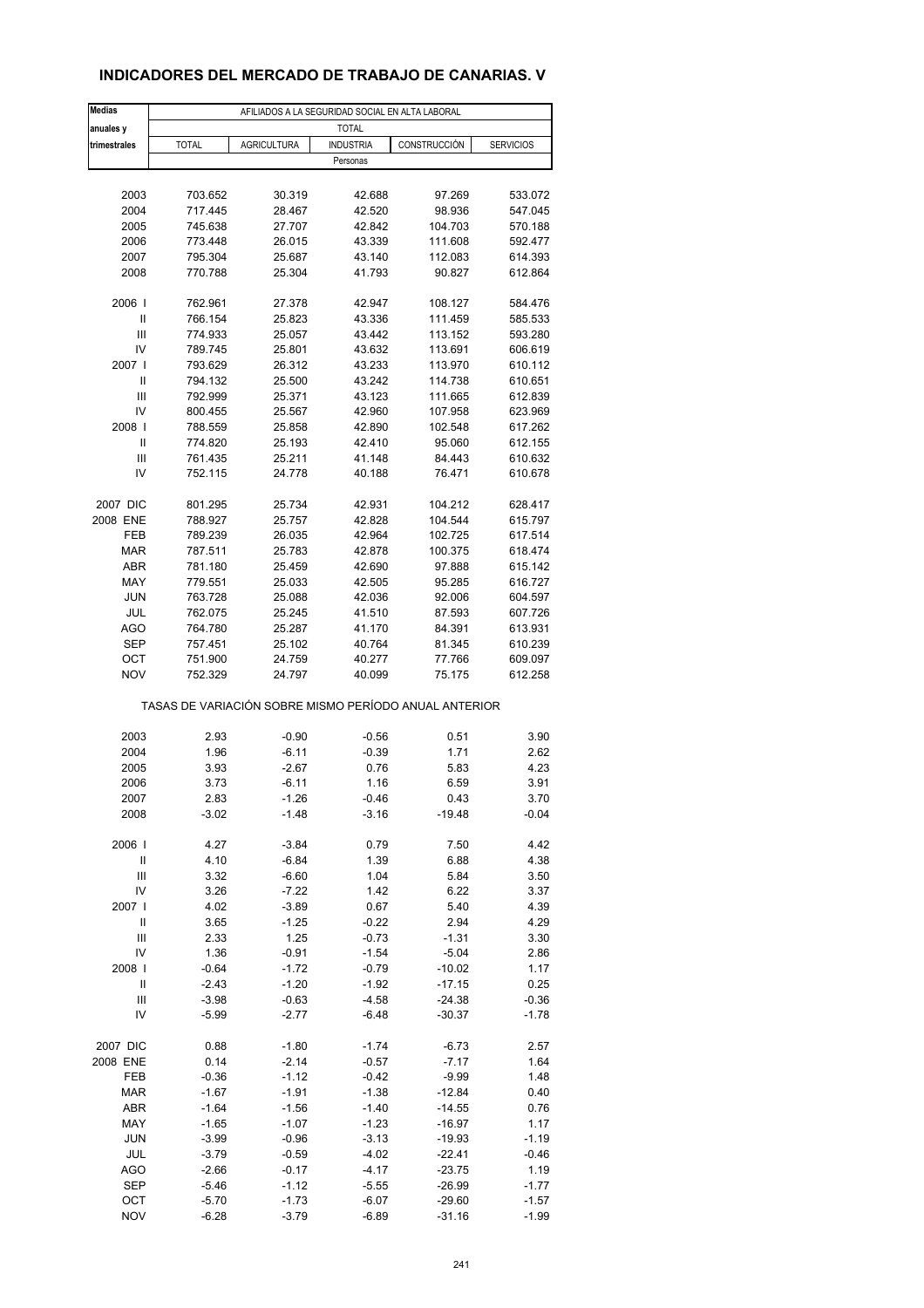## **INDICADORES DEL MERCADO DE TRABAJO DE CANARIAS. VI**

| <b>Medias</b>                                         | AFILIADOS A LA SEGURIDAD SOCIAL EN ALTA LABORAL                                                                   |         |          |          |         |  |  |  |  |
|-------------------------------------------------------|-------------------------------------------------------------------------------------------------------------------|---------|----------|----------|---------|--|--|--|--|
| anuales y<br>trimestrales                             | <b>CUENTA AJENA</b><br><b>TOTAL</b><br><b>AGRICULTURA</b><br><b>INDUSTRIA</b><br>CONSTRUCCIÓN<br><b>SERVICIOS</b> |         |          |          |         |  |  |  |  |
|                                                       |                                                                                                                   |         | Personas |          |         |  |  |  |  |
|                                                       |                                                                                                                   |         |          |          |         |  |  |  |  |
| 2003                                                  | 603.163                                                                                                           | 24.367  | 38.077   | 85.065   | 455.417 |  |  |  |  |
| 2004                                                  | 612.634                                                                                                           | 22.631  | 37.817   | 85.552   | 466.220 |  |  |  |  |
| 2005                                                  | 636.164                                                                                                           | 22.032  | 38.078   | 90.244   | 485.671 |  |  |  |  |
| 2006                                                  | 660.796                                                                                                           | 20.537  | 38.515   | 96.319   | 505.422 |  |  |  |  |
| 2007                                                  | 679.182                                                                                                           | 20.387  | 38.233   | 95.547   | 525.016 |  |  |  |  |
| 2008                                                  | 653.876                                                                                                           | 20.180  | 36.866   | 74.690   | 522.140 |  |  |  |  |
| 2006                                                  | 651.525                                                                                                           | 21.848  | 38.172   | 93.326   | 498.165 |  |  |  |  |
| Ш                                                     | 653.738                                                                                                           | 20.313  | 38.521   | 96.288   | 498.616 |  |  |  |  |
| Ш                                                     | 662.183                                                                                                           | 19.591  | 38.600   | 97.729   | 506.262 |  |  |  |  |
| IV                                                    | 675.739                                                                                                           | 20.394  | 38.766   | 97.935   | 518.643 |  |  |  |  |
| 2007 l                                                | 678.935                                                                                                           | 20.950  | 38.346   | 97.963   | 521.675 |  |  |  |  |
| Ш                                                     | 678.204                                                                                                           | 20.156  | 38.341   | 98.279   | 521.428 |  |  |  |  |
| Ш                                                     | 676.599                                                                                                           | 20.092  | 38.207   | 94.892   | 523.407 |  |  |  |  |
| IV                                                    | 682.991                                                                                                           | 20.348  | 38.038   | 91.051   | 533.554 |  |  |  |  |
| 2008                                                  | 671.010                                                                                                           | 20.702  | 37.951   | 85.765   | 526.592 |  |  |  |  |
| Ш                                                     | 657.209                                                                                                           | 20.061  | 37.452   | 78.565   | 521.131 |  |  |  |  |
| Ш                                                     | 645.034                                                                                                           | 20.101  | 36.244   | 68.654   | 520.034 |  |  |  |  |
| IV                                                    | 636.440                                                                                                           | 19.694  | 35.293   | 61.320   | 520.133 |  |  |  |  |
| 2007 DIC                                              | 683.512                                                                                                           | 20.534  | 38.010   | 87.318   | 537.650 |  |  |  |  |
| 2008 ENE                                              | 671.585                                                                                                           | 20.579  | 37.908   | 87.762   | 525.336 |  |  |  |  |
| FEB                                                   | 671.724                                                                                                           | 20.892  | 38.019   | 85.931   | 526.882 |  |  |  |  |
| <b>MAR</b>                                            | 669.721                                                                                                           | 20.636  | 37.925   | 83.603   | 527.557 |  |  |  |  |
| <b>ABR</b>                                            | 663.456                                                                                                           | 20.319  | 37.726   | 81.241   | 524.170 |  |  |  |  |
| MAY                                                   | 661.798                                                                                                           | 19.903  | 37.554   | 78.787   | 525.554 |  |  |  |  |
| <b>JUN</b>                                            | 646.374                                                                                                           | 19.962  | 37.076   | 75.668   | 513.668 |  |  |  |  |
| JUL                                                   | 645.380                                                                                                           | 20.130  | 36.593   | 71.589   | 517.068 |  |  |  |  |
| AGO                                                   | 648.398                                                                                                           | 20.170  | 36.270   | 68.592   | 523.366 |  |  |  |  |
| <b>SEP</b>                                            | 641.323                                                                                                           | 20.004  | 35.870   | 65.781   | 519.668 |  |  |  |  |
| OCT                                                   | 636.087                                                                                                           | 19.655  | 35.373   | 62.488   | 518.571 |  |  |  |  |
| <b>NOV</b>                                            | 636.792                                                                                                           | 19.732  | 35.213   | 60.152   | 521.695 |  |  |  |  |
| TASAS DE VARIACIÓN SOBRE MISMO PERÍODO ANUAL ANTERIOR |                                                                                                                   |         |          |          |         |  |  |  |  |
| 2003                                                  | 3.10                                                                                                              | $-0.25$ | $-0.20$  | $-0.29$  | 4.23    |  |  |  |  |
| 2004                                                  | 1.57                                                                                                              | $-7.12$ | $-0.68$  | 0.57     | 2.37    |  |  |  |  |
| 2005                                                  | 3.84                                                                                                              | $-2.65$ | 0.69     | 5.49     | 4.17    |  |  |  |  |
| 2006                                                  | 3.87                                                                                                              | $-6.79$ | 1.15     | 6.73     | 4.07    |  |  |  |  |
| 2007                                                  | 2.78                                                                                                              | $-0.73$ | $-0.73$  | $-0.80$  | 3.88    |  |  |  |  |
| 2008                                                  | $-3.67$                                                                                                           | $-0.95$ | $-3.63$  | $-22.44$ | $-0.33$ |  |  |  |  |
|                                                       |                                                                                                                   |         |          |          |         |  |  |  |  |
| 2006                                                  | 4.36                                                                                                              | $-3.81$ | 0.82     | 7.82     | 4.46    |  |  |  |  |
| $\mathsf{I}$                                          | 4.27                                                                                                              | $-7.72$ | 1.46     | 7.14     | 4.54    |  |  |  |  |
| $\mathsf{III}$                                        | 3.49                                                                                                              | $-7.52$ | 0.95     | 5.91     | 3.73    |  |  |  |  |
| IV                                                    | 3.40                                                                                                              | $-8.22$ | 1.36     | 6.14     | 3.57    |  |  |  |  |
| 2007                                                  | 4.21                                                                                                              | $-4.11$ | 0.46     | 4.97     | 4.72    |  |  |  |  |
| $\mathsf{I}$                                          | 3.74                                                                                                              | $-0.77$ | $-0.47$  | 2.07     | 4.58    |  |  |  |  |
| $\mathsf{III}$                                        | 2.18                                                                                                              | 2.56    | $-1.02$  | $-2.90$  | 3.39    |  |  |  |  |
| IV                                                    | 1.07                                                                                                              | $-0.23$ | $-1.88$  | $-7.03$  | 2.87    |  |  |  |  |
| 2008                                                  | $-1.17$                                                                                                           | $-1.18$ | $-1.03$  | $-12.45$ | 0.94    |  |  |  |  |
| $\sf II$                                              | $-3.10$                                                                                                           | $-0.47$ | $-2.32$  | $-20.06$ | $-0.06$ |  |  |  |  |
| $\mathsf{III}$                                        | $-4.67$                                                                                                           | 0.04    | $-5.14$  | $-27.65$ | $-0.64$ |  |  |  |  |
| IV                                                    | -6.78                                                                                                             | $-2.77$ | $-7.25$  | $-34.01$ | $-2.14$ |  |  |  |  |
| 2007 DIC                                              | 0.51                                                                                                              | $-1.35$ | $-2.09$  | $-8.98$  | 2.51    |  |  |  |  |
| 2008 ENE                                              | $-0.31$                                                                                                           | $-1.77$ | $-0.77$  | $-9.32$  | 1.47    |  |  |  |  |
| FEB                                                   | $-0.83$                                                                                                           | $-0.39$ | $-0.61$  | $-12.39$ | 1.32    |  |  |  |  |
| <b>MAR</b>                                            | $-2.35$                                                                                                           | $-1.38$ | $-1.71$  | $-15.57$ | 0.05    |  |  |  |  |
| ABR                                                   | $-2.23$                                                                                                           | $-0.90$ | $-1.76$  | $-17.32$ | 0.53    |  |  |  |  |
| MAY                                                   | $-2.19$                                                                                                           | $-0.27$ | $-1.52$  | $-19.83$ | 1.02    |  |  |  |  |
| <b>JUN</b>                                            | $-4.87$                                                                                                           | $-0.23$ | $-3.66$  | $-23.03$ | $-1.72$ |  |  |  |  |
| JUL                                                   | $-4.52$                                                                                                           | 0.20    | $-4.57$  | $-25.57$ | $-0.81$ |  |  |  |  |
| AGO                                                   | $-3.14$                                                                                                           | 0.61    | $-4.67$  | $-26.97$ | 1.15    |  |  |  |  |
| <b>SEP</b>                                            | $-6.30$                                                                                                           | $-0.68$ | $-6.18$  | $-30.44$ | $-2.22$ |  |  |  |  |
| OCT                                                   | $-6.49$                                                                                                           | $-1.52$ | $-6.82$  | $-33.23$ | $-1.93$ |  |  |  |  |
| <b>NOV</b>                                            | $-7.07$                                                                                                           | $-3.99$ | $-7.68$  | $-34.80$ | $-2.35$ |  |  |  |  |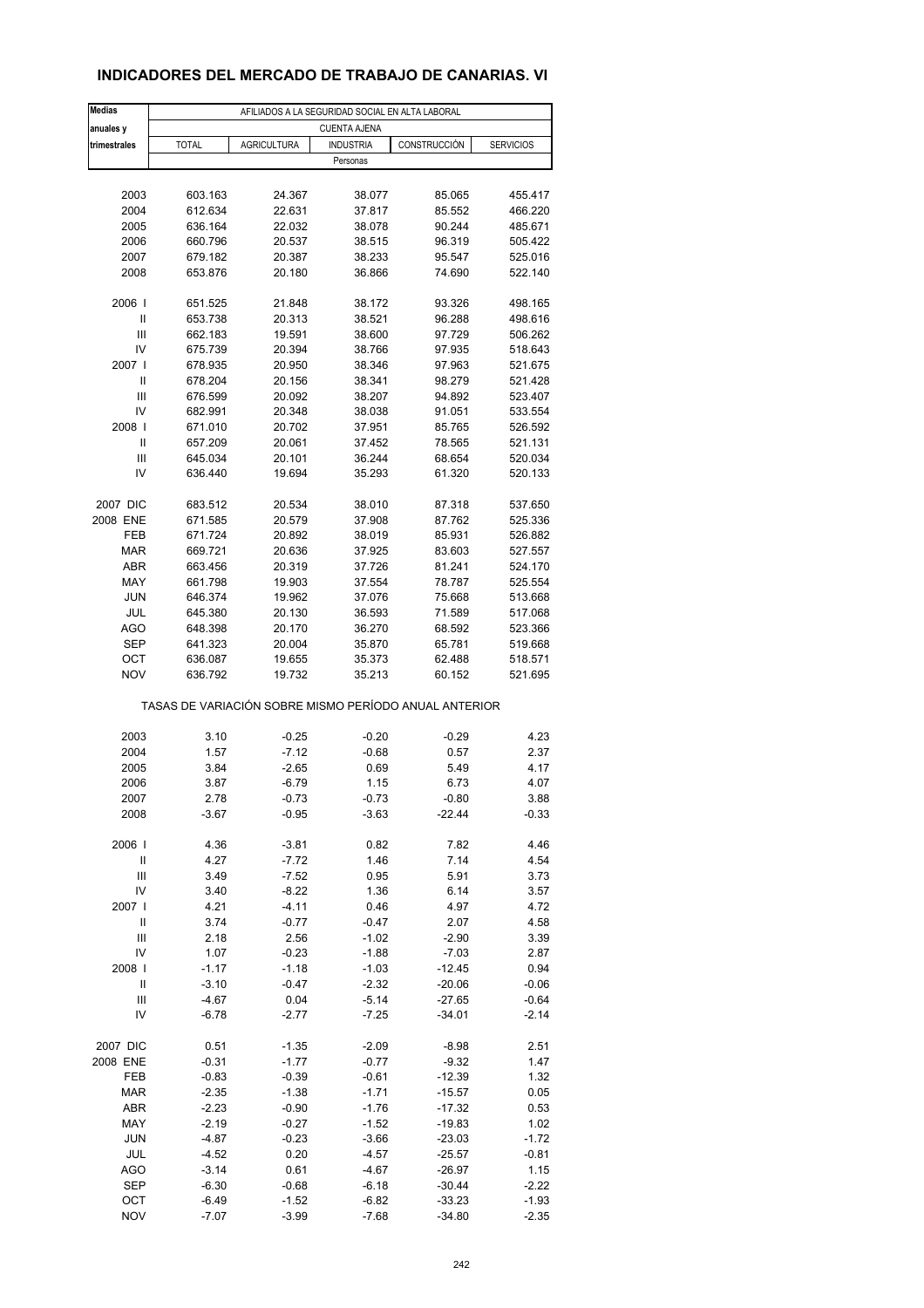## **INDICADORES DEL MERCADO DE TRABAJO DE CANARIAS. VII**

| <b>Medias</b>  | AFILIADOS A LA SEGURIDAD SOCIAL EN ALTA LABORAL       |                    |                  |              |                  |  |  |  |  |
|----------------|-------------------------------------------------------|--------------------|------------------|--------------|------------------|--|--|--|--|
| anuales y      | <b>CUENTA PROPIA</b>                                  |                    |                  |              |                  |  |  |  |  |
| trimestrales   | <b>TOTAL</b>                                          | <b>AGRICULTURA</b> | <b>INDUSTRIA</b> | CONSTRUCCIÓN | <b>SERVICIOS</b> |  |  |  |  |
|                |                                                       |                    | Personas         |              |                  |  |  |  |  |
|                |                                                       |                    |                  |              |                  |  |  |  |  |
| 2003           | 100.489                                               | 5.951              | 4.611            | 12.204       | 77.654           |  |  |  |  |
| 2004           | 104.811                                               | 5.835              | 4.703            | 13.385       | 80.824           |  |  |  |  |
| 2005           | 109.474                                               | 5.674              | 4.763            | 14.459       | 84.518           |  |  |  |  |
| 2006           | 112.652                                               | 5.478              | 4.825            | 15.288       | 87.056           |  |  |  |  |
| 2007           | 116.122                                               | 5.301              | 4.907            | 16.536       | 89.377           |  |  |  |  |
| 2008           | 116.912                                               | 5.124              | 4.927            | 16.136       | 90.724           |  |  |  |  |
| 2006           | 111.436                                               | 5.530              | 4.776            | 14.802       | 86.311           |  |  |  |  |
| Ш              | 112.416                                               | 5.510              | 4.815            | 15.171       | 86.918           |  |  |  |  |
| Ш              | 112.750                                               | 5.466              | 4.842            | 15.424       | 87.018           |  |  |  |  |
| IV             | 114.006                                               | 5.407              | 4.866            | 15.756       | 87.975           |  |  |  |  |
| 2007 l         | 114.694                                               | 5.362              | 4.887            | 16.007       | 88.437           |  |  |  |  |
| Ш              | 115.928                                               | 5.344              | 4.902            | 16.459       | 89.223           |  |  |  |  |
| Ш              | 116.400                                               | 5.278              | 4.916            | 16.773       | 89.432           |  |  |  |  |
| IV             | 117.464                                               | 5.219              | 4.922            | 16.907       | 90.415           |  |  |  |  |
| 2008           | 117.549                                               | 5.156              | 4.939            | 16.783       | 90.670           |  |  |  |  |
| Ш              | 117.610                                               | 5.132              | 4.958            | 16.494       | 91.025           |  |  |  |  |
| Ш              | 116.402                                               | 5.110              | 4.904            | 15.789       | 90.598           |  |  |  |  |
| IV             | 115.675                                               | 5.085              | 4.895            | 15.151       | 90.545           |  |  |  |  |
| 2007 DIC       | 117.783                                               | 5.200              | 4.921            | 16.894       | 90.767           |  |  |  |  |
| 2008 ENE       | 117.342                                               | 5.178              | 4.920            | 16.782       | 90.461           |  |  |  |  |
| FEB            | 117.515                                               | 5.143              | 4.945            | 16.794       | 90.632           |  |  |  |  |
| <b>MAR</b>     | 117.790                                               | 5.147              | 4.953            | 16.772       | 90.917           |  |  |  |  |
| ABR            | 117.724                                               | 5.140              | 4.964            | 16.647       | 90.972           |  |  |  |  |
| MAY            | 117.753                                               | 5.130              | 4.951            | 16.498       | 91.173           |  |  |  |  |
| <b>JUN</b>     | 117.354                                               | 5.126              |                  |              |                  |  |  |  |  |
|                |                                                       |                    | 4.960            | 16.338       | 90.929           |  |  |  |  |
| JUL            | 116.695                                               | 5.115              | 4.917            | 16.004       | 90.658           |  |  |  |  |
| AGO            | 116.382                                               | 5.117              | 4.900            | 15.799       | 90.565           |  |  |  |  |
| <b>SEP</b>     | 116.128                                               | 5.098              | 4.894            | 15.564       | 90.571           |  |  |  |  |
| OCT            | 115.813                                               | 5.104              | 4.904            | 15.278       | 90.526           |  |  |  |  |
| <b>NOV</b>     | 115.537                                               | 5.065              | 4.886            | 15.023       | 90.563           |  |  |  |  |
|                | TASAS DE VARIACIÓN SOBRE MISMO PERÍODO ANUAL ANTERIOR |                    |                  |              |                  |  |  |  |  |
| 2003           | 1.94                                                  | $-3.47$            | $-3.39$          | 6.43         | 2.04             |  |  |  |  |
| 2004           | 4.30                                                  | $-1.95$            | 1.99             | 9.67         | 4.08             |  |  |  |  |
| 2005           | 4.45                                                  | $-2.76$            | 1.28             | 8.02         | 4.57             |  |  |  |  |
| 2006           | 2.90                                                  | $-3.46$            | 1.29             | 5.74         | 3.00             |  |  |  |  |
| 2007           | 3.08                                                  | -3.24              | 1.70             | 8.16         | 2.67             |  |  |  |  |
| 2008           | 0.81                                                  | $-3.50$            | 0.44             | $-2.23$      | 1.65             |  |  |  |  |
|                |                                                       |                    |                  |              |                  |  |  |  |  |
| 2006           | 3.75                                                  | $-3.97$            | 0.53             | 5.57         | 4.22             |  |  |  |  |
| $\sf II$       | 3.17                                                  | $-3.46$            | 0.91             | 5.25         | 3.46             |  |  |  |  |
| Ш              | 2.30                                                  | $-3.16$            | 1.79             | 5.41         | 2.23             |  |  |  |  |
| IV             | 2.43                                                  | $-3.23$            | 1.93             | 6.70         | 2.16             |  |  |  |  |
| 2007 l         | 2.92                                                  | $-3.03$            | 2.33             | 8.14         | 2.46             |  |  |  |  |
| $\mathsf{I}$   | 3.12                                                  | $-3.02$            | 1.80             | 8.49         | 2.65             |  |  |  |  |
| $\mathsf{III}$ | 3.24                                                  | $-3.43$            | 1.53             | 8.75         | 2.77             |  |  |  |  |
| IV             | 3.03                                                  | $-3.48$            | 1.14             | 7.30         | 2.77             |  |  |  |  |
| 2008           | 2.49                                                  | $-3.85$            | 1.07             | 4.85         | 2.52             |  |  |  |  |
| Ш              | 1.45                                                  | $-3.97$            | 1.16             | 0.22         | 2.02             |  |  |  |  |
| Ш              | 0.00                                                  | $-3.19$            | $-0.24$          | $-5.86$      | 1.30             |  |  |  |  |
| IV             | $-1.39$                                               | $-2.74$            | $-0.56$          | $-10.42$     | 0.34             |  |  |  |  |
| 2007 DIC       | 3.06                                                  | $-3.54$            | 1.07             | 6.94         | 2.88             |  |  |  |  |
| 2008 ENE       | 2.74                                                  | $-3.59$            | 0.99             | 5.99         | 2.64             |  |  |  |  |
| FEB            | 2.38                                                  | $-3.99$            | 1.04             | 4.69         | 2.42             |  |  |  |  |
| <b>MAR</b>     | 2.35                                                  | $-3.96$            | 1.18             | 3.88         | 2.52             |  |  |  |  |
|                |                                                       |                    |                  |              |                  |  |  |  |  |
| ABR            | 1.78                                                  | $-4.09$            | 1.41             | 2.14         | 2.08             |  |  |  |  |
| MAY            | 1.44                                                  | $-4.09$            | 1.04             | 0.08         | 2.05             |  |  |  |  |
| <b>JUN</b>     | 1.13                                                  | $-3.72$            | 1.02             | $-1.54$      | 1.93             |  |  |  |  |
| JUL            | 0.46                                                  | $-3.58$            | 0.27             | $-4.20$      | 1.58             |  |  |  |  |
| AGO            | 0.11                                                  | $-3.16$            | $-0.33$          | $-5.73$      | 1.42             |  |  |  |  |
| <b>SEP</b>     | $-0.56$                                               | $-2.82$            | $-0.67$          | $-7.65$      | 0.91             |  |  |  |  |
| OCT            | $-1.07$                                               | $-2.52$            | $-0.33$          | $-9.49$      | 0.55             |  |  |  |  |
| <b>NOV</b>     | $-1.70$                                               | $-2.97$            | $-0.79$          | $-11.35$     | 0.13             |  |  |  |  |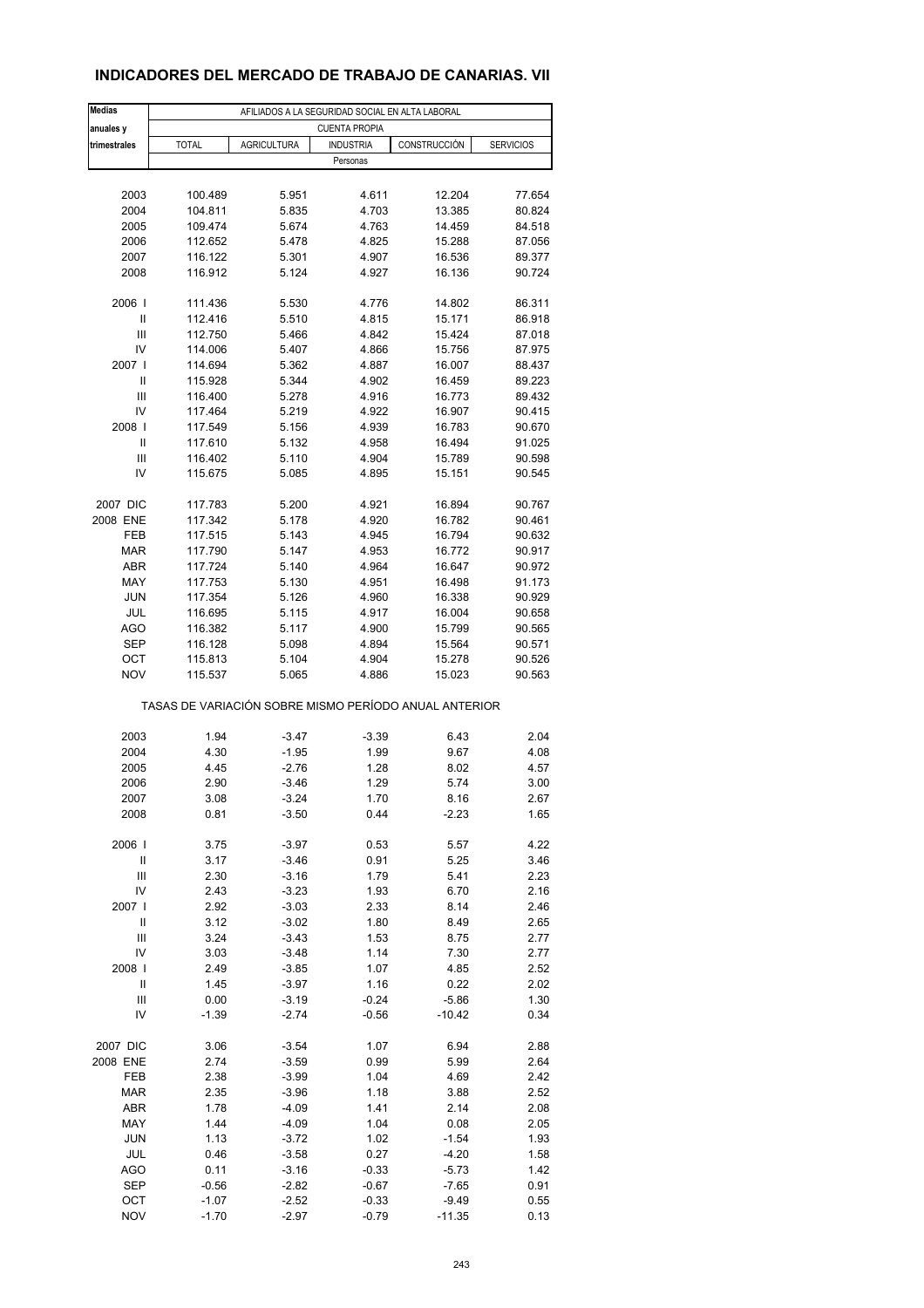| Medias                                   |                 | EFECTIVOS LABORALES |                                                       |                  |                   |                     | JORNADA MEDIA POR TRABAJADOR Y TRIM. |                    |                    |
|------------------------------------------|-----------------|---------------------|-------------------------------------------------------|------------------|-------------------|---------------------|--------------------------------------|--------------------|--------------------|
| anuales y                                | <b>TOTAL</b>    |                     | <b>SECTORES</b>                                       |                  | CONTRATO          | CONTRATO            | <b>TOTAL</b>                         | A TIEMPO           | A TIEMPO           |
| trimestrales                             |                 | <b>INDUSTRIA</b>    | CONSTRUC.                                             | <b>SERVICIOS</b> | <b>INDEFINIDO</b> | <b>TEMPORAL</b>     |                                      | COMPLETO           | PARCIAL            |
|                                          |                 |                     | Miles de personas                                     |                  |                   |                     |                                      | Horas              |                    |
|                                          |                 |                     |                                                       |                  |                   |                     |                                      |                    |                    |
| 2003                                     | 522.8           | 39.4                | 83.5                                                  | 400.0            | 304.6             | 218.2               | 424.0                                | 446.2              | 254.1              |
| 2004                                     | 535.4           | 38.4                | 83.9                                                  | 413.1            | 316.2             | 219.2               | 422.5                                | 444.5              | 253.6              |
| 2005                                     | 556.3           | 38.2                | 90.8                                                  | 427.3            | 337.2             | 219.2               | 420.5                                | 443.3              | 256.0              |
| 2006                                     | 581.4           | 39.4                | 95.7                                                  | 446.3            | 352.0             | 229.4               | 415.6                                | 442.6              | 241.6              |
| 2007                                     | 601.9           | 38.7                | 95.3                                                  | 467.9            | 378.0             | 223.9               | 413.5                                | 439.5              | 256.1              |
| 2008                                     | 578.3           | 37.3                | 79.9                                                  | 461.1            | 372.4             | 205.8               | 423.3                                | 449.9              | 258.4              |
| 2005 III                                 | 564.4           | 38.1                | 93.6                                                  | 432.7            | 341.4             | 223.0               | 392.3                                | 411.0              | 248.2              |
| IV                                       | 571.3           | 38.6                | 90.5                                                  | 442.2            | 341.6             | 229.7               | 418.4                                | 446.6              | 241.1              |
| 2006                                     | 571.5           | 38.5                | 94.6                                                  | 438.4            | 341.0             | 230.5               | 428.2                                | 457.0              | 246.1              |
| $\ensuremath{\mathsf{II}}$               | 569.3           | 39.2                | 96.6                                                  | 433.4            | 337.5             | 231.8               | 428.4                                | 452.1              | 245.8              |
| $\begin{array}{c} \Pi \end{array}$       | 589.6           | 39.8                | 97.8                                                  | 452.0            | 354.8             | 234.8               | 390.4                                | 414.5              | 224.0              |
| IV                                       | 595.2           | 40.1                | 93.7                                                  | 461.3            | 374.7             | 220.5               | 415.4                                | 446.8              | 250.7              |
| 2007 l                                   | 601.0           | 39.3                | 99.2                                                  | 462.5            | 366.1             | 234.9               | 427.1                                | 455.9              | 262.8              |
| Ш                                        | 597.5           | 39.0                | 98.3                                                  | 460.2            | 375.1             | 222.4               | 425.3                                | 450.1              | 260.2              |
| Ш                                        | 604.7           | 37.8                | 95.1                                                  | 471.8            | 378.5             | 226.2               | 389.2                                | 411.0              | 245.8              |
| IV                                       | 604.5           | 38.7                | 88.5                                                  | 477.2            | 392.2             | 212.3               | 412.4                                | 441.2              | 255.6              |
| 2008                                     | 588.9           | 37.7                | 84.0                                                  | 467.2            | 373.6             | 215.3               | 425.2                                | 452.0              | 257.6              |
| Ш                                        | 567.6           | 36.9                | 75.7                                                  | 455.0            | 371.3             | 196.4               | 421.5                                | 447.7              | 259.2              |
| 2007 JUL                                 |                 |                     |                                                       |                  |                   |                     |                                      |                    |                    |
| <b>AGO</b>                               |                 |                     |                                                       |                  |                   |                     |                                      |                    |                    |
| <b>SEP</b>                               |                 |                     |                                                       |                  |                   |                     |                                      |                    |                    |
| OCT                                      |                 |                     |                                                       |                  |                   |                     |                                      |                    |                    |
| <b>NOV</b>                               |                 |                     |                                                       |                  |                   |                     |                                      |                    |                    |
| <b>DIC</b>                               |                 |                     |                                                       |                  |                   |                     |                                      |                    |                    |
| 2008 ENE                                 |                 |                     |                                                       |                  |                   |                     |                                      |                    |                    |
| FEB                                      |                 |                     |                                                       |                  |                   |                     |                                      |                    |                    |
| <b>MAR</b>                               |                 |                     |                                                       |                  |                   |                     |                                      |                    |                    |
| ABR                                      |                 |                     |                                                       |                  |                   |                     |                                      |                    |                    |
| MAY                                      |                 |                     |                                                       |                  |                   |                     |                                      |                    |                    |
| <b>JUN</b>                               |                 |                     |                                                       |                  |                   |                     |                                      |                    |                    |
|                                          |                 |                     | TASAS DE VARIACIÓN SOBRE MISMO PERÍODO ANUAL ANTERIOR |                  |                   |                     |                                      |                    |                    |
|                                          |                 |                     |                                                       |                  |                   |                     |                                      |                    |                    |
| 2003                                     | 2.88<br>2.41    | $-0.06$<br>$-2.41$  | $-0.86$                                               | 4.01             | 3.60              | 1.87<br>0.45        | $-0.47$                              | $-0.67$            | 0.75               |
| 2004<br>2005                             | 3.92            | $-0.54$             | 0.51<br>8.25                                          | 3.27<br>3.45     | 3.81<br>6.63      | 0.00                | $-0.34$                              | $-0.38$<br>$-0.27$ | $-0.20$<br>0.95    |
| 2006                                     | 4.50            | 3.18                | 5.36                                                  | 4.45             | 4.40              | 4.66                | $-0.47$<br>$-1.17$                   | $-0.16$            | $-5.61$            |
|                                          |                 |                     | $-0.42$                                               | 4.84             |                   |                     |                                      | $-0.69$            | 5.98               |
| 2007<br>2008                             | 3.53<br>$-3.51$ | -1.78<br>$-4.74$    | $-19.14$                                              | $-0.05$          | 7.38<br>0.48      | -2.38<br>$-9.98$    | $-0.51$<br>$-0.67$                   | $-0.68$            | $-1.17$            |
|                                          |                 |                     |                                                       |                  |                   |                     |                                      |                    |                    |
| 2005 III                                 | 4.54            | $-1.55$             | 10.12                                                 | 3.96             | 8.76              | $-1.33$             | 0.59                                 | 0.32               | 6.02               |
| ${\sf IV}$                               | 4.69            | $-0.86$             | 10.36                                                 | 4.10             | 5.13              | 4.04                | $-2.49$                              | $-1.17$            | $-9.24$            |
| 2006                                     | 5.31            | 1.20                | 8.28                                                  | 5.09             | 2.30              | 10.10               | $-2.05$                              | $-0.50$            | $-7.32$            |
| Ш                                        | 4.07            | 3.01                | 5.24                                                  | 3.91             | 1.54              | 7.99                | $-1.35$                              | $-0.92$            | $-8.69$            |
| Ш                                        | 4.47            | 4.39                | 4.50                                                  | 4.47             | 3.93              | 5.29                | $-0.49$                              | 0.84               | $-9.76$            |
| ${\sf IV}$                               | 4.19            | 4.11                | 3.54                                                  | 4.32             | 9.70              | $-4.01$             | $-0.71$                              | 0.05               | 3.98               |
| 2007 l                                   | 5.16            | 2.08                | 4.87                                                  | 5.49             | 7.37              | 1.88                | $-0.26$                              | $-0.25$            | 6.79               |
| Ш                                        | 4.97            | $-0.55$             | 1.73                                                  | 6.19             | 11.14             | $-4.03$             | $-0.72$                              | $-0.44$            | 5.86               |
| $\ensuremath{\mathsf{III}}\xspace$<br>IV | 2.56            | $-4.95$             | $-2.76$                                               | 4.37             | 6.68              | $-3.66$             | $-0.31$                              | $-0.84$            | 9.74               |
| 2008                                     | 1.56<br>$-2.02$ | $-3.52$<br>$-4.01$  | $-5.51$                                               | 3.43<br>1.02     | 4.67              | $-3.73$             | $-0.72$                              | $-1.27$            | 1.95               |
| $\, \parallel$                           | $-5.00$         | $-5.48$             | $-15.38$<br>$-22.94$                                  | $-1.13$          | 2.03<br>$-1.02$   | $-8.33$<br>$-11.72$ | $-0.44$<br>$-0.90$                   | $-0.85$<br>$-0.52$ | $-1.97$<br>$-0.37$ |
|                                          |                 |                     |                                                       |                  |                   |                     |                                      |                    |                    |
| 2007 JUL                                 |                 |                     |                                                       |                  |                   |                     |                                      |                    |                    |
| <b>AGO</b>                               |                 |                     |                                                       |                  |                   |                     |                                      |                    |                    |
| <b>SEP</b><br>OCT                        |                 |                     |                                                       |                  |                   |                     |                                      |                    |                    |
| <b>NOV</b>                               |                 |                     |                                                       |                  |                   |                     |                                      |                    |                    |
| <b>DIC</b>                               |                 |                     |                                                       |                  |                   |                     |                                      |                    |                    |
| 2008 ENE                                 |                 |                     |                                                       |                  |                   |                     |                                      |                    |                    |
| FEB                                      |                 |                     |                                                       |                  |                   |                     |                                      |                    |                    |
| MAR                                      |                 |                     |                                                       |                  |                   |                     |                                      |                    |                    |
| ABR                                      |                 |                     |                                                       |                  |                   |                     |                                      |                    |                    |
| MAY                                      |                 |                     |                                                       |                  |                   |                     |                                      |                    |                    |
|                                          |                 |                     |                                                       |                  |                   |                     |                                      |                    |                    |

#### **INDICADORES DEL MERCADO DE TRABAJO DE CANARIAS. VIII**

JUN - - - - - - - - -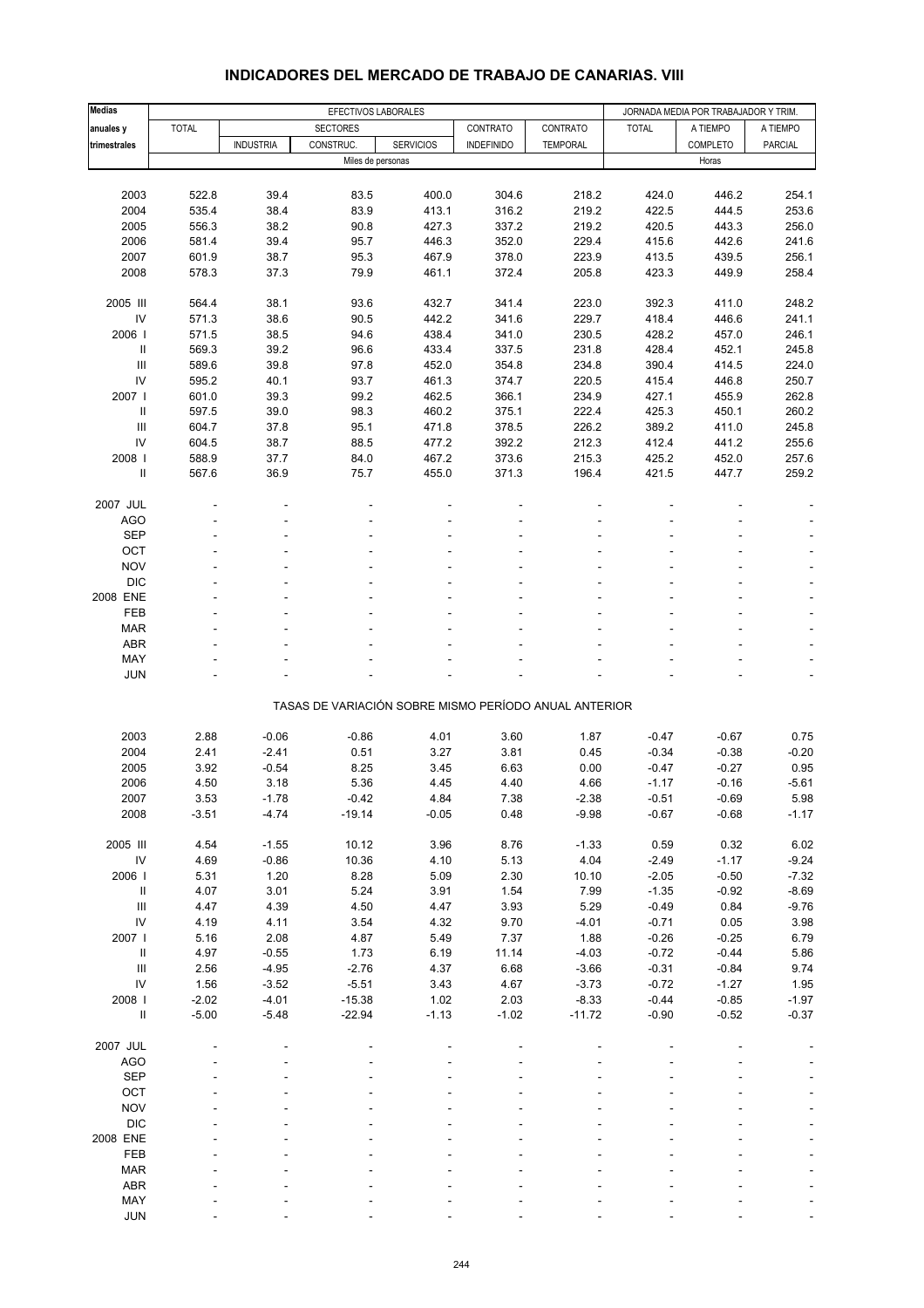## **INDICADORES DE PRECIOS DE CANARIAS. I**

| <b>Medias</b> |                                                       | INDICES DE PRECIOS DE CONSUMO (10) | DIFERENCIAL DE |                |
|---------------|-------------------------------------------------------|------------------------------------|----------------|----------------|
| anuales y     | <b>GENERAL</b>                                        | ALIMENTACIÓN                       | SIN            | INFLACIÓN      |
| trimestrales  |                                                       | <b>AGREGADO</b>                    | ALIMENTACIÓN   | RTO. ESPAÑA    |
|               |                                                       | <b>Base 2006</b>                   |                | P.Porcentuales |
|               |                                                       |                                    |                |                |
| 2003          | 92.727                                                | 90.920                             | 93.368         | $-0.79$        |
| 2004          | 94.829                                                | 93.916                             | 95.149         | $-0.77$        |
| 2005          | 97.194                                                | 96.098                             | 97.579         | $-0.87$        |
| 2006          | 100.000                                               | 100.000                            | 100.000        | $-0.63$        |
| 2007          | 102.331                                               | 103.936                            | 101.784        | $-0.45$        |
| 2008          | 106.866                                               | 111.808                            | 105.254        | 0.36           |
| 2006          | 98.788                                                | 98.959                             | 98.728         | $-0.83$        |
| Ш             | 100.639                                               | 100.194                            | 100.796        | $-0.41$        |
| Ш             | 100.201                                               | 100.536                            | 100.085        | $-0.59$        |
| IV            | 100.371                                               | 100.311                            | 100.392        | $-0.70$        |
| 2007 l        | 100.576                                               | 102.013                            |                |                |
|               |                                                       |                                    | 100.086        | $-0.61$        |
| Ш             | 102.362                                               | 102.845                            | 102.198        | $-0.68$        |
| Ш             | 102.120                                               | 103.626                            | 101.608        | $-0.45$        |
| IV            | 104.266                                               | 107.260                            | 103.245        | $-0.08$        |
| 2008          | 104.935                                               | 109.701                            | 103.378        | $-0.05$        |
| Ш             | 107.398                                               | 111.534                            | 106.021        | 0.32           |
| Ш             | 107.816                                               | 112.995                            | 106.133        | 0.67           |
| IV            | 107.540                                               | 113.598                            | 105.601        | 0.54           |
| 2007 DIC      | 104.998                                               | 108.379                            | 103.846        | 0.12           |
| 2008 ENE      | 104.541                                               | 109.112                            | 103.041        | $-0.09$        |
| FEB           | 104.575                                               | 109.574                            | 102.949        | $-0.16$        |
| <b>MAR</b>    | 105.690                                               | 110.416                            | 104.143        | 0.11           |
| ABR           | 106.680                                               | 111.015                            | 105.246        | 0.30           |
| MAY           | 107.343                                               | 111.459                            | 105.973        | 0.31           |
| <b>JUN</b>    |                                                       |                                    |                | 0.35           |
|               | 108.171                                               | 112.127                            | 106.845        |                |
| JUL           | 107.931                                               | 112.633                            | 106.387        | 0.56           |
| AGO           | 107.728                                               | 112.841                            | 106.064        | 0.64           |
| SEP           | 107.790                                               | 113.512                            | 105.948        | 0.82           |
| ОСТ           | 107.837                                               | 113.709                            | 105.952        | 0.73           |
| <b>NOV</b>    | 107.243                                               | 113.487                            | 105.249        | 0.34           |
|               | TASAS DE VARIACIÓN SOBRE MISMO PERÍODO ANUAL ANTERIOR |                                    |                |                |
| 2003          | 2.25                                                  | 3.52                               | 1.81           |                |
| 2004          | 2.27                                                  | 3.30                               | 1.91           |                |
| 2005          | 2.49                                                  | 2.32                               | 2.55           |                |
| 2006          | 2.89                                                  | 4.06                               | 2.48           |                |
| 2007          | 2.33                                                  | 3.94                               | 1.78           |                |
| 2008          | 4.68                                                  | 7.99                               | 3.60           |                |
|               |                                                       |                                    |                |                |
| 2006          | 3.19                                                  | 3.88                               | 2.96           |                |
| Ш             | 3.53                                                  | 4.46                               | 3.21           |                |
| Ш             | 2.94                                                  | 4.73                               | 2.32           |                |
| IV            | 1.90                                                  | 3.19                               | 1.45           |                |
| 2007          | 1.81                                                  | 3.09                               | 1.38           |                |
| Ш             | 1.71                                                  | 2.65                               | 1.39           |                |
| Ш             | 1.91                                                  | 3.07                               | 1.52           |                |
| IV            | 3.88                                                  | 6.93                               | 2.84           |                |
| 2008          | 4.33                                                  | 7.54                               | 3.29           |                |
| Ш             | 4.92                                                  | 8.45                               | 3.74           |                |
| Ш             | 5.58                                                  | 9.04                               | 4.45           |                |
| IV            | 3.50                                                  | 6.46                               | 2.58           |                |
| 2007 DIC      | 4.34                                                  | 7.85                               | 3.15           |                |
| 2008 ENE      | 4.18                                                  | 7.25                               | 3.18           |                |
| FEB           | 4.21                                                  | 7.46                               | 3.16           |                |
| <b>MAR</b>    | 4.61                                                  | 7.89                               | 3.53           |                |
| ABR           |                                                       |                                    | 3.29           |                |
|               | 4.48                                                  | 8.09                               |                |                |
| MAY           | 4.91                                                  | 8.49                               | 3.71           |                |
| <b>JUN</b>    | 5.37                                                  | 8.77                               | 4.22           |                |
| JUL           | 5.84                                                  | 9.17                               | 4.74           |                |
| AGO           | 5.54                                                  | 9.02                               | 4.41           |                |
| <b>SEP</b>    | 5.36                                                  | 8.94                               | 4.21           |                |
| OCT           | 4.29                                                  | 7.15                               | 3.39           |                |
| <b>NOV</b>    | 2.73                                                  | 5.79                               | 1.77           |                |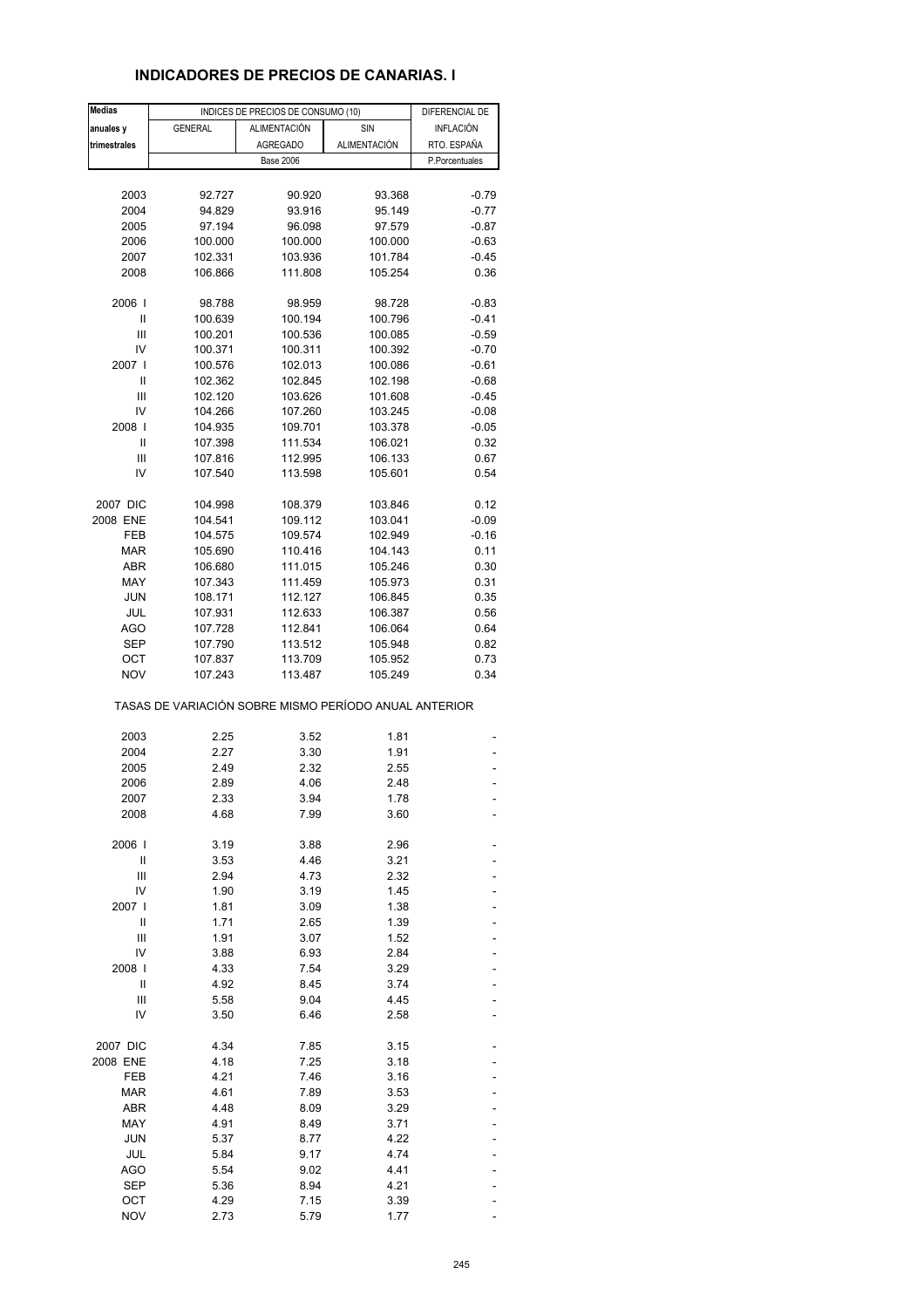# **INDICADORES DE PRECIOS DE CANARIAS. II**

| <b>Medias</b>        | INDICES DE PRECIOS DE CONSUMO (10) |                    |                                                       |                    |                    |                    |  |  |
|----------------------|------------------------------------|--------------------|-------------------------------------------------------|--------------------|--------------------|--------------------|--|--|
| anuales y            | <b>ALIMENTOS Y</b>                 | BEBIDAS ALC.       | <b>VESTIDO Y</b>                                      | <b>VIVIENDA</b>    | MENAJE             | <b>MEDICINA</b>    |  |  |
| trimestrales         | BEB.NO ALCOH.                      | Y TABACO           | CALZADO                                               |                    |                    |                    |  |  |
|                      |                                    |                    | <b>Base 2006</b>                                      |                    |                    |                    |  |  |
|                      |                                    |                    |                                                       |                    |                    |                    |  |  |
| 2003                 | 91.925                             | 83.703             | 99.056                                                | 91.071             | 96.720             | 99.277             |  |  |
| 2004                 | 94.235                             | 91.531             | 100.042                                               | 92.860             | 98.366             | 99.248             |  |  |
| 2005                 | 96.253                             | 94.901             | 100.615                                               | 95.866             | 98.693             | 99.498             |  |  |
| 2006<br>2007         | 100.000<br>104.566                 | 100.000<br>98.841  | 100.000<br>100.271                                    | 100.000<br>103.653 | 100.000<br>101.199 | 100.000<br>96.772  |  |  |
| 2008                 | 112.702                            | 104.440            | 100.085                                               | 108.287            | 102.252            | 95.795             |  |  |
|                      |                                    |                    |                                                       |                    |                    |                    |  |  |
| 2006                 | 99.051                             | 98.234             | 96.443                                                | 98.991             | 99.013             | 99.867             |  |  |
| Ш                    | 100.072                            | 101.145            | 104.611                                               | 99.986             | 100.488            | 99.680             |  |  |
| Ш                    | 100.276                            | 102.574            | 94.751                                                | 100.276            | 99.555             | 100.048            |  |  |
| IV                   | 100.600                            | 98.046             | 104.196                                               | 100.746            | 100.943            | 100.406            |  |  |
| 2007 l               | 102.554                            | 97.673             | 96.205                                                | 102.340            | 100.449            | 98.989             |  |  |
| Ш                    | 103.367                            | 98.660             | 105.298                                               | 103.524            | 101.638            | 95.881             |  |  |
| $\mathbf{III}$<br>IV | 104.180                            | 99.175<br>99.857   | 94.783<br>104.799                                     | 104.029<br>104.716 | 100.857<br>101.854 | 95.937             |  |  |
| 2008                 | 108.161<br>110.699                 | 101.509            | 96.434                                                | 106.352            | 100.845            | 96.282<br>96.345   |  |  |
| $\sf II$             | 112.421                            | 104.223            | 105.742                                               | 107.876            | 102.678            | 95.650             |  |  |
| Ш                    | 113.808                            | 106.272            | 94.954                                                | 109.605            | 102.402            | 95.522             |  |  |
| IV                   | 114.469                            | 106.411            | 104.775                                               | 109.826            | 103.496            | 95.595             |  |  |
|                      |                                    |                    |                                                       |                    |                    |                    |  |  |
| 2007 DIC             | 109.302                            | 100.788            | 105.660                                               | 104.779            | 102.241            | 96.250             |  |  |
| 2008 ENE             | 110.108                            | 100.941            | 95.917                                                | 105.971            | 100.673            | 96.680             |  |  |
| FEB                  | 110.548                            | 101.574            | 94.118                                                | 106.373            | 100.782            | 96.970             |  |  |
| <b>MAR</b>           | 111.441                            | 102.012            | 99.267                                                | 106.713            | 101.081            | 95.386             |  |  |
| <b>ABR</b><br>MAY    | 111.910<br>112.358                 | 103.643<br>104.057 | 105.624<br>106.188                                    | 107.724<br>107.881 | 102.267<br>102.797 | 96.222<br>95.324   |  |  |
| <b>JUN</b>           | 112.995                            | 104.970            | 105.415                                               | 108.023            | 102.971            | 95.404             |  |  |
| JUL                  | 113.432                            | 106.023            | 93.904                                                | 109.466            | 102.303            | 95.461             |  |  |
| AGO                  | 113.620                            | 106.391            | 93.542                                                | 109.561            | 102.317            | 95.549             |  |  |
| <b>SEP</b>           | 114.373                            | 106.403            | 97.415                                                | 109.788            | 102.587            | 95.556             |  |  |
| OCT                  | 114.600                            | 106.364            | 102.969                                               | 109.816            | 103.329            | 95.517             |  |  |
| <b>NOV</b>           | 114.338                            | 106.457            | 106.581                                               | 109.836            | 103.663            | 95.672             |  |  |
|                      |                                    |                    | TASAS DE VARIACIÓN SOBRE MISMO PERÍODO ANUAL ANTERIOR |                    |                    |                    |  |  |
| 2003                 | 3.31                               | 5.11               | 0.94                                                  | 2.50               | 1.19               | 1.62               |  |  |
| 2004                 | 2.51                               | 9.35               | 1.00                                                  | 1.96               | 1.70               | $-0.03$            |  |  |
| 2005                 | 2.14                               | 3.68               | 0.57                                                  | 3.24               | 0.33               | 0.25               |  |  |
| 2006                 | 3.89                               | 5.37               | $-0.61$                                               | 4.31               | 1.32               | 0.51               |  |  |
| 2007                 | 4.57                               | -1.16              | 0.27                                                  | 3.65               | 1.20               | -3.23              |  |  |
| 2008                 | 8.23                               | 5.85               | 0.30                                                  | 4.57               | 1.13               | $-1.06$            |  |  |
| 2006                 | 3.75                               | 4.90               | $-0.28$                                               | 4.70               | 0.69               | 0.20               |  |  |
| $\mathbf{II}$        | 4.03                               | 7.85               | 0.01                                                  | 4.41               | 1.44               | 0.44               |  |  |
| $\mathsf{III}$       | 4.35                               | 7.73               | $-2.28$                                               | 4.28               | 1.55               | 0.68               |  |  |
| IV                   | 3.45                               | 1.12               | 0.02                                                  | 3.87               | 1.61               | 0.70               |  |  |
| 2007                 | 3.54                               | $-0.57$            | $-0.25$                                               | 3.38               | 1.45               | $-0.88$            |  |  |
| $\sf II$             | 3.29                               | $-2.46$            | 0.66                                                  | 3.54               | 1.14               | $-3.81$            |  |  |
| Ш                    | 3.89                               | $-3.31$            | 0.03                                                  | 3.74               | 1.31               | $-4.11$            |  |  |
| IV                   | 7.52                               | 1.85               | 0.58                                                  | 3.94               | 0.90               | $-4.11$            |  |  |
| 2008                 | 7.94                               | 3.93               | 0.24                                                  | 3.92               | 0.39               | $-2.67$            |  |  |
| Ш<br>Ш               | 8.76                               | 5.64               | 0.42                                                  | 4.20               | 1.02               | $-0.24$            |  |  |
| IV                   | 9.24<br>6.39                       | 7.16<br>7.06       | 0.18<br>0.39                                          | 5.36<br>4.91       | 1.53<br>1.81       | $-0.43$<br>$-0.73$ |  |  |
|                      |                                    |                    |                                                       |                    |                    |                    |  |  |
| 2007 DIC             | 8.35                               | 3.46               | 0.28                                                  | 3.53               | 0.89               | $-4.21$            |  |  |
| 2008 ENE             | 7.65                               | 3.73               | $-0.08$                                               | 3.87               | 0.30               | $-3.80$            |  |  |
| FEB                  | 7.85                               | 3.97               | 0.35                                                  | 4.14               | 0.48               | $-3.73$            |  |  |
| <b>MAR</b>           | 8.32                               | 4.08               | 0.44                                                  | 3.76               | 0.40               | $-0.37$            |  |  |
| ABR                  | 8.39                               | 5.31               | 0.73                                                  | 4.26               | 0.97               | 0.45               |  |  |
| MAY                  | 8.82                               | 5.53               | 0.62                                                  | 4.19               | 1.02               | $-0.59$            |  |  |
| <b>JUN</b>           | 9.06                               | 6.07               | $-0.08$                                               | 4.16               | 1.08               | $-0.58$            |  |  |
| JUL<br>AGO           | 9.41<br>9.20                       | 6.96<br>7.22       | 0.10<br>0.21                                          | 5.29<br>5.35       | 1.46<br>1.77       | $-0.49$<br>$-0.41$ |  |  |
| <b>SEP</b>           | 9.11                               | 7.29               | 0.23                                                  | 5.44               | 1.37               | $-0.40$            |  |  |
| OCT                  | 7.14                               | 7.16               | 0.47                                                  | 4.95               | 2.03               | $-0.77$            |  |  |
| <b>NOV</b>           | 5.66                               | 6.96               | 0.31                                                  | 4.88               | 1.58               | $-0.69$            |  |  |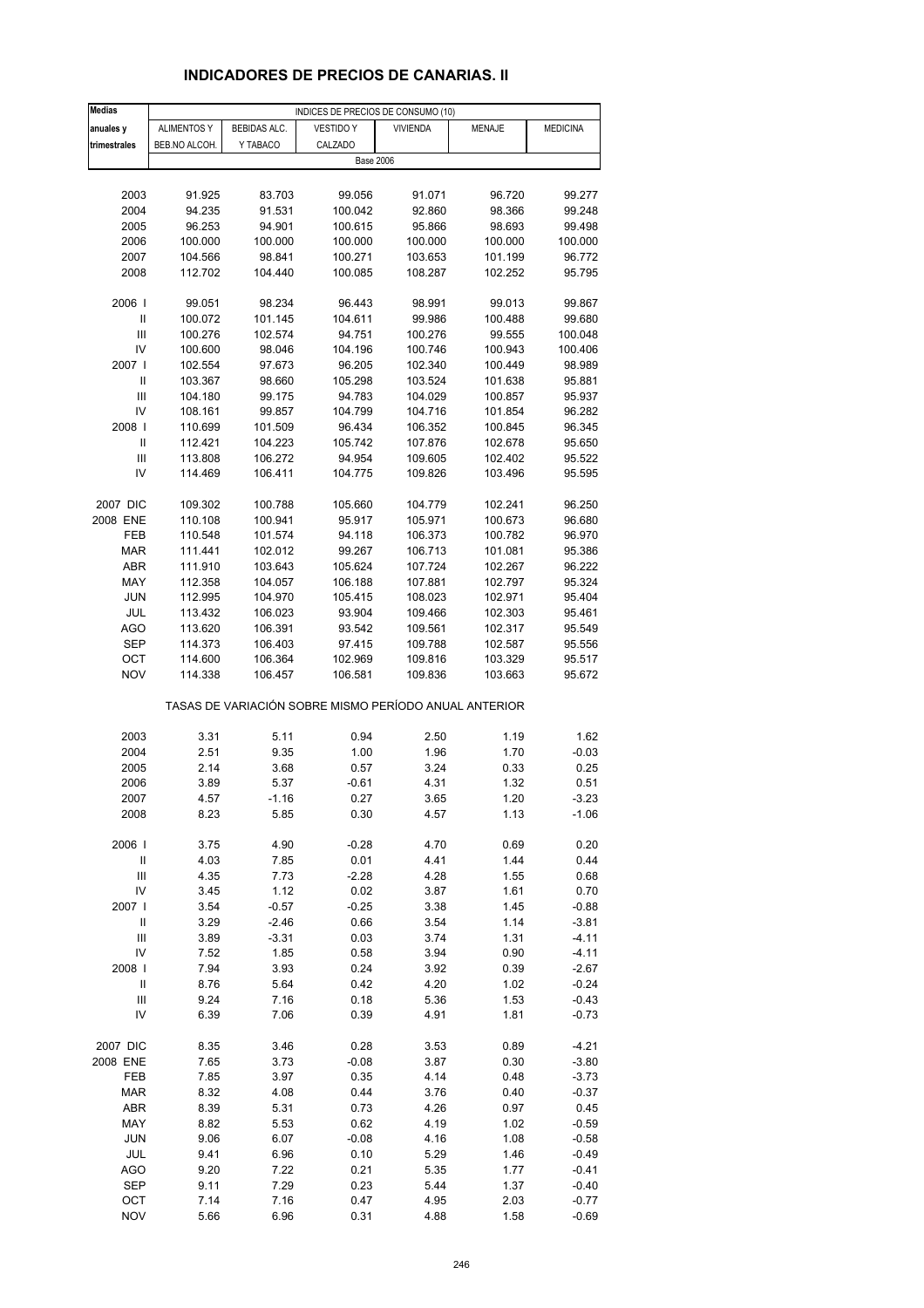| Medias                             | INDICES DE PRECIOS DE CONSUMO (10) |               |                                                       |                    |                    |                    |  |
|------------------------------------|------------------------------------|---------------|-------------------------------------------------------|--------------------|--------------------|--------------------|--|
| anuales y                          | <b>TRANSPORTE</b>                  | COMUNICA -    | OCIO <sub>Y</sub>                                     | <b>ENSEÑANZA</b>   | HOTELES,           | <b>OTROS</b>       |  |
| trimestrales                       |                                    | <b>CIONES</b> | <b>CULTURA</b>                                        |                    | CAFÉS Y REST.      |                    |  |
|                                    |                                    |               | <b>Base 2006</b>                                      |                    |                    |                    |  |
|                                    |                                    |               |                                                       |                    |                    |                    |  |
| 2003                               | 85.194                             | 104.401       | 102.241                                               | 89.803             | 92.423             | 93.124             |  |
| 2004                               | 88.993                             | 103.183       | 101.347                                               | 93.139             | 94.085             | 95.401             |  |
| 2005                               | 95.448                             | 101.446       | 100.840                                               | 95.862             | 96.466             | 97.172             |  |
| 2006                               | 100.000                            |               | 100.000                                               |                    | 100.000            | 100.000            |  |
| 2007                               |                                    | 100.000       |                                                       | 100.000<br>104.895 |                    |                    |  |
| 2008                               | 102.334                            | 100.081       | 98.577                                                |                    | 103.438<br>107.486 | 102.601            |  |
|                                    | 111.153                            | 100.018       | 98.276                                                | 108.097            |                    | 105.057            |  |
| 2006                               | 98.322                             | 100.801       | 99.769                                                | 98.484             | 98.608             | 99.088             |  |
| Ш                                  | 101.408                            | 100.099       | 100.301                                               | 98.656             | 99.952             | 100.098            |  |
| $\mathbf{III}$                     | 101.921                            | 99.765        | 100.847                                               | 99.102             | 100.657            | 100.345            |  |
| IV                                 | 98.349                             | 99.335        | 99.082                                                | 103.757            | 100.784            | 100.469            |  |
| 2007                               | 98.716                             | 99.861        | 98.390                                                | 104.063            | 101.767            | 102.083            |  |
| Ш                                  | 102.220                            | 100.365       | 98.721                                                | 104.076            | 103.231            | 102.627            |  |
| Ш                                  | 103.035                            | 100.196       | 99.184                                                | 104.572            | 104.330            | 102.699            |  |
| IV                                 | 105.363                            | 99.901        | 98.014                                                | 106.869            | 104.424            | 102.996            |  |
| 2008                               | 107.524                            | 100.076       | 97.703                                                | 106.892            | 105.906            | 104.113            |  |
| Ш                                  | 112.706                            | 100.070       | 98.118                                                | 107.231            | 107.155            | 105.035            |  |
|                                    |                                    |               | 99.327                                                |                    | 108.721            |                    |  |
| Ш<br>IV                            | 115.149                            | 99.966        | 97.795                                                | 107.719            |                    | 105.366<br>106.040 |  |
|                                    | 108.270                            | 99.932        |                                                       | 111.773            | 108.500            |                    |  |
| 2007 DIC                           | 106.824                            | 99.744        | 98.613                                                | 106.906            | 104.906            | 103.142            |  |
| 2008 ENE                           | 107.055                            | 100.144       | 97.429                                                | 106.906            | 105.473            | 103.601            |  |
|                                    | 106.622                            |               | 97.398                                                |                    | 105.789            |                    |  |
| FEB                                |                                    | 100.012       |                                                       | 106.906            |                    | 104.221<br>104.518 |  |
| <b>MAR</b>                         | 108.895                            | 100.071       | 98.282                                                | 106.864            | 106.455            |                    |  |
| <b>ABR</b>                         | 109.682                            | 100.049       | 97.910                                                | 107.212            | 106.963            | 104.829            |  |
| MAY                                | 112.417                            | 100.074       | 98.093                                                | 107.240            | 107.057            | 105.000            |  |
| JUN                                | 116.020                            | 100.087       | 98.351                                                | 107.240            | 107.444            | 105.277            |  |
| JUL                                | 117.260                            | 100.038       | 99.084                                                | 107.545            | 108.436            | 105.203            |  |
| <b>AGO</b>                         | 114.779                            | 99.916        | 100.109                                               | 107.545            | 109.297            | 105.269            |  |
| SEP                                | 113.409                            | 99.945        | 98.788                                                | 108.067            | 108.430            | 105.626            |  |
| OCT                                | 110.575                            | 99.997        | 98.148                                                | 111.738            | 108.464            | 105.983            |  |
| <b>NOV</b>                         | 105.965                            | 99.866        | 97.441                                                | 111.807            | 108.535            | 106.096            |  |
|                                    |                                    |               | TASAS DE VARIACIÓN SOBRE MISMO PERÍODO ANUAL ANTERIOR |                    |                    |                    |  |
|                                    |                                    |               |                                                       |                    |                    |                    |  |
| 2003                               | 1.81                               | $-2.70$       | 0.52                                                  | 4.40               | 3.14               | 2.65               |  |
| 2004                               | 4.46                               | $-1.17$       | $-0.87$                                               | 3.71               | 1.80               | 2.44               |  |
| 2005                               | 7.25                               | $-1.68$       | $-0.50$                                               | 2.92               | 2.53               | 1.86               |  |
| 2006                               | 4.77                               | $-1.43$       | $-0.83$                                               | 4.32               | 3.66               | 2.91               |  |
| 2007                               | 2.33                               | 0.08          | $-1.42$                                               | 4.90               | 3.44               | 2.60               |  |
| 2008                               | 9.05                               | $-0.09$       | $-0.30$                                               | 3.23               | 4.05               | 2.44               |  |
| 2006                               | 7.55                               | $-1.50$       | $-0.95$                                               | 3.61               | 3.40               | 2.23               |  |
| Ш                                  | 7.56                               | $-1.36$       | $-0.18$                                               | 3.79               | 3.98               | 2.73               |  |
| $\ensuremath{\mathsf{III}}\xspace$ | 4.16                               | $-1.34$       | $-0.37$                                               | 3.95               | 3.67               | 3.33               |  |
| IV                                 | 0.11                               | $-1.50$       | $-1.83$                                               | 5.87               | 3.61               | 3.35               |  |
| 2007 l                             | 0.40                               | $-0.93$       | $-1.38$                                               | 5.66               | 3.20               | 3.02               |  |
| $\ensuremath{\mathsf{II}}$         | 0.80                               | 0.27          | $-1.58$                                               | 5.49               | 3.28               | 2.53               |  |
| $\ensuremath{\mathsf{III}}\xspace$ | 1.09                               | 0.43          | $-1.65$                                               | 5.52               | 3.65               | 2.35               |  |
| IV                                 | 7.13                               | 0.57          | $-1.08$                                               | 3.00               | 3.61               | 2.51               |  |
| 2008                               | 8.92                               | 0.21          | $-0.70$                                               | 2.72               | 4.07               | 1.99               |  |
| Ш                                  | 10.26                              | $-0.29$       | $-0.61$                                               | 3.03               | 3.80               | 2.35               |  |
| Ш                                  | 11.76                              | $-0.23$       | 0.14                                                  | 3.01               | 4.21               | 2.60               |  |
| IV                                 | 3.48                               | $-0.05$       | 0.08                                                  | 4.61               | 4.14               | 3.03               |  |
|                                    |                                    |               |                                                       |                    |                    |                    |  |
| 2007 DIC                           | 8.63                               | 0.67          | $-0.78$                                               | 2.94               | 3.85               | 2.53               |  |
| 2008 ENE                           | 8.95                               | 0.52          | $-0.68$                                               | 2.73               | 4.02               | 1.67               |  |
| FEB                                | 8.37                               | 0.76          | $-1.13$                                               | 2.73               | 3.95               | 2.18               |  |
| <b>MAR</b>                         | 9.44                               | $-0.62$       | $-0.29$                                               | 2.69               | 4.23               | 2.12               |  |
| ABR                                | 8.42                               | $-0.41$       | $-1.02$                                               | 3.03               | 3.55               | 2.04               |  |
| MAY                                | 9.98                               | $-0.01$       | $-0.48$                                               | 3.05               | 3.86               | 2.33               |  |
| <b>JUN</b>                         | 12.34                              | $-0.46$       | $-0.33$                                               | 3.01               | 3.99               | 2.67               |  |
| JUL                                | 13.14                              | $-0.26$       | 0.12                                                  | 3.14               | 4.10               | 2.66               |  |
| <b>AGO</b>                         | 11.50                              | $-0.23$       | 0.10                                                  | 3.02               | 4.21               | 2.50               |  |
| <b>SEP</b>                         | 10.61                              | $-0.19$       | 0.21                                                  | 2.87               | 4.31               | 2.63               |  |
| OCT                                | 6.83                               | $-0.03$       | 0.34                                                  | 4.57               | 4.11               | 3.00               |  |

#### **INDICADORES DE PRECIOS DE CANARIAS. III**

NOV 0.20 -0.06 -0.18 4.64 4.17 3.06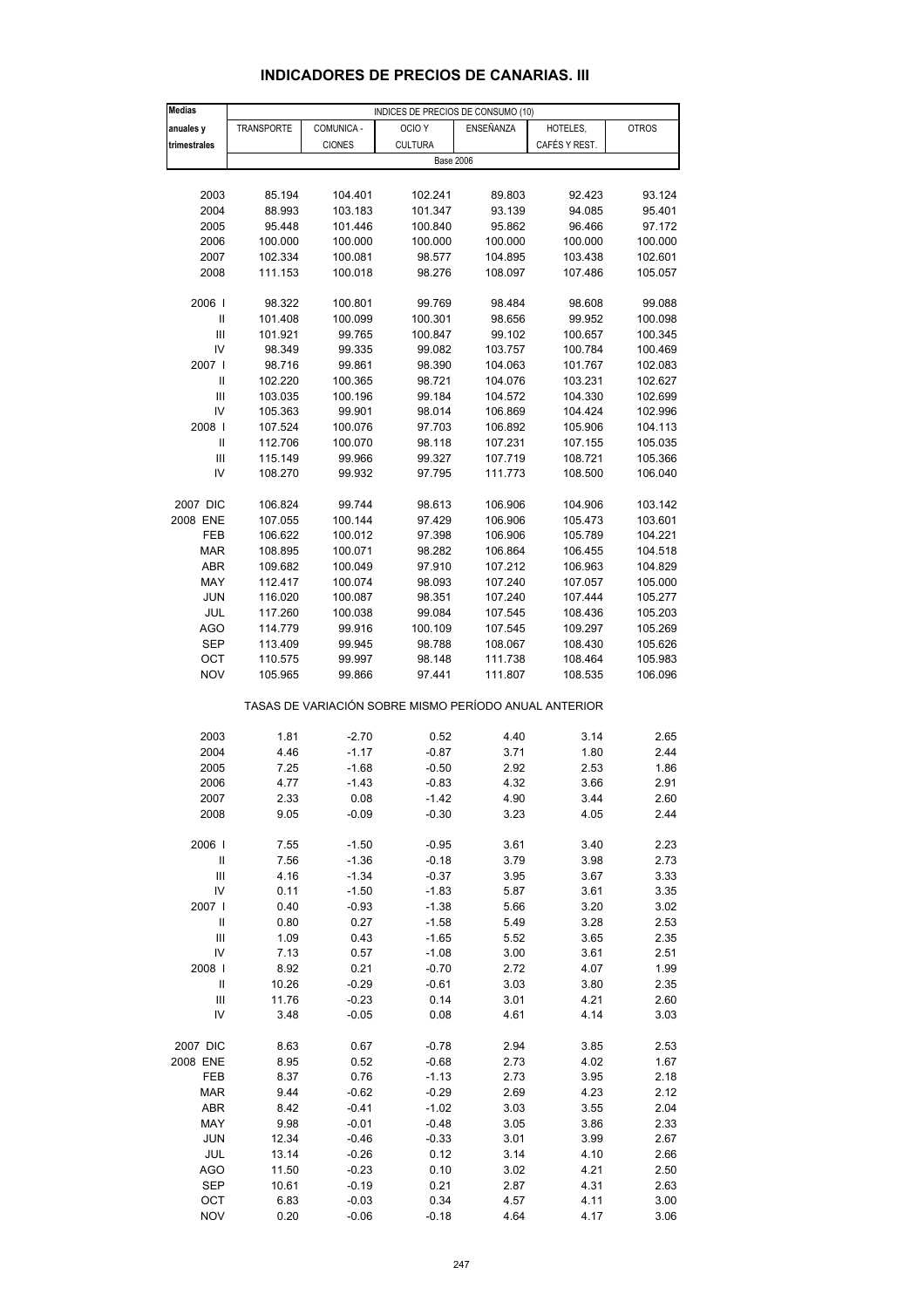| <b>Medias</b>                      | <b>COSTE SALARIAL</b>    |                                                       |                              |                          |                                              | <b>SALARIOS</b> |        |         |       |
|------------------------------------|--------------------------|-------------------------------------------------------|------------------------------|--------------------------|----------------------------------------------|-----------------|--------|---------|-------|
| anuales y                          |                          | POR TRABAJADOR Y MES                                  | POR HORA EFECTIVA DE TRABAJO |                          | INCREMENTO SALARIAL PACTADO EN CONVENIO (12) |                 |        |         |       |
| trimestrales                       | <b>TOTAL</b>             | <b>ORDINARIO</b>                                      | <b>TOTAL</b>                 | <b>ORDINARIO</b>         | <b>TOTAL</b>                                 | AGRIC.          | CONST. | INDUST. | SERV. |
|                                    |                          | €                                                     |                              |                          |                                              |                 | $\%$   |         |       |
|                                    |                          |                                                       |                              |                          |                                              |                 |        |         |       |
|                                    |                          |                                                       |                              |                          |                                              |                 |        |         |       |
| 2003                               | 1.217.21                 | 1.103.82                                              | 8.62                         | 7.82                     | 4.13                                         | 2.56            | 4.80   | 4.14    | 3.89  |
| 2004                               | 1.257.20                 | 1.138.86                                              | 8.88                         | 8.05                     | 3.61                                         | 1.79            | 4.60   | 3.90    | 3.24  |
| 2005                               | 1.294.21                 | 1.178.97                                              | 9.21                         | 8.38                     | 3.79                                         | 2.17            | 4.50   | 3.89    | 3.57  |
| 2006                               | 1.327.32                 | 1.208.21                                              | 9.43                         | 8.58                     | 3.71                                         | 3.58            | 3.50   | 4.25    | 3.72  |
| 2007                               | 1.398.45                 | 1.267.83                                              | 10.02                        | 9.08                     | 3.84                                         | 4.31            | 5.70   | 3.87    | 3.45  |
| 2008                               | 1.457.50                 | 1.333.13                                              | 10.24                        | 9.36                     | 3.08                                         | 4.31            | 3.50   | 3.53    | 2.92  |
|                                    |                          |                                                       |                              |                          |                                              |                 |        |         |       |
| 2006                               | 1.289.52                 | 1.190.58                                              | 8.83                         | 8.15                     | 3.06                                         | 2.00            | 2.80   | 2.93    | 3.17  |
| Ш                                  | 1.324.55                 | 1.201.56                                              | 9.37                         | 8.50                     | 3.43                                         | 2.00            | 2.80   | 2.98    | 3.57  |
| III                                | 1.300.30                 | 1.219.50                                              | 9.44                         | 8.85                     | 3.40                                         | 2.78            | 2.80   | 4.18    | 3.58  |
| IV                                 | 1.394.91                 | 1.221.18                                              | 10.06                        | 8.80                     | 3.46                                         | 3.58            | 2.80   | 4.29    | 3.60  |
| 2007 l                             | 1.359.73                 | 1.256.22                                              | 9.34                         | 8.63                     | 2.96                                         | 2.28            | 0.00   | 3.35    | 2.93  |
| Ш                                  | 1.397.45                 | 1.265.23                                              | 9.89                         | 8.95                     | 2.96                                         | 2.28            | 0.00   | 3.35    | 2.94  |
|                                    |                          |                                                       |                              |                          |                                              |                 |        |         |       |
| III                                | 1.366.01                 | 1.274.98                                              | 10.06                        | 9.39                     | 2.94                                         | 2.28            | 0.00   | 3.35    | 2.92  |
| IV                                 | 1.470.61                 | 1.274.88                                              | 10.77                        | 9.34                     | 3.03                                         | 2.28            | 3.50   | 3.31    | 2.91  |
| 2008                               | 1.440.04                 | 1.330.32                                              | 10.21                        | 9.43                     | 3.02                                         | 2.28            | 3.50   | 3.27    | 2.91  |
| Ш                                  | 1.474.96                 | 1.335.94                                              | 10.26                        | 9.29                     | 4.28                                         | 3.67            | 3.50   | 5.02    | 4.44  |
| Ш                                  | $\overline{\phantom{a}}$ | ÷,                                                    | $\blacksquare$               | $\Box$                   | 3.06                                         | 2.31            | 3.50   | 3.56    | 2.92  |
| IV                                 |                          |                                                       | ä,                           | ä,                       | 3.08                                         | 4.31            | 3.50   | 3.53    | 2.92  |
|                                    |                          |                                                       |                              |                          |                                              |                 |        |         |       |
| 2007 DIC                           |                          |                                                       | $\overline{a}$               | $\overline{\phantom{a}}$ | 3.03                                         | 2.28            | 3.50   | 3.31    | 2.91  |
| 2008 ENE                           |                          |                                                       |                              | ÷                        | 3.02                                         | 2.28            | 3.50   | 3.28    | 2.91  |
| FEB                                |                          |                                                       |                              | ÷                        | 3.02                                         | 2.28            | 3.50   | 3.28    | 2.91  |
| <b>MAR</b>                         |                          |                                                       | ä,                           | $\overline{\phantom{a}}$ | 3.02                                         | 2.28            | 3.50   | 3.27    | 2.91  |
| <b>ABR</b>                         |                          |                                                       |                              | ä,                       | 3.06                                         | 2.28            | 3.50   | 3.57    | 2.91  |
| MAY                                |                          |                                                       |                              | ÷                        | 3.06                                         | 2.28            | 3.50   | 3.57    | 2.91  |
| <b>JUN</b>                         |                          |                                                       | $\overline{a}$               | $\overline{\phantom{a}}$ | 4.28                                         | 3.67            | 3.50   | 5.02    | 4.44  |
| JUL                                |                          |                                                       |                              | L,                       | 3.06                                         | 2.31            | 3.50   | 3.57    | 2.92  |
| <b>AGO</b>                         |                          |                                                       |                              | ÷,                       | 4.28                                         | 3.67            | 3.50   | 5.02    | 4.43  |
| <b>SEP</b>                         |                          |                                                       |                              | $\overline{\phantom{a}}$ | 3.06                                         | 2.31            | 3.50   | 3.56    | 2.92  |
| OCT                                |                          |                                                       |                              | L,                       | 4.26                                         | 3.67            | 3.50   | 4.98    | 4.38  |
| <b>NOV</b>                         |                          |                                                       |                              | ÷,                       | 3.08                                         | 4.31            | 3.50   | 3.53    | 2.92  |
|                                    |                          |                                                       |                              |                          |                                              |                 |        |         |       |
|                                    |                          | TASAS DE VARIACIÓN SOBRE MISMO PERÍODO ANUAL ANTERIOR |                              |                          |                                              |                 |        |         |       |
|                                    |                          |                                                       |                              |                          |                                              |                 |        |         |       |
| 2003                               | 1.94                     | 2.38                                                  | 2.62                         | 3.10                     |                                              |                 |        |         |       |
| 2004                               | 3.28                     | 3.17                                                  | 3.08                         | 2.94                     |                                              |                 |        |         |       |
| 2005                               | 2.94                     | 3.52                                                  | 3.66                         | 4.20                     |                                              |                 |        |         |       |
| 2006                               | 2.56                     | 2.48                                                  | 2.36                         | 2.30                     |                                              |                 |        |         |       |
| 2007                               | 5.36                     | 4.93                                                  | 6.26                         | 5.86                     |                                              |                 |        |         |       |
| 2008                               | 5.72                     | 5.74                                                  | 6.45                         | 6.48                     |                                              |                 |        |         |       |
|                                    |                          |                                                       |                              |                          |                                              |                 |        |         |       |
|                                    |                          |                                                       |                              |                          |                                              |                 |        |         |       |
| 2006                               | 2.06                     | 1.87                                                  | $-0.79$                      | $-0.97$                  |                                              |                 |        |         |       |
| $\ensuremath{\mathsf{II}}$         | 3.32                     | 2.70                                                  | 5.40                         | 4.81                     |                                              |                 |        |         |       |
| III                                | 1.95                     | 2.58                                                  | 1.51                         | 2.19                     |                                              |                 |        |         |       |
| ${\sf IV}$                         | 2.87                     | 2.77                                                  | 3.29                         | 3.17                     |                                              |                 |        |         |       |
| 2007                               | 5.44                     | 5.51                                                  | 5.78                         | 5.89                     |                                              |                 |        |         |       |
| Ш                                  | 5.50                     | 5.30                                                  | 5.55                         | 5.29                     |                                              |                 |        |         |       |
| $\ensuremath{\mathsf{III}}\xspace$ | 5.05                     | 4.55                                                  | 6.57                         | 6.10                     |                                              |                 |        |         |       |
| ${\sf IV}$                         | 5.43                     | 4.40                                                  | 7.06                         | 6.14                     |                                              |                 |        |         |       |
| 2008                               | 5.91                     | 5.90                                                  | 9.31                         | 9.27                     |                                              |                 |        |         |       |
| $\ensuremath{\mathsf{II}}$         | 5.55                     | 5.59                                                  | 3.74                         | 3.80                     |                                              |                 |        |         |       |
| $\ensuremath{\mathsf{III}}\xspace$ |                          |                                                       |                              |                          |                                              |                 |        |         |       |
| IV                                 |                          |                                                       |                              |                          |                                              |                 |        |         |       |
|                                    |                          |                                                       |                              |                          |                                              |                 |        |         |       |
| 2007 DIC                           |                          |                                                       |                              |                          |                                              |                 |        |         |       |
| 2008 ENE                           |                          |                                                       |                              |                          |                                              |                 |        |         |       |
| FEB                                |                          |                                                       |                              |                          |                                              |                 |        |         |       |
| <b>MAR</b>                         |                          |                                                       |                              |                          |                                              |                 |        |         |       |
| ABR                                |                          |                                                       |                              |                          |                                              |                 |        |         |       |
| MAY                                |                          |                                                       |                              |                          |                                              |                 |        |         |       |
| <b>JUN</b>                         |                          |                                                       |                              |                          |                                              |                 |        |         |       |
| JUL                                |                          |                                                       |                              |                          |                                              |                 |        |         |       |
| <b>AGO</b>                         |                          |                                                       |                              |                          |                                              |                 |        |         |       |
| <b>SEP</b>                         |                          |                                                       |                              |                          |                                              |                 |        |         |       |
| OCT                                |                          |                                                       |                              |                          |                                              |                 |        |         |       |
| <b>NOV</b>                         |                          |                                                       |                              |                          |                                              |                 |        |         |       |
|                                    |                          |                                                       |                              |                          |                                              |                 |        |         |       |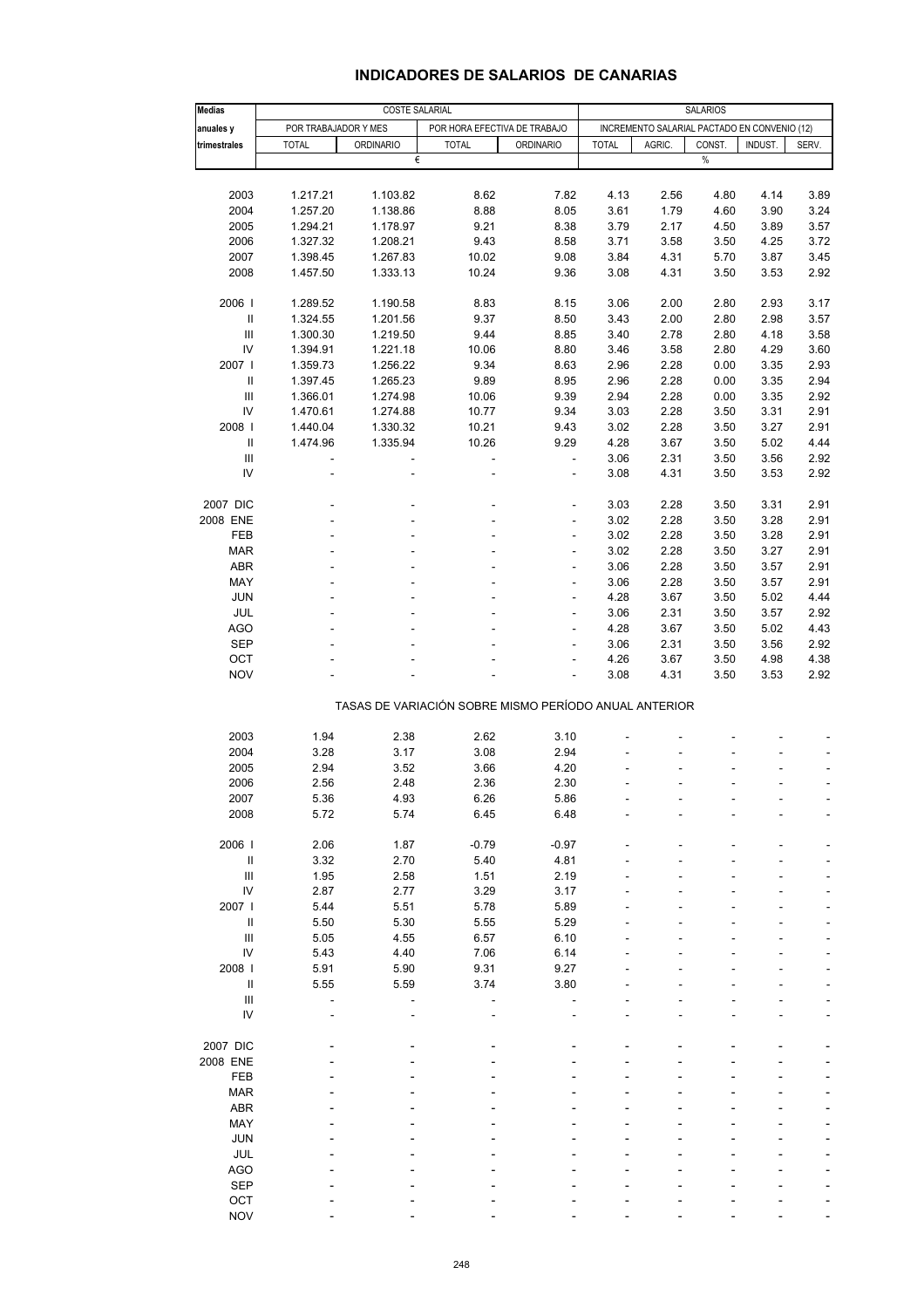| <b>Medias</b> |           |                                                                                  | HIPOTECAS INMOBILIARIAS                               |                |                           |                              |
|---------------|-----------|----------------------------------------------------------------------------------|-------------------------------------------------------|----------------|---------------------------|------------------------------|
|               |           | CRÉDITOS Y DEPÓSITOS DEL SISTEMA BANCARIO<br><b>CRÉDITOS</b><br><b>DEPÓSITOS</b> |                                                       |                |                           |                              |
| anuales y     |           |                                                                                  |                                                       |                |                           | FINCAS RÚSTICAS Y URBANAS    |
| trimestrales  | S.PRIVADO | S.PÚBLICO                                                                        | S.PRIVADO<br>Millones de €                            | S.PÚBLICO      | <b>NÚMERO</b><br>Unidades | <b>IMPORTE</b><br>Miles de € |
|               |           |                                                                                  |                                                       |                |                           |                              |
|               |           |                                                                                  |                                                       |                |                           |                              |
| 2003          | 23.781.12 | 1.119.70                                                                         | 14.973.17                                             | 1.381.79       | 5.249                     | 552.940                      |
| 2004          | 28.511.92 | 1.102.84                                                                         | 16.514.66                                             | 1.402.80       | 6.897                     | 770.754                      |
| 2005          | 35.598.99 | 1.187.77                                                                         | 17.243.10                                             | 1.735.60       | 7.552                     | 940.436                      |
| 2006          | 44.108.17 | 1.230.25                                                                         | 19.176.17                                             | 2.192.13       | 7.884                     | 1.138.391                    |
| 2007          | 52.211.08 | 1.100.31                                                                         | 21.076.59                                             | 2.594.95       | 7.387                     | 1.072.408                    |
| 2008          | 55.633.84 | 1.066.06                                                                         | 22.170.64                                             | 2.331.59       | 5.709                     | 768.377                      |
| 2005 IV       | 38.813.21 | 1.522.19                                                                         | 17.500.56                                             | 2.407.45       | 7.970                     | 1.046.281                    |
| 2006          | 40.702.02 | 1.191.41                                                                         | 18.126.54                                             | 1.862.84       | 8.313                     | 1.149.764                    |
| Ш             | 43.158.99 | 1.193.51                                                                         | 18.943.53                                             | 1.852.70       | 7.467                     | 1.019.917                    |
| Ш             | 45.075.50 | 1.121.46                                                                         | 19.244.08                                             | 2.167.95       | 7.728                     | 1.265.218                    |
| IV            | 47.496.18 | 1.414.61                                                                         | 20.390.51                                             | 2.885.04       | 8.029                     | 1.118.666                    |
| 2007 l        |           |                                                                                  |                                                       |                |                           | 1.276.613                    |
|               | 49.410.20 | 1.037.52                                                                         | 20.682.02                                             | 2.283.04       | 8.773                     |                              |
| Ш             | 51.720.66 | 1.038.10                                                                         | 21.130.24                                             | 2.271.99       | 7.851                     | 1.158.571                    |
| Ш             | 53.118.77 | 1.033.77                                                                         | 20.960.20                                             | 2.737.00       | 6.131                     | 908.938                      |
| IV            | 54.594.67 | 1.291.85                                                                         | 21.533.90                                             | 3.087.77       | 6.792                     | 945.512                      |
| 2008          | 55.024.70 | 1.045.27                                                                         | 21.856.36                                             | 2.336.19       | 5.804                     | 856.206                      |
| $\mathbf{I}$  | 55.890.35 | 1.080.82                                                                         | 22.360.72                                             | 2.130.44       | 5.957                     | 807.938                      |
| Ш             | 55.986.48 | 1.072.10                                                                         | 22.294.85                                             | 2.528.13       | 5.367                     | 640.986                      |
| 2007 OCT      |           |                                                                                  |                                                       | $\overline{a}$ | 7.736                     | 1.109.922                    |
| <b>NOV</b>    | -         | ÷                                                                                | -                                                     | ÷,             | 7.016                     | 844.001                      |
| <b>DIC</b>    | L,        |                                                                                  | L.                                                    | $\overline{a}$ | 5.623                     | 882.613                      |
| 2008 ENE      | L         |                                                                                  |                                                       |                | 6.424                     | 908.109                      |
| <b>FEB</b>    |           |                                                                                  |                                                       |                | 4.830                     | 690.741                      |
|               | -         |                                                                                  |                                                       | ÷,             |                           |                              |
| <b>MAR</b>    | L,        | L,                                                                               | L                                                     | $\overline{a}$ | 6.158                     | 969.767                      |
| ABR           | L         |                                                                                  |                                                       |                | 6.246                     | 961.785                      |
| <b>MAY</b>    | -         |                                                                                  |                                                       | ÷,             | 6.103                     | 819.140                      |
| JUN           | L,        |                                                                                  |                                                       | $\overline{a}$ | 5.523                     | 642.889                      |
| JUL           |           |                                                                                  |                                                       |                | 6.360                     | 765.229                      |
| <b>AGO</b>    | L,        | ä,                                                                               |                                                       | ÷.             | 5.433                     | 608.542                      |
| <b>SEP</b>    |           |                                                                                  |                                                       |                | 4.308                     | 549.187                      |
|               |           |                                                                                  | TASAS DE VARIACIÓN SOBRE MISMO PERÍODO ANUAL ANTERIOR |                |                           |                              |
| 2003          | 16.74     | 3.06                                                                             | 7.82                                                  | $-7.82$        | 21.34                     | 36.32                        |
| 2004          | 19.89     | $-1.51$                                                                          | 10.30                                                 | 1.52           | 31.39                     | 39.39                        |
|               |           |                                                                                  |                                                       |                |                           |                              |
| 2005          | 24.86     | 7.70                                                                             | 4.41                                                  | 23.72          | 9.51                      | 22.01                        |
| 2006          | 23.90     | 3.58                                                                             | 11.21                                                 | 26.30          | 4.40                      | 21.05                        |
| 2007          | 18.37     | $-10.56$                                                                         | 9.91                                                  | 18.38          | $-6.31$                   | $-5.80$                      |
| 2008          | 8.20      | 2.86                                                                             | 5.96                                                  | $-4.08$        | $-24.73$                  | $-31.07$                     |
| 2005 IV       | 26.61     | 29.17                                                                            | 2.69                                                  | 27.23          | 12.35                     | 25.52                        |
| 2006          | 26.49     | 15.12                                                                            | 0.32                                                  | 32.23          | 12.95                     | 31.19                        |
| $\mathsf{I}$  | 24.70     | 7.79                                                                             | 14.14                                                 | 25.28          | $-0.53$                   | 7.95                         |
| Ш             | 22.51     | 3.21                                                                             | 14.50                                                 | 31.61          | 4.82                      | 41.48                        |
| IV            | 22.37     | $-7.07$                                                                          | 16.51                                                 | 19.84          | 0.75                      | 6.92                         |
| 2007          | 21.39     | $-12.92$                                                                         | 14.10                                                 | 22.56          | 5.53                      | 11.03                        |
| Ш             | 19.84     | $-13.02$                                                                         | 11.54                                                 | 22.63          | 5.14                      | 13.59                        |
| III           | 17.84     | $-7.82$                                                                          | 8.92                                                  | 26.25          | $-20.67$                  | $-28.16$                     |
| IV            | 14.95     | $-8.68$                                                                          | 5.61                                                  | 7.03           | $-15.41$                  | $-15.48$                     |
| 2008          | 11.36     | 0.75                                                                             | 5.68                                                  | 2.33           | $-33.84$                  | $-32.93$                     |
| Ш             |           | 4.12                                                                             |                                                       |                |                           |                              |
|               | 8.06      |                                                                                  | 5.82                                                  | $-6.23$        | $-24.12$                  | $-30.26$                     |
| Ш             | 5.40      | 3.71                                                                             | 6.37                                                  | $-7.63$        | $-12.46$                  | $-29.48$                     |
| 2007 OCT      |           |                                                                                  |                                                       |                | $-0.39$                   | 0.66                         |
| <b>NOV</b>    |           |                                                                                  |                                                       |                | $-24.89$                  | $-34.03$                     |
| <b>DIC</b>    |           |                                                                                  |                                                       |                | $-19.45$                  | $-9.37$                      |
| 2008 ENE      |           |                                                                                  |                                                       |                | $-41.41$                  | $-42.52$                     |
| FEB           |           |                                                                                  |                                                       |                | $-34.07$                  | $-34.24$                     |
| <b>MAR</b>    |           |                                                                                  |                                                       |                | $-23.28$                  | $-19.17$                     |
| ABR           |           |                                                                                  |                                                       |                | $-11.13$                  | $-5.94$                      |
| MAY           |           |                                                                                  |                                                       |                | $-27.76$                  | $-32.17$                     |
| <b>JUN</b>    |           |                                                                                  |                                                       |                | $-31.62$                  | $-48.39$                     |
| JUL           |           |                                                                                  |                                                       |                | 2.78                      | $-17.94$                     |
| <b>AGO</b>    |           |                                                                                  |                                                       |                | $-2.11$                   | $-24.92$                     |
| <b>SEP</b>    |           |                                                                                  |                                                       |                | $-35.27$                  | $-44.18$                     |
|               |           |                                                                                  |                                                       |                |                           |                              |

#### **INDICADORES MONETARIOS Y FINANCIEROS DE CANARIAS**